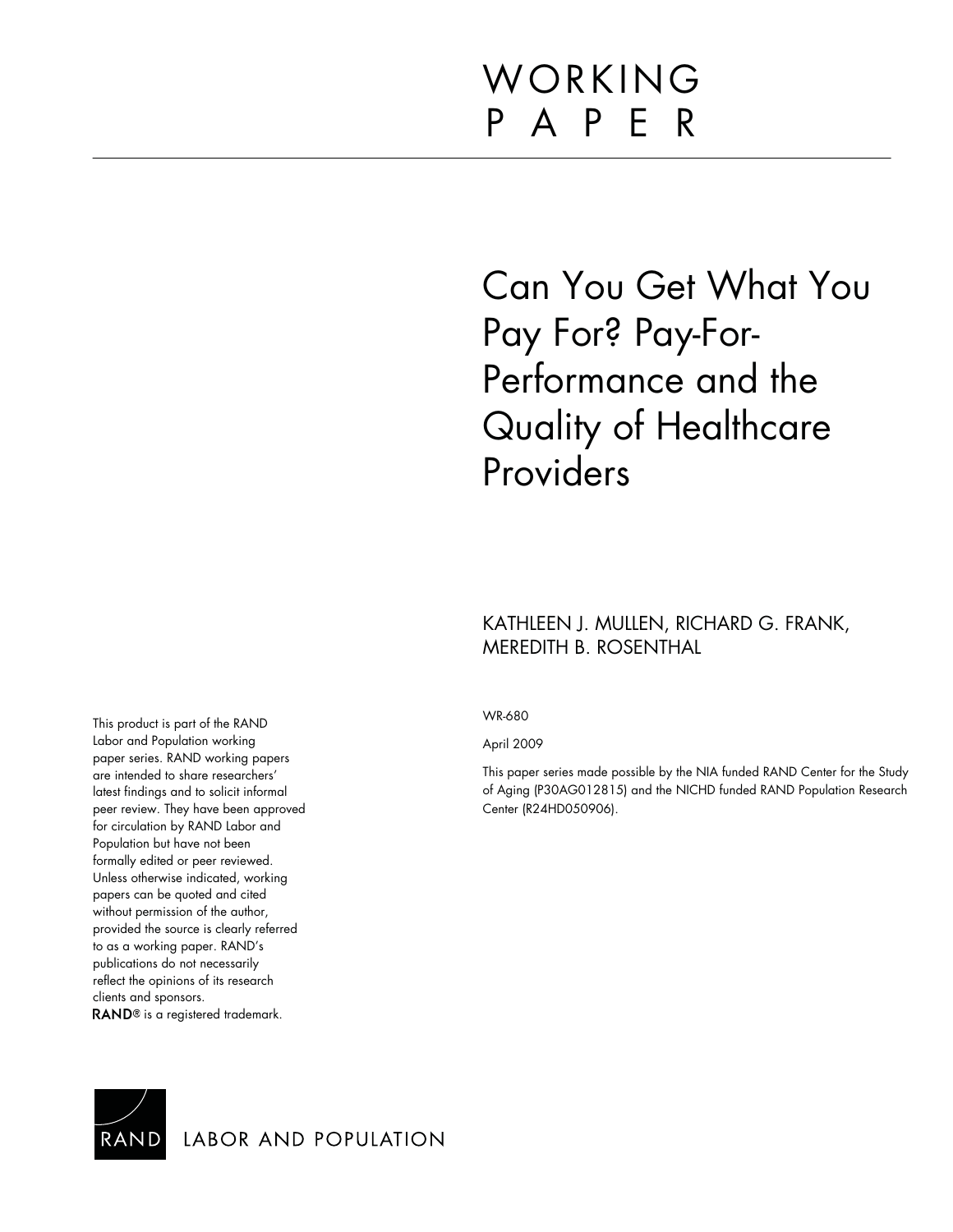## Can You Get What You Pay For? Pay-For-Performance and the Quality of Healthcare Providers<sup>\*</sup>

Kathleen J. Mullen<sup>†</sup>, Richard G. Frank<sup>‡</sup> and Meredith B. Rosenthal<sup>§</sup>

April 6, 2009

#### Abstract

Despite the popularity of pay-for-performance (P4P) among health policymakers and private insurers as a tool for improving quality of care, there is little empirical basis for its effectiveness. We use data from published performance reports of physician medical groups contracting with a large network HMO to compare clinical quality before and after the implementation of P4P, relative to a control group. We consider the effect of P4P on both rewarded and unrewarded dimensions of quality. In the end, we fail to find evidence that a large P4P initiative either resulted in major improvement in quality or notable disruption in care.

JEL classification: D23, I12, H51 Keywords: pay-for-performance, healthcare, quality, multitasking

<sup>\*</sup>We are grateful to Zhonghe Li for assistance with the PacifiCare data. We also thank Cheryl Damberg, Steve Levitt, Dayanand Manoli, Tom McGuire, Eric Sun, seminar participants at Harvard University, the Public Policy Institute of California, RAND, and Yale University, and participants of the 2006 Robert Wood Johnson Scholars in Health Policy Research Annual Meeting for helpful comments and suggestions. Financial support from the Robert Wood Johnson Foundation and the Harvard Interfaculty Initiative for Health Systems Improvement is gratefully acknowledged. Correspondence: Kathleen J. Mullen, RAND Corporation, 1776 Main Street, P.O. Box 2138, Santa Monica, CA 90407-2138. Tel: 310-393-0411 x6265. E-mail: [kmullen@rand.org.](mailto:kmullen@rand.org)

<sup>†</sup>RAND Corporation

<sup>‡</sup>Department of Health Care Policy, Harvard Medical School, and NBER

<sup>§</sup>Department of Health Policy and Management, Harvard School of Public Health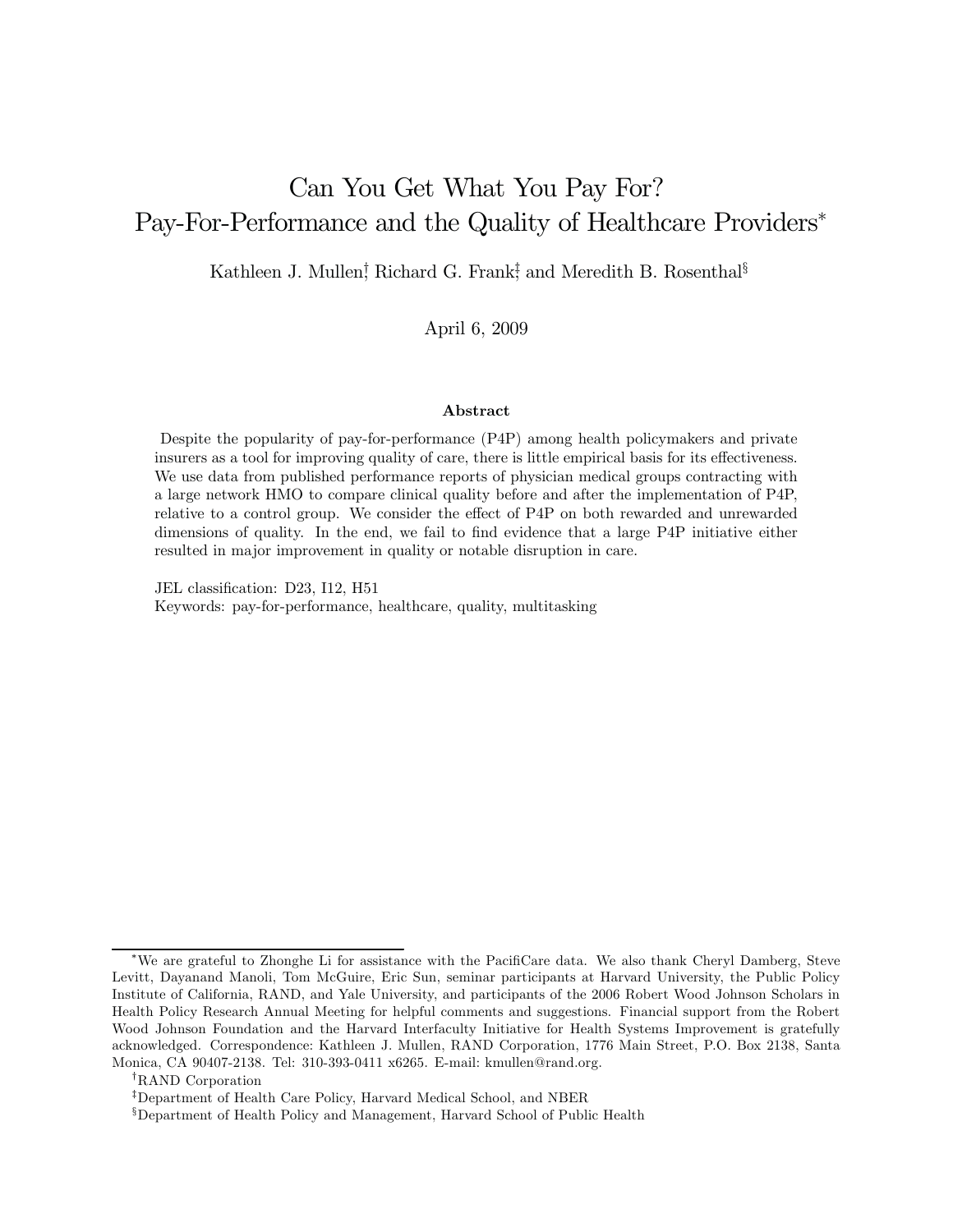### 1 Introduction

In 1999, the Institute of Medicine (IOM) issued a startling report estimating that, every year, between 44,000 and 98,000 people admitted to U.S. hospitals die as a result of preventable medical errors (IOM 1999). On average, U.S. patients receive only 55% of recommended care, including regular screenings, follow-ups, and appropriate management of chronic diseases such as asthma and diabetes (McGlynn et al. 2003). In response to widespread concerns over high rates of medical errors and inconsistent healthcare quality that have persisted in the face of public reporting of quality, health policy makers and private insurers are turning to pay-for-performance (P4P) as a more direct line of attack. More recently, the IOM cited over 100 P4P programs in place in private healthcare markets, and recommended that Medicare incorporate P4P into its reimbursement structure (IOM 2006). As Mark McClellan, former Administrator of the Centers for Medicare and Medicaid Services (CMS), put it, "You get what you pay for. And we ought to be paying for better quality" (quoted in The New York Times, 2/22/06).

In contrast to public reporting campaigns, which rely on consumer response to information, P4P programs focus their efforts on the price margin directly to motivate quality improvement. A typical P4P program rewards healthcare providers (e.g., physician medical groups) with bonuses for high marks on one or more quality measures, such as rates of preventative screenings or adherence to guidelines for chronic disease management (e.g., regular blood sugar testing for diabetics). These measures are based on clinical studies showing that better outcomes result when these processes are followed for patients meeting certain criteria. The rationale for pay-for-performance is simple. If quality of care becomes a direct component of their financial success, providers will shift more resources towards quality improvement. Economic theory, however, suggests the story may not be this simple. In particular, providers may shift resources toward rewarded dimensions of quality at the expense of unrewarded dimensions, which may result in a decline in the overall quality of patient care.

In this paper, we use data from the performance reports of medical groups contracting on a capitated basis with a large network HMO, PacifiCare Health Systems, before and after implementation of two P4P programs in California. We compare the performance of these groups to medical groups in the Pacific Northwest that were not affected by either program. In early 2002, PacifiCare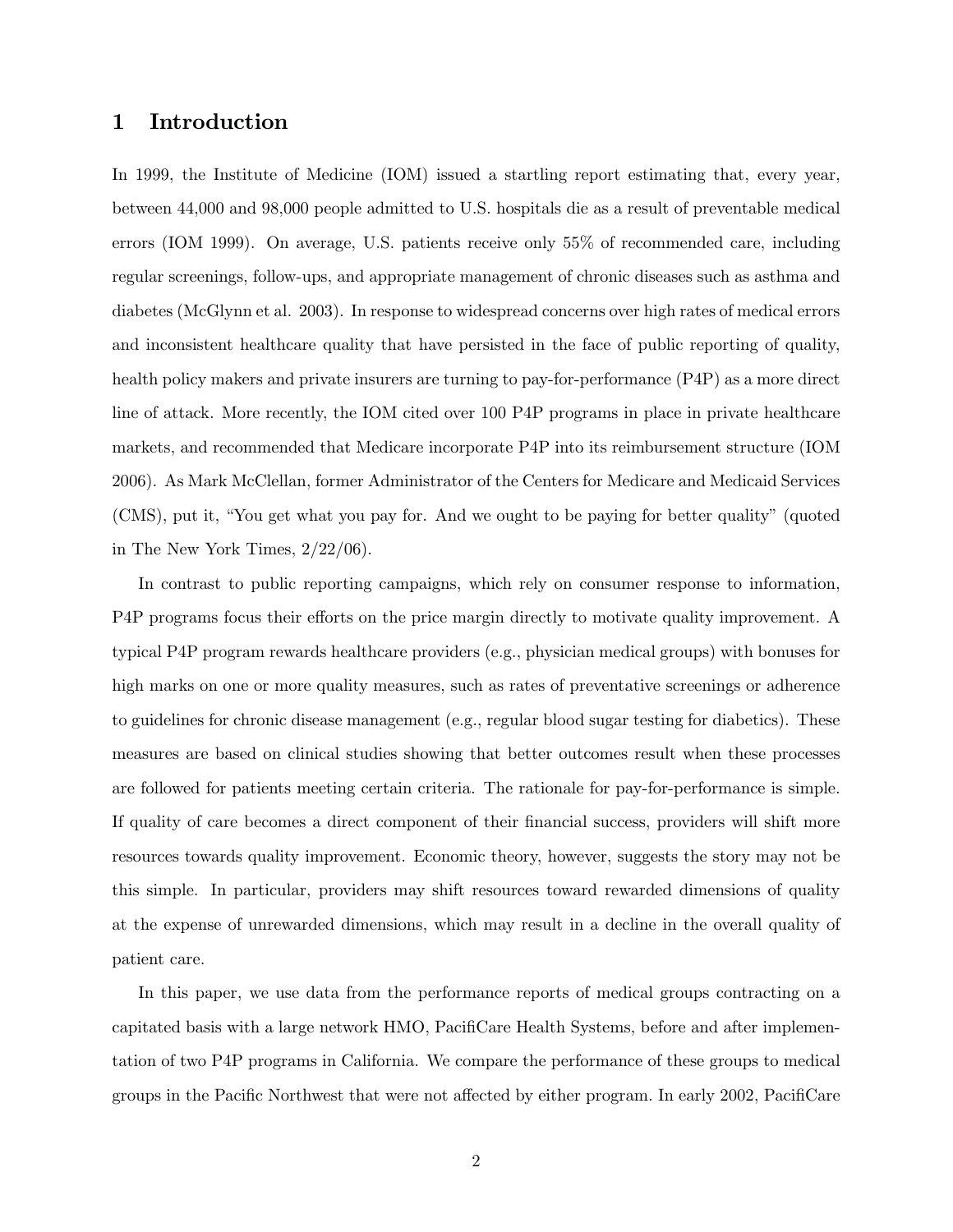announced the creation of a new Quality Incentive Program (QIP), which paid quarterly bonuses to medical groups performing at or above the 75th percentile from the preceding year on one or more of five clinical quality measures. On average, PacifiCare accounts for 15% of total capitated revenues among medical groups in our sample. One year after the QIP went into effect, PacifiCare joined forces with five other health plans in a coordinated P4P program sponsored by California's Integrated Healthcare Association (IHA), a nonprofit coalition of health plans, physician groups, hospitals, and purchasers. Together, the plans participating in the IHA program account for  $60\%$ of revenues for the medical groups in our data. Five of the six measures selected by the IHA were also targets of the original PacifiCare program.

We address two main questions. First, were either of these P4P programs effective at inducing changes in quality of care? Second, if so, did the programs encourage healthcare providers to divert effort away from unrewarded towards rewarded dimensions of quality? We find that pay-forperformance did have a positive impact on some of the clinical measures rewarded by the programs, and the impact increased with the size of the average expected reward. However, we fail to find evidence that the programs either resulted in major improvement or notable disruption in care.

Our data has several unique features which make it possible for us to investigate these questions. First, while PacifiCare announced its P4P program early in 2002, it has been collecting quality information on its providers since 1993 and making that information public since 1998. This allows us to estimate and control for pre-period trends in quality improvement irrespective of the QIP. We can also attribute any post-period trend breaks to the QIP without confounding our results with the effects of the public reporting. To control for macro shocks to quality trends, we have data on a control group of PacifiCare providers in the Pacific Northwest where there is also public reporting of quality of care but no P4P scheme. In addition, we have data on performance measures not explicitly rewarded, or differentially rewarded, by the incentive programs, which allows us to investigate spillover effects to other measures along rewarded and unrewarded dimensions of quality.

Despite the rising popularity of P4P, little is known about how providers actually respond to such schemes. Randomized controlled trials of P4P are rare and tend to be small in scale. Additionally, P4P programs are often introduced at the same time as other quality improvement strategies such as public reporting, making it difficult to isolate the effects of P4P. In a review of the empirical evidence on P4P, Rosenthal and Frank (2006) identified only seven published, peer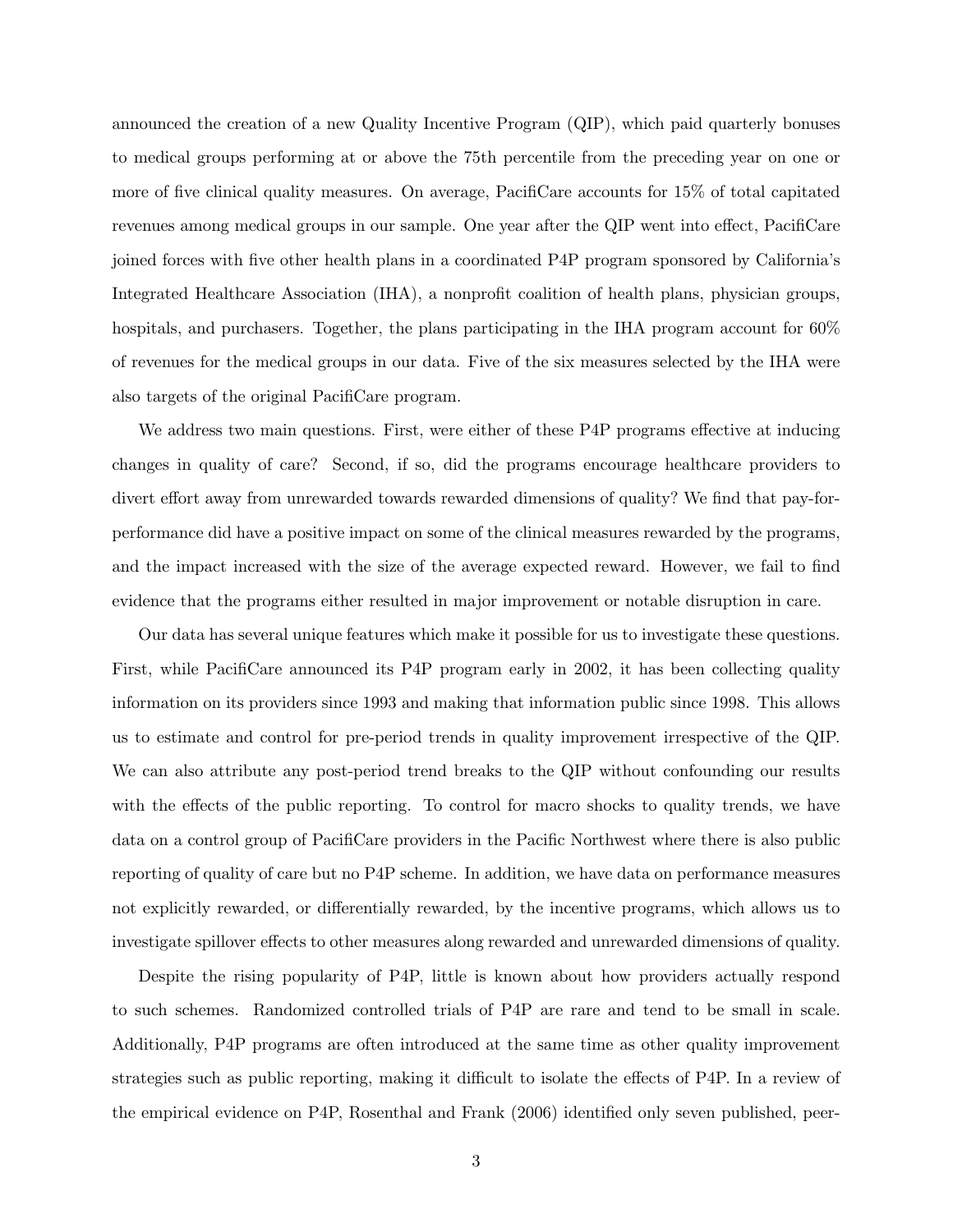reviewed studies of the impact of P4P in healthcare, with mixed results (zero or small positive effects on rewarded quality measures). These studies focused on outcomes such as flu vaccinations, childhood immunizations, and dispensation of smoking cessation advice, and they tended to be small in terms of both sample size (15-60 medical groups or physicians) and financial impact (with potential bonuses ranging from \$500-\$5,000 annually). In 2004, Britain's National Health Service rolled out a new P4P program for general practitioners. This program was much larger than most P4P programs in the U.S., with practices earning average bonuses of \$133,200 (Doran et al. 2006). Campbell et al. (2007) estimated that quality indicators for asthma and diabetes (but not coronary heart disease) improved in 2005 after P4P was implemented in the U.K., relative to projected performance based on trends from 1998 to 2003. They found that rewarded and unrewarded measures improved about the same.

We build on an earlier study by Rosenthal et al. (2005) which examined the effects of the Pacificare intervention, on three clinical service measures rewarded by that program: cervical cancer screening, breast cancer screening, and hemoglobin A1c testing for diabetics. Using a differencein-differences approach, they found that cervical cancer screening was the only measure with a statistically significant response to the program, on the order of 3 percentage points  $(10\%)$ . Our paper extends the time period of that study in order to separate the estimated effect of the Pacificare intervention from that of the larger-scale, coordinated P4P program introduced roughly six months into the post-period. In addition, we examine both measures that were explicitly rewarded by P4P and measures that were differentially rewarded, or not rewarded at all, by either P4P policy.

In addition to contributing to the literature on quality improvement in healthcare, our paper contributes to the growing empirical literature on Holmstrom and Milgrom's (1991) theory of multitasking (see, e.g., Jacob (2005) for an analysis of teachers' responses to test-based accountability, and Lu (2009) for an application of multitasking theory to public reporting in the nursing home industry). We consider two ways in which medical groups can respond to P4P: (1) they can divert resources away from unrewarded measures to focus on the targeted measures; or (2) they can make more general quality improvements, boosting both rewarded and unrewarded measures of performance. Which response dominates will depend on the technology of quality improvement in medical practices, about which little is known. For example, screening and follow-up measures, such as mammography and hemoglobin A1c (blood sugar) testing for diabetics, may both be increased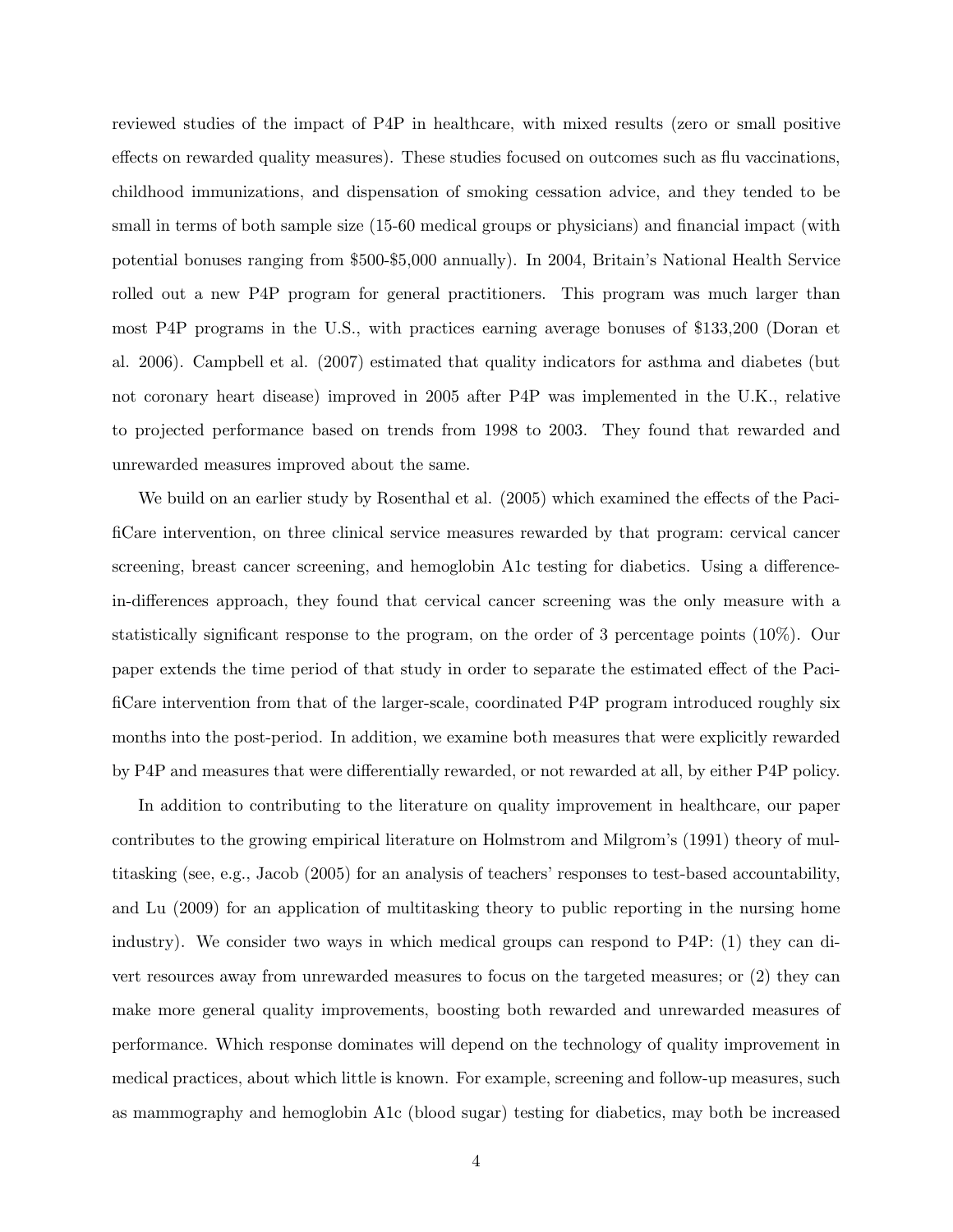by a general improvement in information technology, e.g., a computerized reminder program, despite differences in administration technique and patient populations. The degree of commonality in the production of quality measures is crucial to whether we expect to see positive or negative spillovers.

The remainder of the paper is organized as follows. In the next section we develop a model of provider response to P4P. In Section 3, we introduce our natural experiment and discuss the features of our data. In Section 4, we describe our estimation strategy for evaluating the effect of P4P on the underlying dimensions of clinical quality, presenting the results in Section 5. We offer concluding remarks in Section 6.

### 2 A Model of Provider Response to Pay-for-Performance

Consider a principal-agent model in which the agent (e.g., physician medical group) chooses how much to invest in quality  $q$ , which is unobservable to the principal (payer, e.g., insurance company, which may or may not be acting on behalf of its patients). Quality may have several dimensions, i.e.,  $q = (q_1, ..., q_J)$ . In our model, we abstract from the issue of quantity of services provided and focus solely on the determination of quality. Let  $B(q)$  denote the benefit to the principal when the agent chooses quality level q, where B itself may be unobservable to the principal. Let  $C(q)$ denote the cost to the agent of producing quality at level  $q$ , where  $C$  is weakly increasing and strictly convex. Costs can be fixed (e.g., a one-time investment in information technology, such as an automated reminder program) or variable (e.g., doctor time or effort).

The principal observes a set of signals (quality indicators)  $y = (y_1, ..., y_K)$  that depend in part on  $q$  but do not fully reveal the agent's choice of quality provided:

$$
y = \mu(q) + \varepsilon \tag{1}
$$

where  $\varepsilon_k|q \sim F_k$ ,  $k = 1, ..., K$ , with  $E[\varepsilon_k|q] = 0$  and  $E[\varepsilon_k \varepsilon_{k'}|q] = 0$ . Let  $\mu_{ik}$  denote  $\partial y_k/\partial q_i$ , which reflects the marginal increase in the expected value of measure  $y_k$  resulting from an increase in quality dimension  $q_i$ . We assume that  $\mu$  is fixed and taken as given by the provider. In other words, we assume that providers cannot "game" the measures, e.g., by selecting only patients with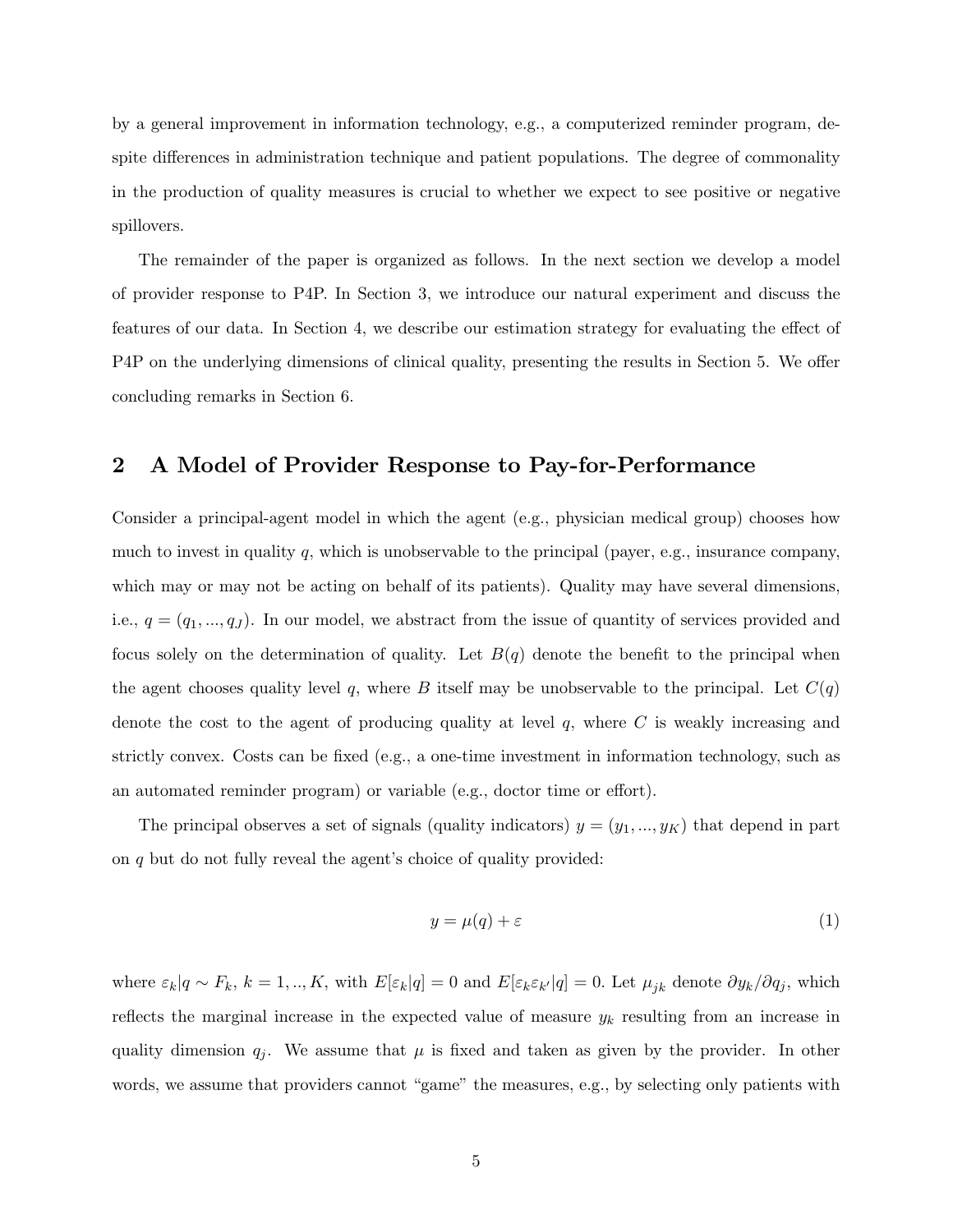favorable attributes. The concern that P4P could encourage "cream skimming" is widespread, and the measures we examine were chosen to minimize opportunities for patient selection.<sup>1</sup> For the most part, the measures we examine are diagnostically narrow process measures; that is they evaluate actions taken by providers and so they rely little on inputs from patients (who are all commercially insured in our setting). In addition, the measures are audited by the National Committee for Quailty Assurance.

In our model, the measures can only increase (in expected value) if one or more of the underlying quality dimensions changes. If two measures  $y_k$  and  $y_{k'}$  both depend positively on  $q_i$ , then we say a commonality exists in the production of measures  $y_k$  and  $y_{k'}$ . An example of this is the automated reminder program, which may increase the number of patients screened for diseases or examined for follow-up care, regardless of specifics regarding patient population or administration technique of a particular test/exam.

Let  $R(y)$  denote the compensation of the agent. In the benchmark case, where compensation does not depend on quality,  $R(y) = r_0$ . Then the agent chooses q to minimize cost:

$$
\frac{\partial C}{\partial q_j} = 0, \ j = 1, ..., J. \tag{2}
$$

Note that in a capitated environment the provider may save money by providing quality (e.g., screening for some health problems may be cost-effective if the resultant costs of care are high.)<sup>2</sup> Unless  $C(q) = -B(q)$ , the agent sets q lower than the efficient level. This suggests there is room for improvement if  $R$  can depend on  $q$ , even if indirectly through  $y$ .

Now assume that a target-based P4P bonus scheme is instituted, in which the agent is rewarded additionally on  $y_k$  only if  $y_k$  reaches a predetermined absolute target level  $T_k$ , for  $k = 1, ..., K$ :

$$
R(y) = r_0 + \sum_{k=1}^{K} r_k \mathbb{I} (y_k \ge T_k).
$$

<sup>&</sup>lt;sup>1</sup>Shen (2003) found that performance-based contracting encouraged Maine's Office of Substance Abuse to selectively drop harder-to-treat patients. Similarly, Dranove et al. (2003) found that public reporting of cardiac surgery outcomes encouraged selection against sicker patients. Note, however, that it is far from clear that this last form of patient selection is always undesireable. In particular, there is no reason to believe that the current system, which does not reward doctors on any aspects of quality, provides the "right" incentives for doctors to decide who may benefit for more or less aggressive treatment.

<sup>&</sup>lt;sup>2</sup>We can allow for some altruism on the part of providers, e.g., providers maximize  $R(y) + \alpha B(q) - C(q)$ , but this does not change our results qualitatively, as long as providers are imperfect agents, i.e.,  $\alpha < 1$ .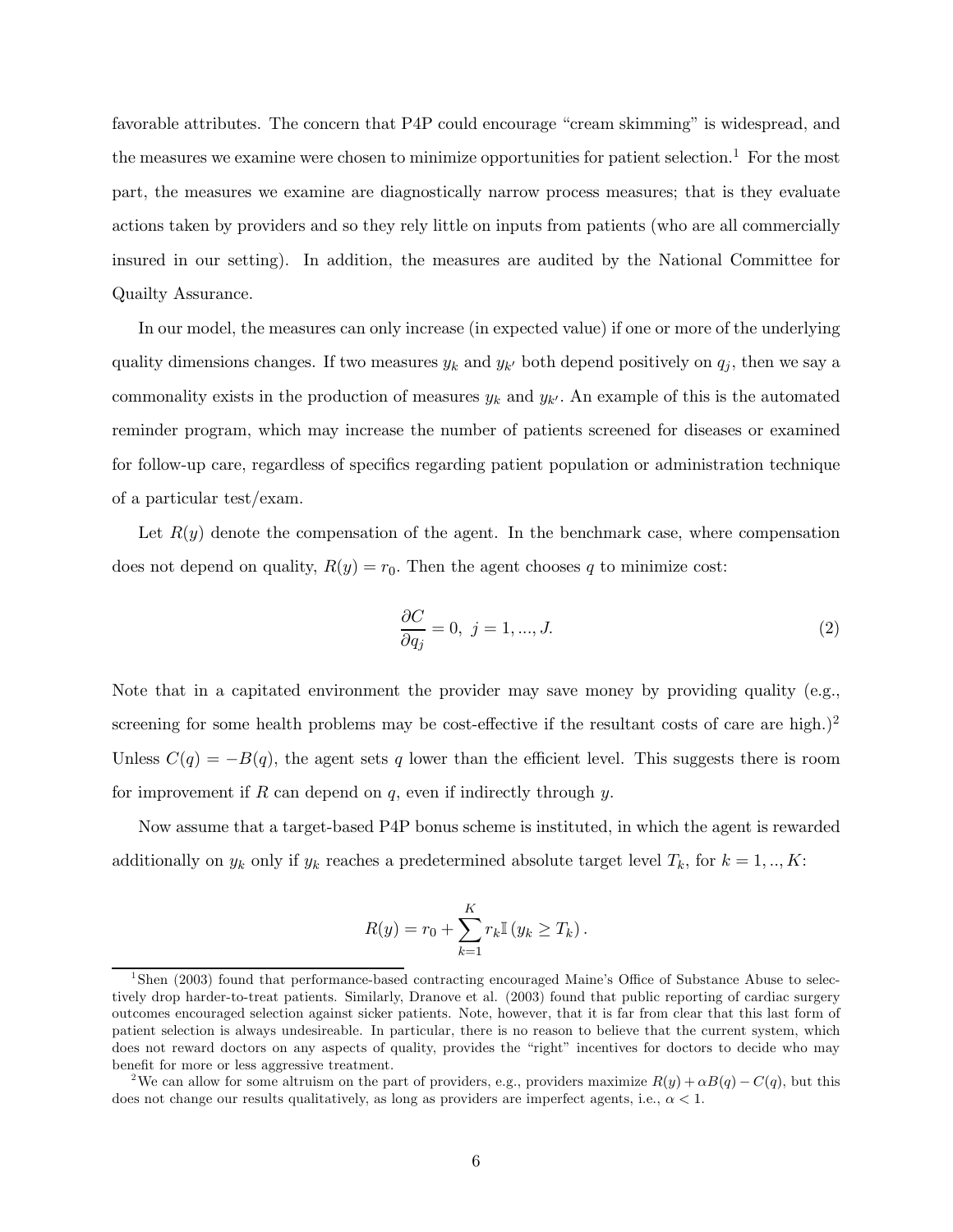Assume that the agent is risk neutral, and maximizes expected profits

$$
E[R(y)] - C(q) = r_0 + \sum_{k=1}^{K} r_k \Pr(y_k \ge T_k) - C(q)
$$
  
=  $r_0 + \sum_{k=1}^{K} r_k [F_k (\mu(q) - T_k)] - C(q)$ 

where  $F_k$  is the cumulative density function of  $\varepsilon_k$ ,  $k = 1, ..., K$ . The first order condition is

$$
\frac{\partial C}{\partial q_j} = \sum_{k=1}^{K} r_k \mu_{jk} f_k (\mu(q) - T_k), \ j = 1, ..., J.
$$
 (3)

This simply states that medical groups choose  $q$  by setting the marginal cost of quality improvement equal to the expected marginal revenue from increasing  $q$ . Ignoring cross partial effects in the cost function, if  $r_k \mu_{jk} \ge 0$ , for all k, and  $r_k \mu_{jk} > 0$  for at least one k, then quality along dimension j will increase as a result of P4P, since the right-hand side of (3) is greater than zero. Figure 1 illustrates the effect of P4P in the simple case of  $J = K = 1$  and  $y = q$ . Initial quality,  $q0$ , is the value of - for which the marginal cost of quality improvement is zero. Assume that target-based P4P is introduced where the target T is set above initial quality. Under P4P, quality increases to  $q_1$ , where the marginal cost curve intersects the marginal revenue curve assuming a symmetric distribution for  $\varepsilon$  (e.g., the normal distribution). If f is symmetric, then marginal (expected) revenue is greatest just at the target, where  $q = T$ .

A common criticism of target-based P4P programs is that the target structure discourages very low performers and very high performers from improving. Figure 1 illustrates this clearly. As the absolute value of the distance  $q - T$  increases, the marginal revenue from P4P goes to zero, so there is very little incentive to improve. On the other hand, P4P will have its largest impact at some level of initial quality strictly less than the target level. To see this, consider a linear marginal cost curve  $\partial C/\partial q = -q_{0i}/c + cq$ , where providers differ in their initial quality  $q_{0i}$  only. Since f is decreasing in absolute distance from T,  $q_{1i} - q_{0i}$  is maximized at  $q_{1i} = T$ , which implies that P4P has its greatest effect for providers with an initial quality of  $q_{0i} = T - rf(0)/c < T$ . Note that this level is decreasing in  $r$  and increasing in  $c$ ; that is, as the bonus amount increases (or, as the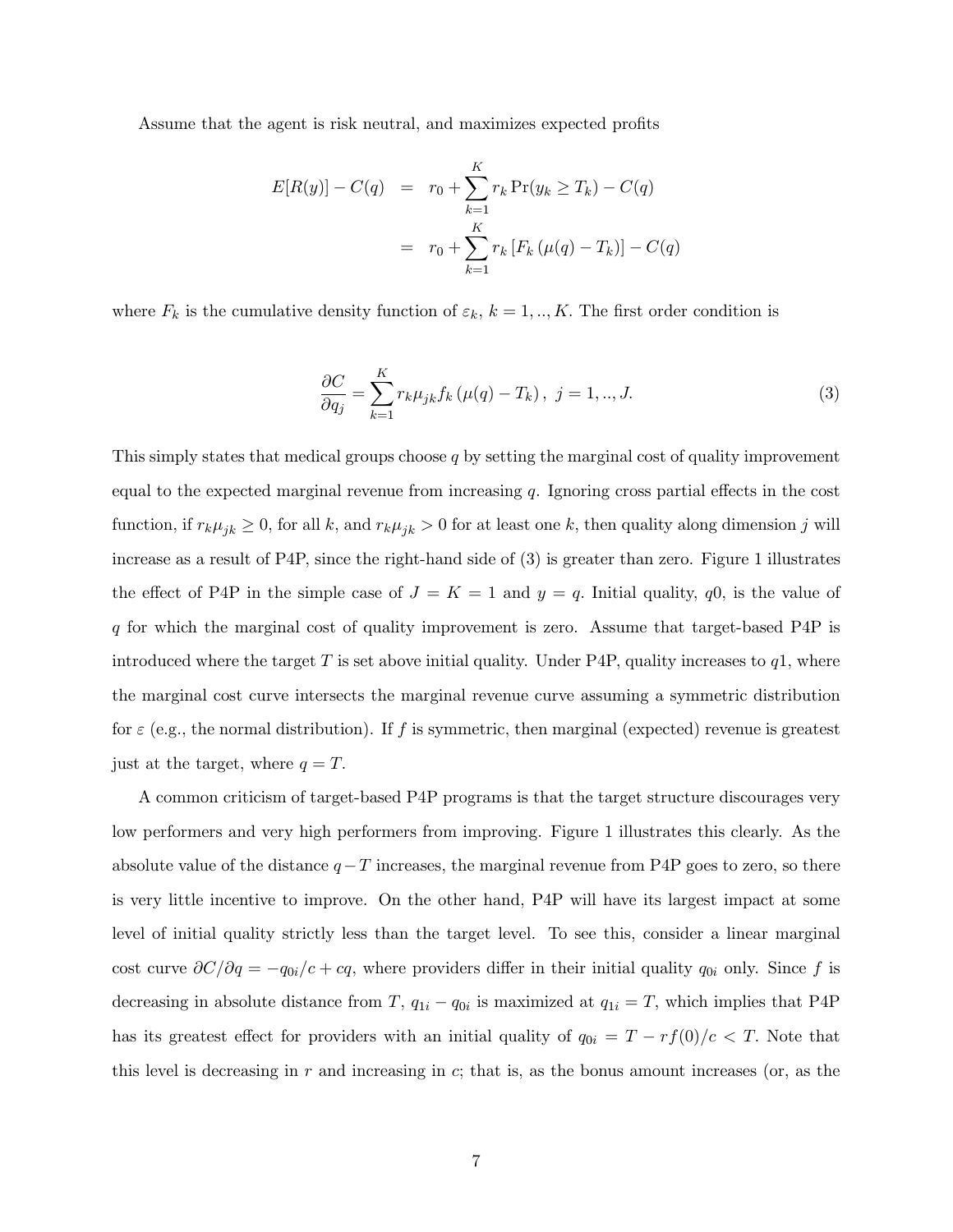marginal cost curve flattens) lower performing providers find it increasingly worthwhile to improve in response to P4P.

Ignoring initial differences in quality, the marginal benefit to increasing  $q_i$  can be decomposed into  $\mu_{jk}$ , the marginal increase in observed measure  $y_k$ , and  $r_k$ , the price received for each additional unit of  $y_k$ ,  $k = 1, ..., K$ . A P4P scheme favors quality dimension  $q_j$  relative to  $q_{j'}$  if  $\sum_{k=1}^{K} r_k(\mu_{jk} \mu_{j'k}$  > 0 (assuming the overall probabilities of reaching the targets are the same). In general, however,  $\partial^2 C/\partial q_i \partial q_{i'} \equiv C_{ii'} \neq 0$ , so that changing quality along some other dimension  $j' \neq j$ will shift the marginal cost curve up or down depending on the sign of  $C_{jj'}$ . If  $C_{jj'} > 0$  (quality dimensions j and j' are substitutes) and if P4P places a large premium on quality dimension j', then  $\partial C/\partial q_i$  may shift up enough to reduce quality dimension j to a level lower than its initial level before P4P was instituted. Note that the model predicts that it is relative prices  $r_k \mu_{jk}$  that matter; it is not necessary for  $r_k = 0$  for P4P to induce a negative response on measure  $y_k$  if  $y_k$ largely reflects a quality dimension  $i$  that is weakly reflected in other highly rewarded measures.

Finally, the model predicts that  $\mu$  plays a crucial role in determining which measures will change, and in which directions, as a result of P4P. Suppose, for example, that we add a new measure  $y_{K+1}$ , but  $y_{K+1}$  is not rewarded by P4P. Assume there are two dimensions of quality, and that P4P strongly rewards the first dimension. Then  $y_{K+1}$  will increase if the increase in  $y_{K+1}$  due to the increase in  $q_1$  is not offset by the decrease in  $y_{K+1}$  due to the decrease in  $q_2$  $(\mu_{1,K+1}\Delta q_1 > \mu_{2,K+1}|\Delta q_2|)$ . In other words, we can predict that the unrewarded measure  $y_{K+1}$ will increase in response to P4P if we have a priori reason to believe that it is strongly related to the quality dimension(s) determining the rewarded measure set (or, in the case of differential bonuses, the more lucratively rewarded set). Similarly, if  $y_{K+1}$  is weakly related or unrelated to the more lucrative quality dimensions, we may expect it to respond negatively to P4P. Certainly if we believed a priori that  $y_{K+1}$  should be strongly related in terms of underlying quality to measures for which we observe a negative response to P4P, then we would expect  $y_{K+1}$  to respond negatively as well. These theoretical insights will provide guiding intuitions for the empirical results below.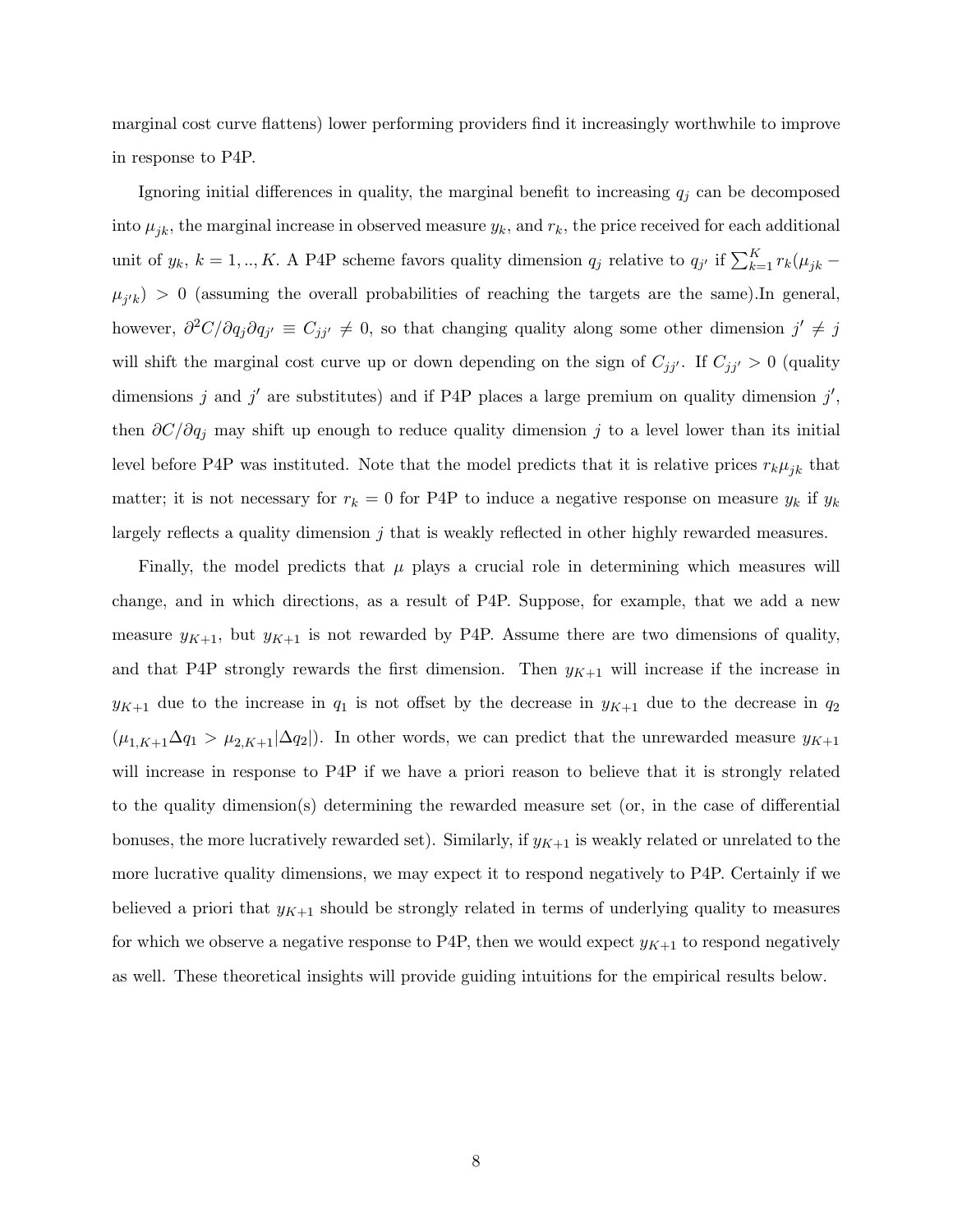#### 3 Setting

We use data from published performance reports of multispecialty medical groups in California and the Pacific Northwest contracting on a capitated basis with a network HMO, PacifiCare Health Systems.<sup>3</sup> PacifiCare is one of the nation's largest health plans, ranked 5th in commercial enrollment by Atlantic Information Systems in 2003. PacifiCare has been collecting quality information on its providers since 1993, although it did not begin making the reports public until 1998. Many of the measures are adapted from the Healthcare Effectiveness Data and Information Set (HEDIS), developed by the National Committee for Quality Assurance (NCQA) and the accepted standard in quality measurement.

In March 2002, PacifiCare of California announced that, as part of a new Quality Incentive Program (QIP) starting in July 2003, it would begin paying quarterly performance bonuses based on on selected quality measures published in the reports. Since the reports measured performance over the preceding year with a lag of six months, the first payout in July 2003 corresponded to patient care which took place between January 1, 2002 and December 31, 2002. We obtained data from seventeen quarterly performance reports issued between July 2001 and July 2005, corresponding to patient care delivered between January 1, 2000 and December 31, 2004. Table 1 summarizes the time structure of our data. Since the provisions of the QIP were not incorporated into the contracts with most of the groups until July 2002, the earliest we may be able to detect a response would be in the April 2003 report (the 8th quarter in our data set). Eligiblity was based on the size of the Commercial (CO) and Secure Horizons (SH; covered by Medicare) patient population. Initially 172 medical groups were eligible for the program, with 70 additional groups in the second year.

Pacificare set targets for five clinical measures at the 75th percentile of performance in the preceding year (2001), and eligible groups received a quarterly bonus of \$0.6795 per SH member for each target met or exceeded. Thus, a group with 2,183 SH members (the average number of SH members in 2002) could receive a potential bonus of up to \$7,417 quarterly, or \$29,667 annually, if it met all five clinical targets.<sup>4</sup> Table 2 lists the clinical quality measures rewarded by the QIP

<sup>&</sup>lt;sup>3</sup>Under capitation, healthcare providers are paid a fixed amount periodically for each enrolled patient. Individual medical groups may choose to pay or reimburse their member physicians differently.

 $4$ The program also rewarded performance on five service measures, which were calculated from patient satisfaction surveys, as well as six hospital patient safety measures, which were essentially structural quality measures. We ignore this aspect of the program in this paper and concentrate solely on clinical quality as measured by process and outcome measures.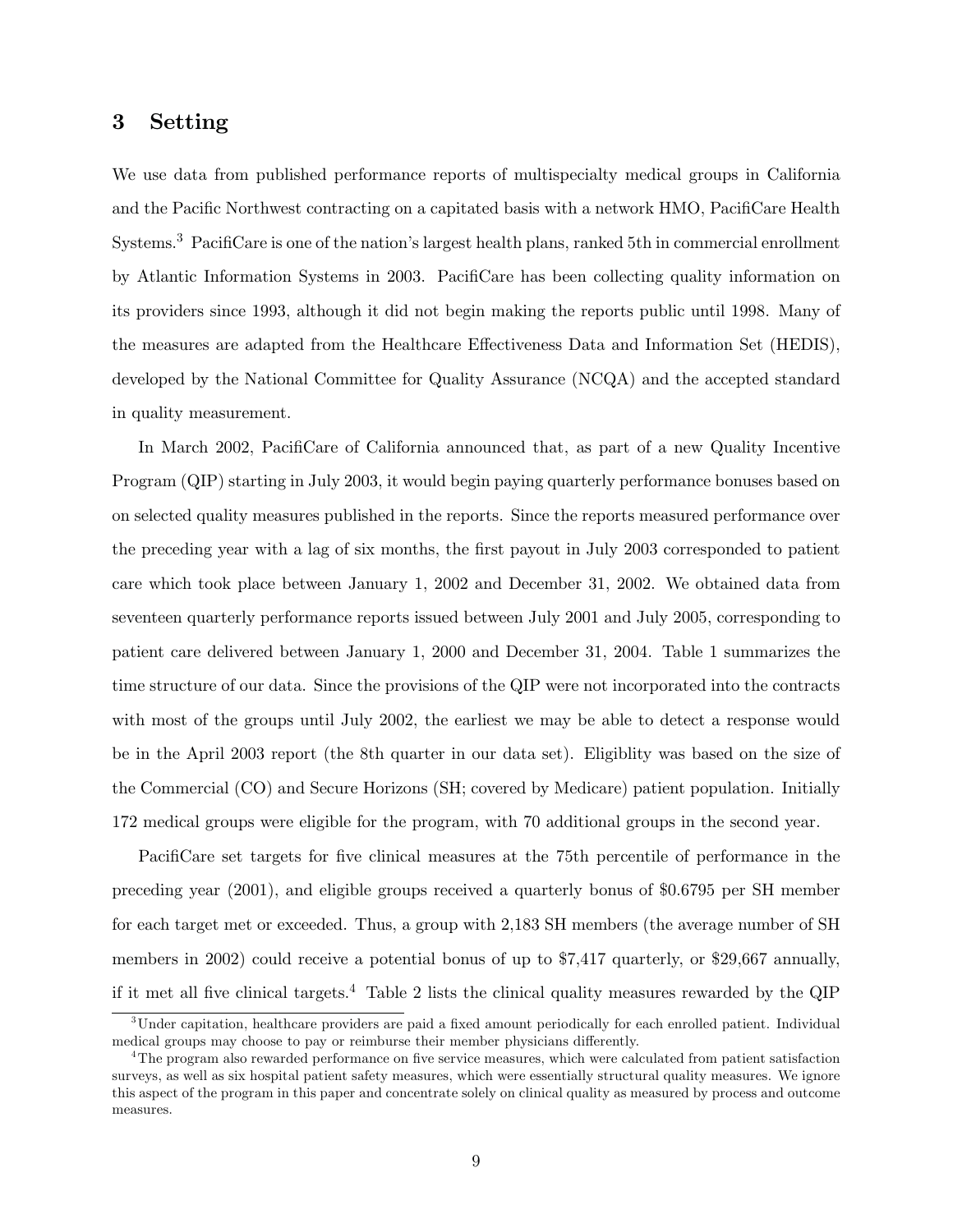program with their corresponding thresholds. Table 3 presents the mean and median potential bonuses that providers could earn if they met or exceeded these thresholds. Summary statistics for the clinical measures, by region and year, are reported in the Appendix. After one year, PacifiCare added five clinical quality measures and readjusted the bonus calculation scheme to allow for a second tier of performance, set at the 85th percentile of the preceding year (2002) and worth twice as much as the first tier. However, the QIP was quickly overshadowed by a much larger P4P effort launched by the Integrated Healthcare Association (IHA) after its first year.

The IHA is a nonprofit statewide coalition of health plans, physician groups, hospitals and purchasers. Six California health plans - Aetna, Blue Cross of California, Blue Shield of California, CIGNA Healthcare of California, Health Net, and PacifiCare - agreed to pay bonuses to participating California medical groups for performance on a common measure set. These health plans began paying annual bonuses in mid-2004 for patient care delivered in 2003. (A seventh plan, Western Health Advantage, joined the program in its second year.) Table 2 reports the IHA measure sets for 2003 and 2004. Note that the IHA added appropriate asthma medication, but otherwise paid on the same measures as the QIP in its first year. Unlike the QIP, the IHA program was announced a year before it went into effect. In the absence of the QIP, we could have seen if medical groups improved quality in anticipation of the implementation date. As a result, we cannot disentangle the "IHA anticipation effect" from the pure impact of the QIP. We take January 2003 to be the start date for the IHA initiative, corresponding to the October 2003 report (the 10th quarter in our data), recognizing that we cannot tell when providers actually started responding to the IHA, if they did so before this date.

The successive introduction of the QIP and IHA programs provides a unique opportunity to examine the responses of medical groups to different aspects of P4P programs. First, when the other plans in the IHA coalition adopted P4P, this dramatically increased the size of potential bonuses (on the order of ten times for the average group). Together, the health plans participating in the IHA program accounted for an average of roughly 60% of capitated revenues of the California medical groups.<sup>5</sup> Total performance payments from IHA-affiliated groups (including payments for

<sup>&</sup>lt;sup>5</sup>Glied and Zivin (2002) provide evidence that, in a mixed payment environment, healthcare providers respond to the incentives of their modal patient. Unfortunately, we do not have data on PacifiCare or IHA's share of total enrollment, so we cannot distinguish between the dual channels of increasing the amounts of the payments and increasing the "salience" of the program.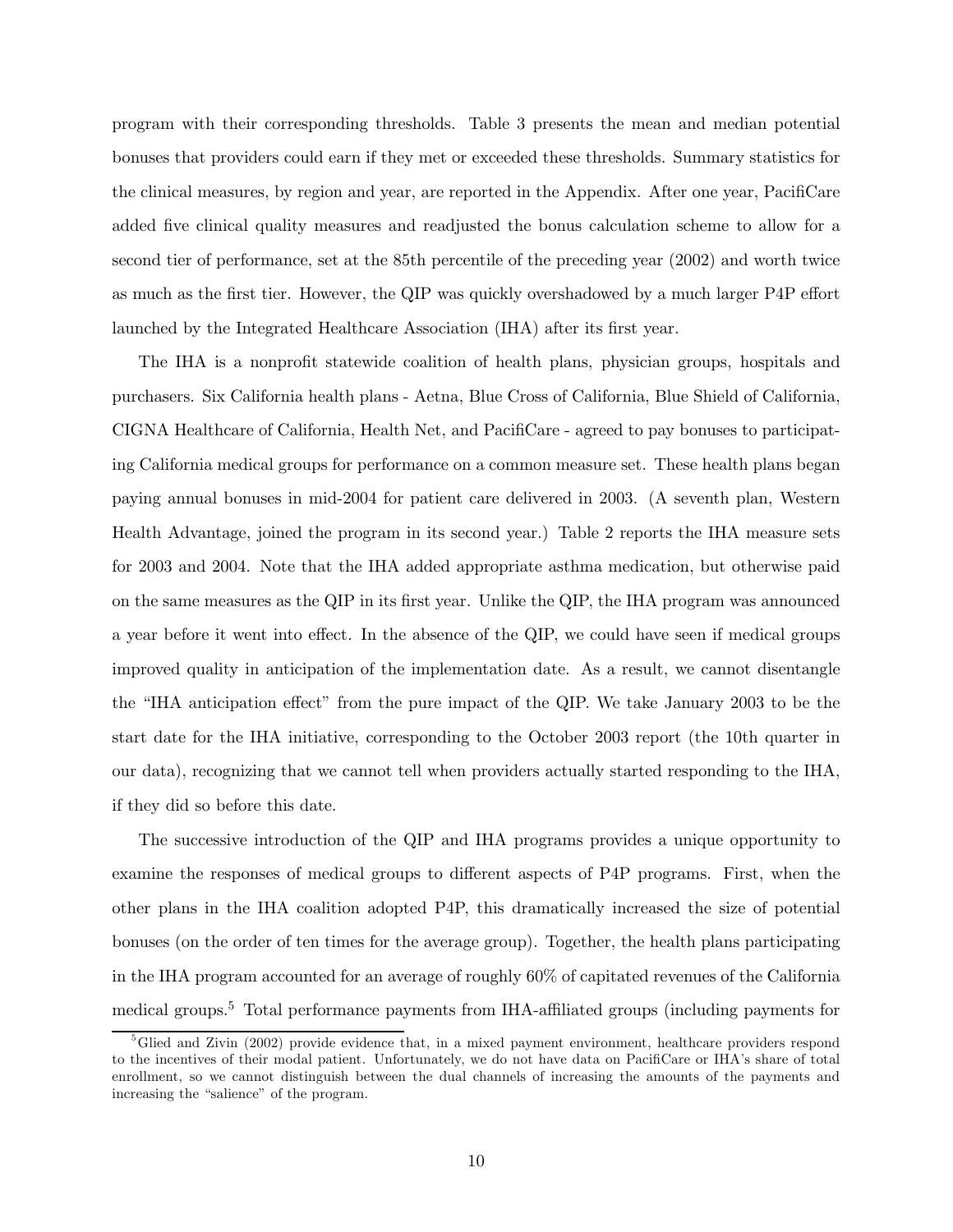non-clinical and non-IHA performance measures) amounted to more than \$122.7 million in 2004 and \$139.5 million in 2005. PacifiCare's QIP accounted for only  $16\%$  of the total payout in 2004, and only 10% in 2005. The IHA program was not just bigger in terms of absolute dollar amounts, but it also made performance bonuses attainable for the lower performing groups, since the biggest payers like Blue Cross and Blue Shield made payments to groups above the 20th and 30th percentile, respectively. Although the measure set was common across health plans, each plan individually decided on the size and structure of the awards it offered. In particular, PacifiCare and Health Net were the only plans to use absolute thresholds for determining payment; the rest of the plans based their payments on relative rankings of providers. (See Damberg et al. (2005) for more details on the IHA program; in addition, the IHA's Financial Transparency Reports are publicly available at [http://www.iha.org.\)](http://www.iha.org) Thus, part of the increase in dollars paid can be attributed to the fact that PacifiCare had stricter requirements (i.e., higher thresholds).

The interaction of the QIP and IHA programs also provides a unique opportunity to examine the responses of medical groups when measure sets diverge. In the first six months of P4P, California medical groups were paid small bonuses for performance on five measures which rely primarily on identifying patients in appropriate risk groups and successfully scheduling patient visits.<sup>6</sup> The IHA program increased the size of the bonuses for these identification/scheduling (IS) measures, while at the same time PacifiCare added five new measures which rely primarily on doctors' prescribing and managing the right medications (as well as outcomes, which, theoretically, could be controlled with optimal outpatient care). In other words, these measures could potentially be improved by focusing on interventions at the doctor level (MD).

Thus, we can estimate responses to P4P when one type of measure is rewarded more or less than others (where "type" refers to measures grouped on commonalities in production). As we saw in Section 2, in theory even a rewarded measure could decrease in response to a P4P program that provides substantially higher rewards to other measures (a relative price effect). If this is the case, then it underscores the fact that payers considering implementing P4P should take into account any other existing or proposed incentive programs. In the next section, we describe the empirical

<sup>&</sup>lt;sup>6</sup>For the most part, the measures do not correlate very highly. However, note that cervical cancer screening, hemoglobin A1c testing, and chlamydia screening are all highly correlated with one another, on the order of 0.5-0.7, lending some support to our hypothesis that these measures may have similar production technologies despite differences in patient population.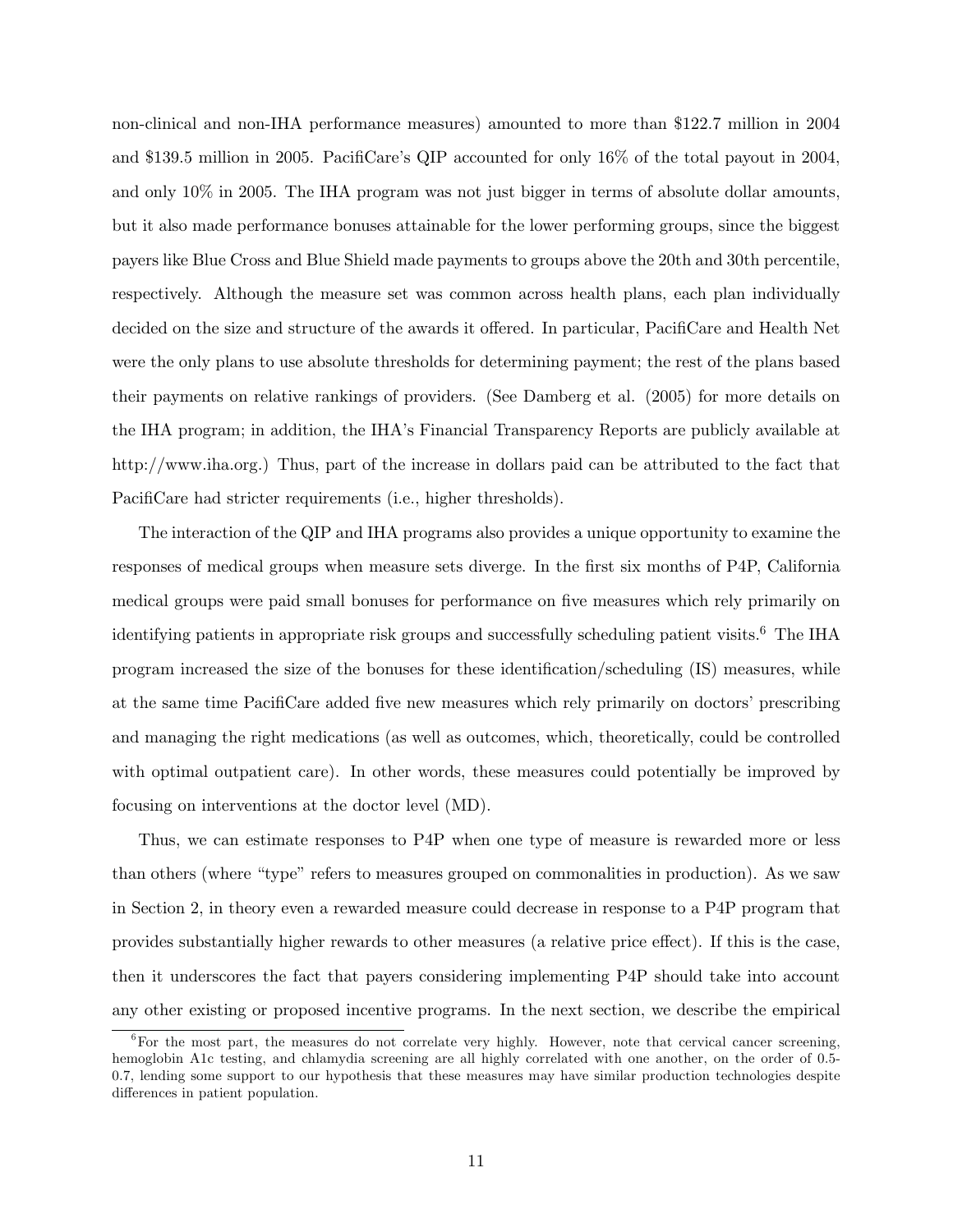specifications that we estimate and explain how they relate to our hypotheses about providers' responses to P4P.

## 4 Empirical Strategy

To examine healthcare providers' responses to the introduction of P4P in California, we use longitudinal data on fourteen clinical quality measures, nine of which were rewarded by one or more health plans at some point during the period we study.<sup>7</sup> All but one of our measures are rates, for which we have data on both numerators and denominators (where the denominator represents the number of Pacificare patients enrolled in the medical group who are clinically indicated to receive a screening or treatment). We restrict our sample to medical groups with complete data on one or more measures reported in the July 2001 to July 2005 Performance Profiles published by PacifiCare. Note that some measures are not available for all seventeen quarters due to definition changes and the introduction of new measures. We consider only those measures reported at least two quarters before the first wave of P4P began. Note that we also observe a number of mergers between medical groups in our sample. In these cases, we combine the numerators and denominators for groups that eventually merge with one another, so that these groups are treated as one entity throughout our time frame.

We would like to estimate the effects of P4P on unobserved quality  $q_{it}$ , for medical groups  $i =$  $1, ..., N$ , at time  $t = 1, ..., T$ , but we are restricted to estimating the effects on observed performance measures  $y_{kit}$ ,  $k = 1, ..., K$ , which reflect unobserved quality as in Equation (1). We hypothesize that  $q_{it}$  is multidimensional, but that the measures reflect primarily one of two dimensions of quality: identification/scheduling  $(IS)$  and physician-level care  $(MD)$ . If we restrict our analysis to the California medical groups, we start with the following equation:

$$
q_{jit} = \alpha_0^j + \alpha_1^j QIP1_t + \alpha_2^j (QIP2 \cdot IHA1)_t + \alpha_3^j (QIP2 \cdot IHA2)_t + \alpha_4^j t, j = IS, MD,
$$

where  $QIP1_t$ ,  $(QIP2 \cdot IHA1)_t$ , and  $(QIP2 \cdot IHA2)_t$  are mutually exclusive dummy variables denoting which P4P regime, if any, was in effect at time  $t$ . Note that we cannot separate out the

<sup>&</sup>lt;sup>7</sup>We exclude LDL cholesterol testing due to changes in population (adding diabetic patients to coronary artery disease patients) at the beginning of Year 2. We also exclude antidepressant medication management due to lack of pre-period data.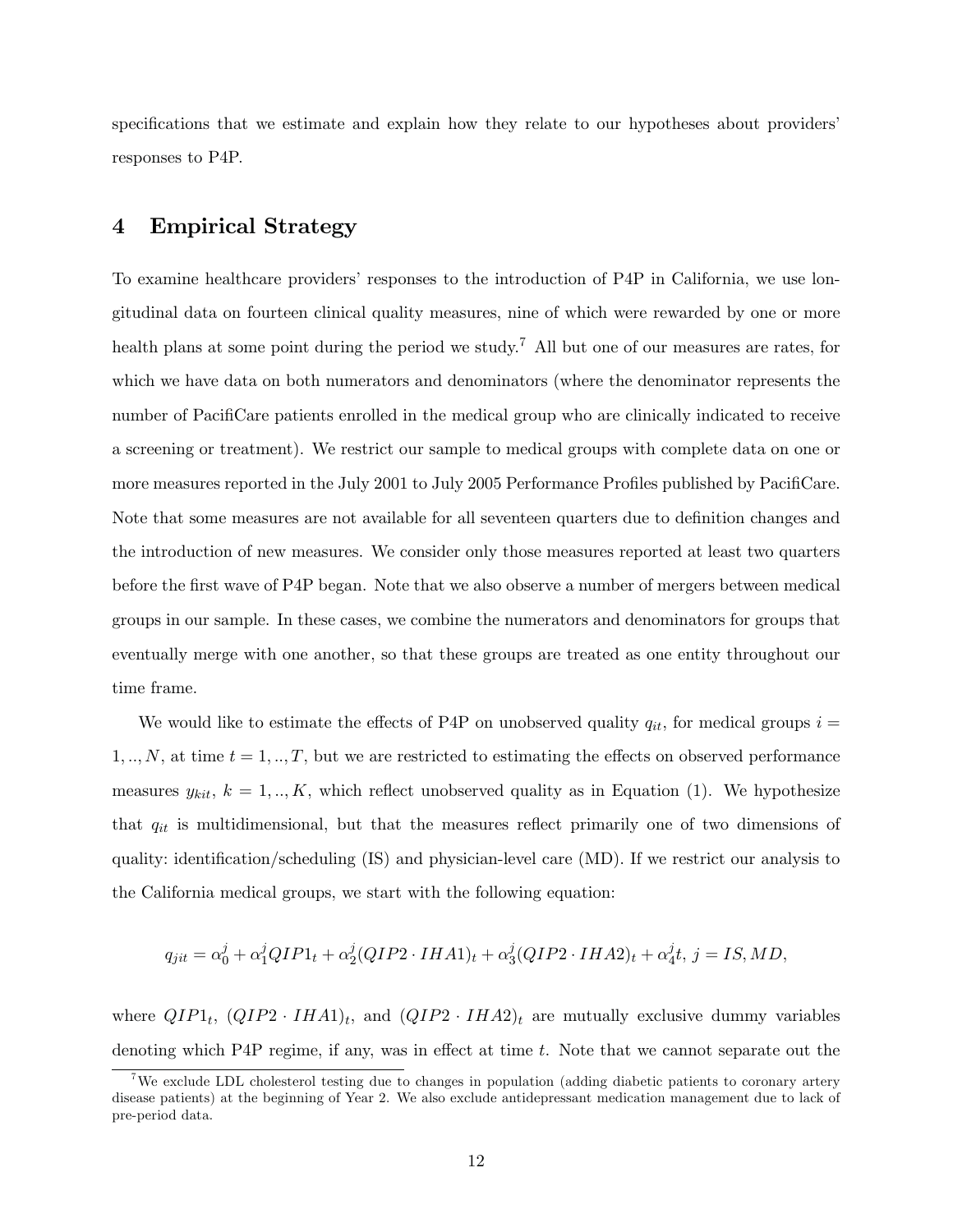effects of the IHA initiatives from the effects of PacifiCare's adjustment of its own QIP measure set and bonus structure in its second year. We assume a linear time trend and estimate the effects of P4P as breaks in this time trend. Then for a given dimension  $j$ , measure  $k$  can be written  $y_{kit} = \mu_k(q_{jit}) + \varepsilon_{kit}$ . With the exception of asthma-related ER visits, all of our measures are proportions, so we observe  $0 \leq y_{kit} \leq 1$ . Since we have information on the numerators  $n_{kit}$  of our outcome variables, we assume that  $n_{kit}y_{kit}$  is distributed Binomial $(n_{kit}, p_{kit})$  where  $p_{kit} = \mu_k(\cdot)$ . A natural choice for the link function  $\mu_k$  is the cdf of a known distribution function. We let  $\mu_k(z) = \Lambda(\lambda_k z)$ , where  $\Lambda(z) = \exp(z)/(1 + \exp(z))$ , the logistic function.<sup>8</sup> Note that we cannot separately identify  $\alpha^j \lambda_k \equiv \beta^k$ . Thus, we estimate the following reduced-form equation:

$$
y_{kit} = \Lambda(\beta_0^k + \beta_1^k QIP1_t + \beta_2^k (QIP2 \cdot IHA1)_t + \beta_3^k (QIP2 \cdot IHA2)_t + \beta_4^k t) + \varepsilon_{kit}.
$$
 (4)

We estimate (4) by the Generalized Estimating Equation (GEE) method of Liang and Zeger (1986). GEE is an extension of the quasi-likelihood based Generalized Linear Model to autocorrelated panel data. The overlapping nature of our data induces an  $MA(4)$  error term, even if  $\varepsilon_{kit}$  are not already correlated over time. In reality, the error structure is probably a mixture between MA and AR processes. GEE is consistent under general conditions even if the autocorrelation matrix is mispecified (Liang and Zeger 1986). With this in mind, we estimate our models using an  $AR(3)$ structure for the error term, a flexibly parametric specification. Note that we cannot estimate a completely nonparametric specification for the working correlation matrix since we do not have not enough observations to estimate each element of R (e.g., for 17 quarters, there are  $17*(17-1)/2=136$ unique elements in the working correlation matrix).<sup>9</sup>

We exclude two measures, hemoglobin A1c testing and cholesterol-lowering drugs, from this analysis since we only observe two quarters of pre-period data. For the remaining measures, we tested the assumption of a linear time trend by creating a dummy variable for each quarter before

<sup>&</sup>lt;sup>8</sup>For asthma-related ER visits, we assume a Gaussian distribution with an identity link function  $(\Lambda(z) = z)$ . To evaluate the robustness of our results, we also estimate the models using a power function specification  $(\Lambda(z) = z<sup>m</sup>$ ,  $m = 1/2$  and  $m = 2$ ). The results under these alternative specifications are quantitatively and qualitatively similar to the results we present here, and are available on request.

<sup>&</sup>lt;sup>9</sup>In addition to the results presented here, we did estimate a range of models with different  $AR(p)$  specifications, as well as a stationary  $(T-1)$  specification for those measures with enough observations, in order to assess the sensitivity of our estimates. (The stationary model assumes  $R_{st}$  depends only on the lag  $|t-s|$ , as long as  $|t-s| \leq T-1$ , otherwise  $R_{st} = 0$ .) We found that the magnitude of our estimates were not very sensitive to the specification of R, but, not surprisingly, the standard errors tended to increase the more parameters estimated.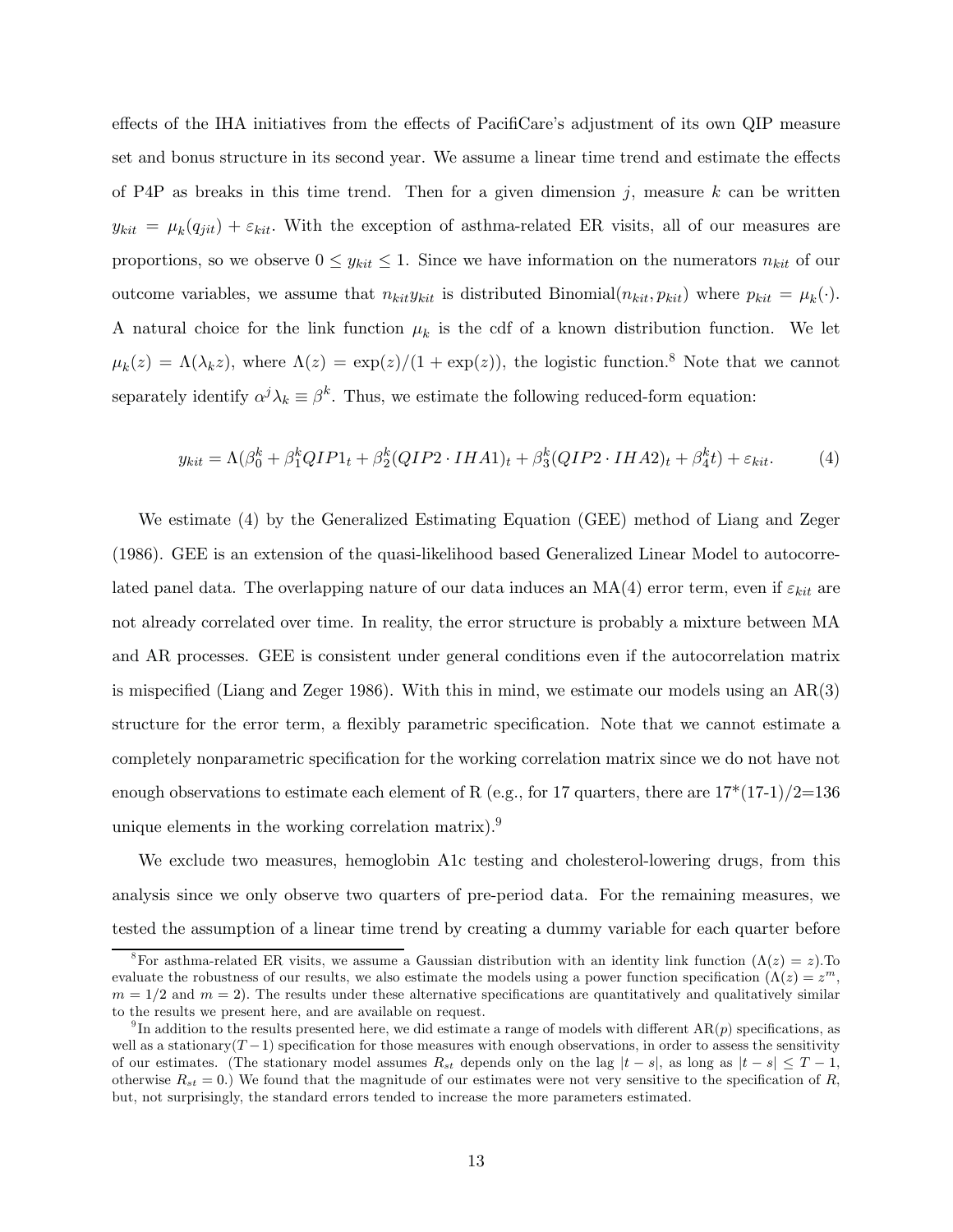P4P was introduced  $(t < 8)$  and regressing each measure on quarter t and the dummies. We then performed an F test of joint significance of the coefficients on the quarter dummies and dropped those measures where the p-value from this test was less than 0.10. The measures which failed this test were: preferred antibiotics, avoidable hospitalizations, ACE inhibitor usage, and appropriate antibiotic usage. This leaves us with 8 measures for the California-only before-after analysis.

To control for shocks to our time series during the post-P4P period, we also make use of a comparison group consisting of medical groups in the Pacific Northwest (i.e., Washington and Oregon) also contracting with PacifiCare, and reporting the same measures, but not under any payfor-performance program. To estimate this difference-in-differences (DID) approach, we modify (4) as follows:

$$
y_{kit}^g = \Lambda \left( \begin{array}{c} \beta_0^k + \beta_1^k QIP1_t^g + \beta_2^k (QIP2 \cdot IHA1)_t^g + \beta_3^k (QIP2 \cdot IHA2)_t^g \\ + \sum_{\tau=1}^T \gamma_\tau^k d_\tau + \delta^{gk} \end{array} \right) + \varepsilon_{kit}^g, \tag{5}
$$

where  $g$  indexes treatment and "control" groups. The primary identifying assumptions of this method are: (1) that the treatment was randomly assigned to one group over the other, and (2) that the treatment and control groups are influenced by the same variables over time (or, more generally, that quarter-to-quarter changes are roughly the same for both groups). (See Meyer (1995) for a more complete inventory of threats to the validity of DID models.) These are both strong assumptions. For example, if P4P was instituted in California instead of the Northwest because California groups were expected to be more responsive, then DID overestimates the causal effect of P4P for the average medical group. More generally, we require  $E[\varepsilon_{kit}^g|QIP1_t^g,(QIP2\cdot IHA1)_t^g,(QIP2\cdot IHA2)_t^g]=0.$ 

Closely related is our second identifying assumption, which states that the treatment and control groups are subject to the same shocks over time. This assumption is crucial to maintaining DID's advantage over simple before-after comparisons. If the "control" group experiences some, say positive, shock in the post-period which is not experienced by the treatment group, then DID estimates of the effect of P4P will be biased downwards. In general, if the dependent variables for the treatment and control groups move together in the pre-period, then we may have more faith in our estimates. However this occurrence does not definitively point to the validity of this assumption.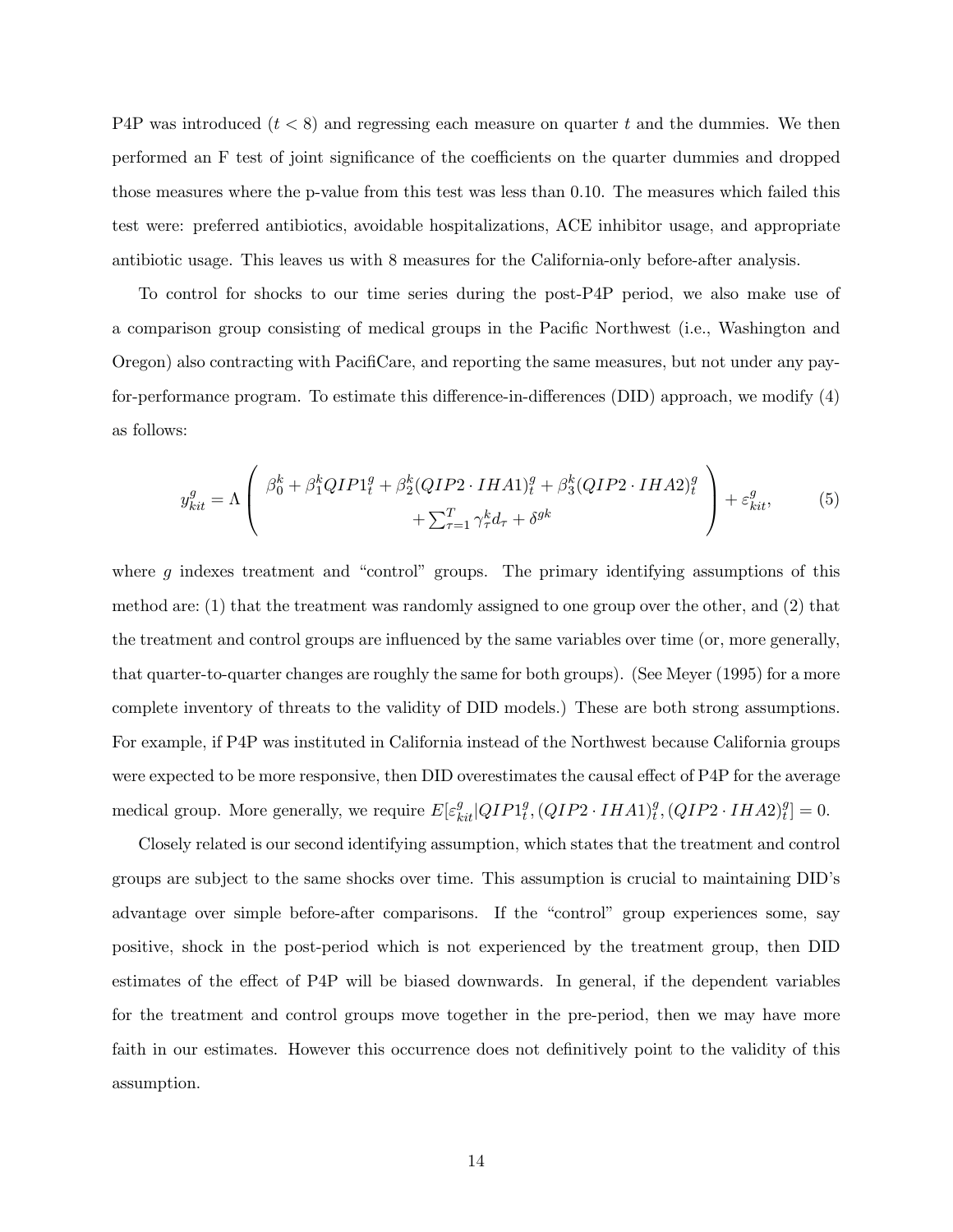Note that, in the DID model, it does not matter whether the pre-period levels are different across treatment and control group as long as the measures move together. However, since we use proportions data, this may pose a problem if either of the time series is at a ceiling or floor. (Note the ceiling is not necessarily 1, since some factors, such as patient compliance, may be beyond the control of the medical group.) For example, if the ceiling for cervical cancer screening is 70%, then DID on levels would understate the effect of P4P. In general, any difference in levels between treatment and control groups is cause for concern when using proportions data, since an identical change in a dependent variable can have drastically different effects on the proportion, depending on initial values. The GEE model solves this problem by estimating DID on the log odds-ratios of the measures. In general, failing to account for nonlinearity is more important the more dispersed the observed values over the [0,1] line, especially at the extremes.

To test for parallel movement in the pre-period trends for CA vs. NW medical groups, we interacted the quarter dummies with a dummy for the control group, and regressed each measure on the interacted and non-interacted quarter dummies and control group dummy. We then performed an F test of joint significance of the coefficients on the interacted dummies, and dropped those measures where the p-value from this test was less than 0.10. This led us to drop one measure: diabetic eye exam. This leaves us with 13 measures for the DID analysis.

## 5 How Did Providers Respond to Pay-for-Performance?

In this section, we present our estimates of Equations (4) and (5) on each of our clinical quality measures, which vary in terms of their predicted responses to P4P. These effects are estimated both relative to a linear time trend and using the DID approach. The results are generally robust to inclusion of quadratic, cubic and quartic time trends. In the DID models, we assume a completely nonparametric specification for the influence of time by replacing the parametric time trend in the CA-only models with fixed effects for each time period. This flexibility comes at the cost of assuming that, on average, quarter-to-quarter changes are identical for medical groups in California and our control group, the Pacific Northwest. In our discussion below, we note where we think there is reason to believe this assumption may not hold. We present our estimates of Equations (4) and (5) for each measure in Table 4.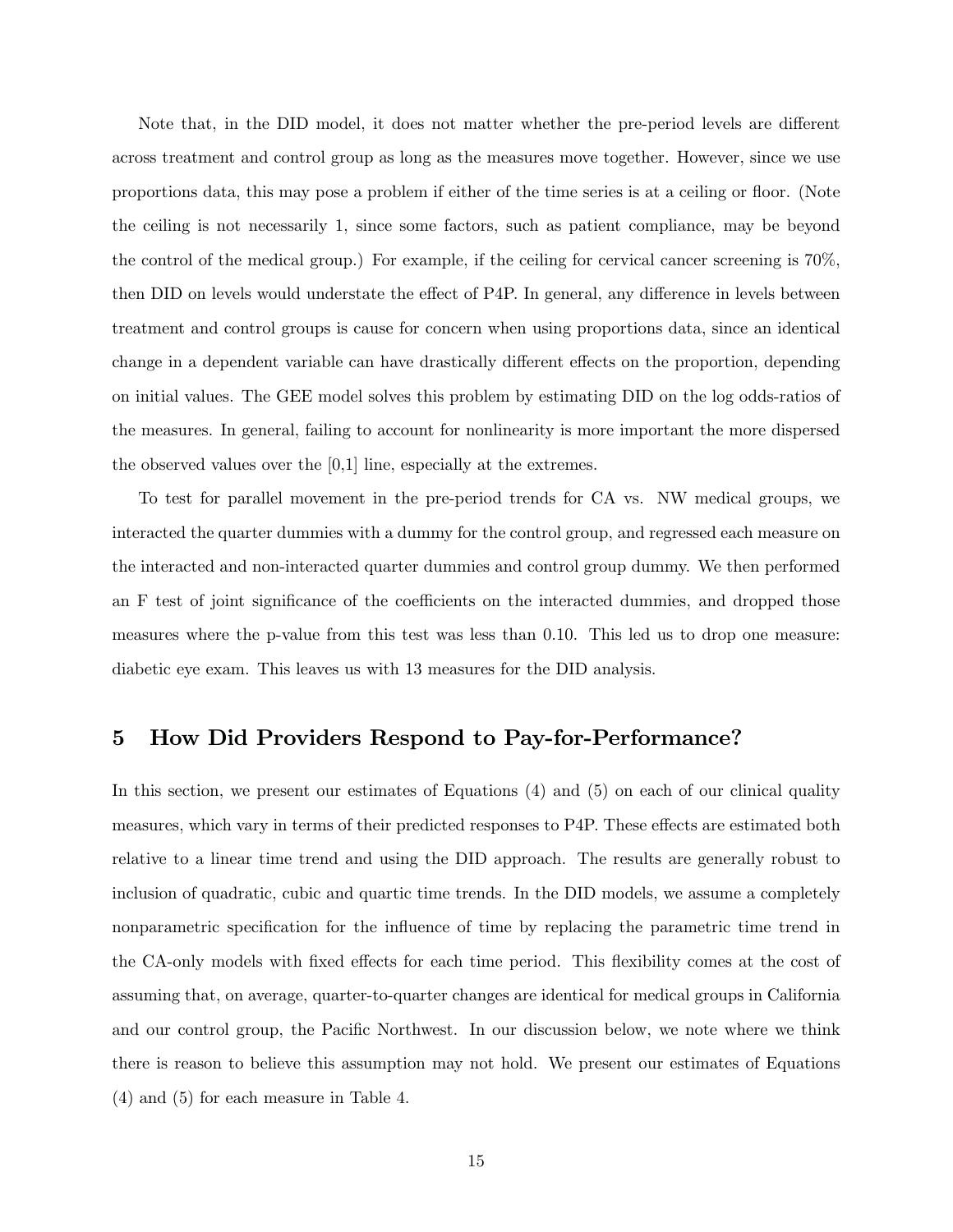We find that some of the measures rewarded by P4P improve when the program is introduced, and they improve even more when the bonuses are increased. These measures are ones that we predict, a priori, to share some commonality in production, namely they rely on identication/scheduling (IS) for improvement. By contrast, measures that we hypothesize to depend more on doctor time/effort (MD) tended to fall with the introduction of P4P. These included some MD measures which were actually rewarded by one or both programs. Although this result is surprising at first glance, it is consistent with the fact that both programs emphasized the IS dimension over the MD dimension in determining their measure sets. We do not uncover any important spillovers along the lines of shared population or disease groups.

#### 5.1 Can one payer make a difference?

The P4P program introduced first in our California sample, PacifiCare's QIP, paid on four measures in our data set: cervical cancer screening, breast cancer screening, hemoglobin A1c (HA1c) testing for diabetics, and childhood immunization. The threshold for childhood immunization was the only one set above the 75th percentile of the preceding year. In fact, the maximum immunization rate in 2000 was 15.38%, well below the threshold of 45%. Since the expected bonus on childhood immunization was essentially zero for all medical groups in our sample, we might therefore consider any changes in childhood immunization to be "spillover effects," as if childhood immunization was an unpaid measure.<sup>10</sup> Figure 2(a) plots the average values of these measures, by region and quarter. The Appendix also reports distributional statistics for the measures.

Recall that the QIP was announced in March 2002  $(t = 7)$  and incorporated into the contracts of most groups by July  $(t = 8)$ , even though it paid for care delivered from January  $(t = 6)$ . We take  $t = 8$  to be the starting point for the QIP. Recall also that we cannot distinguish an "anticipation" effect" from the announcement of the IHA initiative in January 2002,  $t = 6$ . Any anticipation of the IHA initiative will tend to bias our estimate of the effect of the QIP away from zero. Setting aside anticipation, the starting point for the IHA initiative is clear, at  $t = 10$  (confounded with the second year of the QIP), with the second year of the IHA program beginning at  $t = 14$ . Note that we only observe two quarters where the QIP is in effect before the IHA initiative begins. To the

<sup>&</sup>lt;sup>10</sup>This assumes that medical groups respond to P4P only in so far as it affects them financially. That is, they do not redirect resources towards "rewarded" measures simply because the program draws attention to those measures.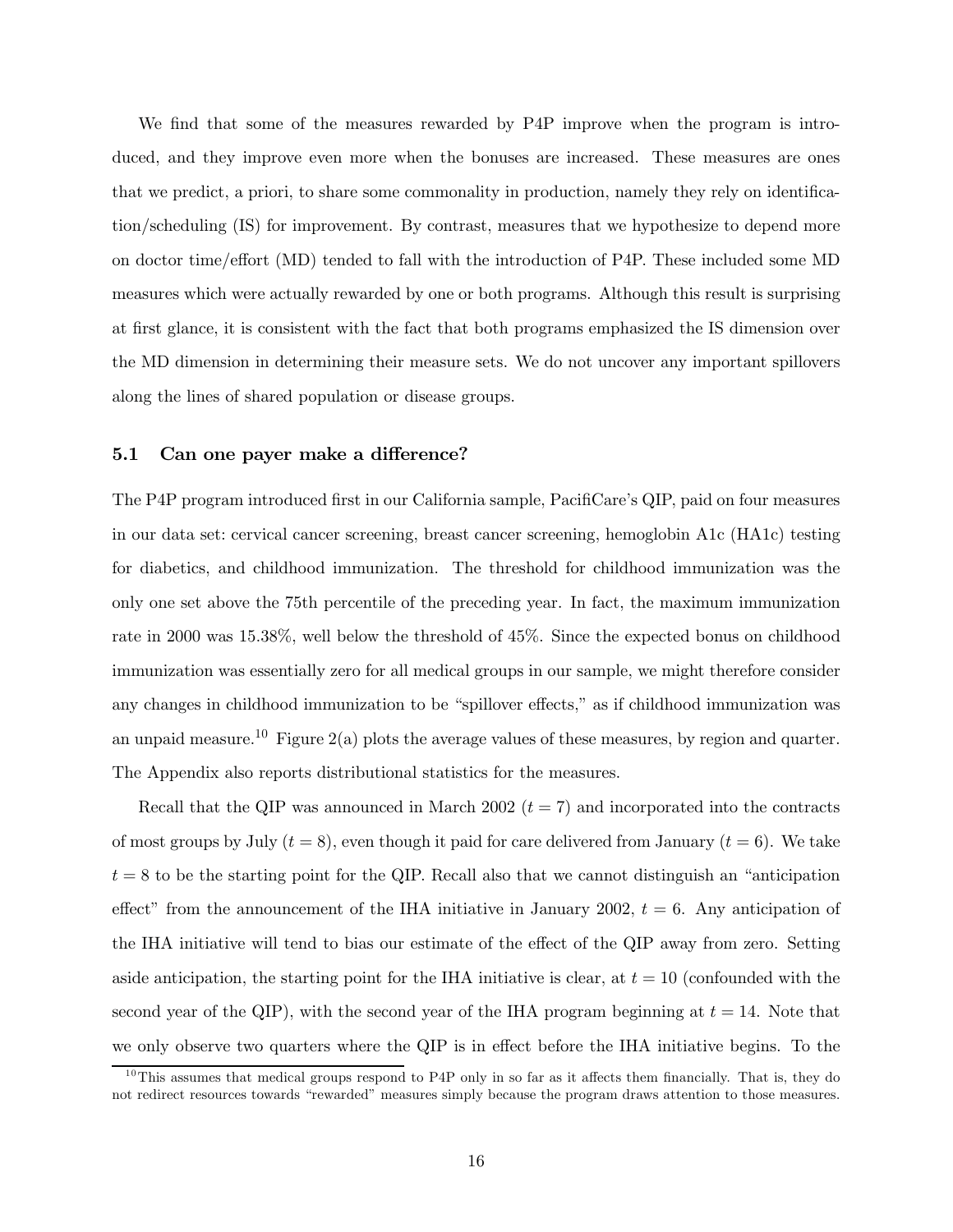extent that it takes longer for changes in quality to be reflected in the indicators, our estimate of the QIP effect is biased towards zero.

Table 4 reports estimates of the marginal effects of P4P, estimated on the California sample only (specification 1) imposing a linear time trend; and compared to medical groups in the Pacific Northwest (specification 2). None of the three paid measures (excluding childhood immunization) was estimated to be significantly effected by the QIP. By contrast, we estimate a 3 percentage point effect of the QIP on child immunization rates. However, Figure  $2(a)$  illustrates that this effect is entirely driven by a dip in childhood immunization rates in the Northwest in 2002. If that dip was region-specific, then DID overestimates the effect of P4P in California. (This is true in general, as it violates our identifying assumption that treatment and control groups are subject to the same quarterly shocks.) This estimate highlights the danger of relying solely on differences in differences, even when the treatment group tracks the control group reasonably well in the pre-period. Because the CA-only and DID estimates differ so dramatically for childhood immunization, we are reluctant to draw conclusions from these results.

Our results are consistent with Rosenthal et al. (2005), who combine the QIP and Year 1 of the IHA program into one P4P indicator. They estimate the effects of P4P on cervical cancer screening, breast cancer screening, and HA1c testing, and find a positive significant effect for cervical cancer screening only, relative to the control group. Their estimate of a 3.6 percentage point effect on cervical cancer screening is very close to our estimate of 3.5-3.6 percentage points, which we attribute entirely to the IHA program, initiated six months into the P4P regime. The IHA program linked P4P to plans that accounted for 60% of providers' revenues, resulting in dramatically higher payments to medical groups participating in P4P after 2003.

#### 5.2 Does paying more matter over time?

All of the above measures were included in the IHA measure set introduced the following year. Looking at the time series for California only in Figure 2(a) (solid lines), cervical cancer screening appears to be the only measure to depart (positively) from trend around the time the IHA initiative was instituted. In fact, it appears to make a second jump around  $t = 14$ , when the second phase of the IHA initiative was instituted. Neither breast cancer nor childhood immunization rates appear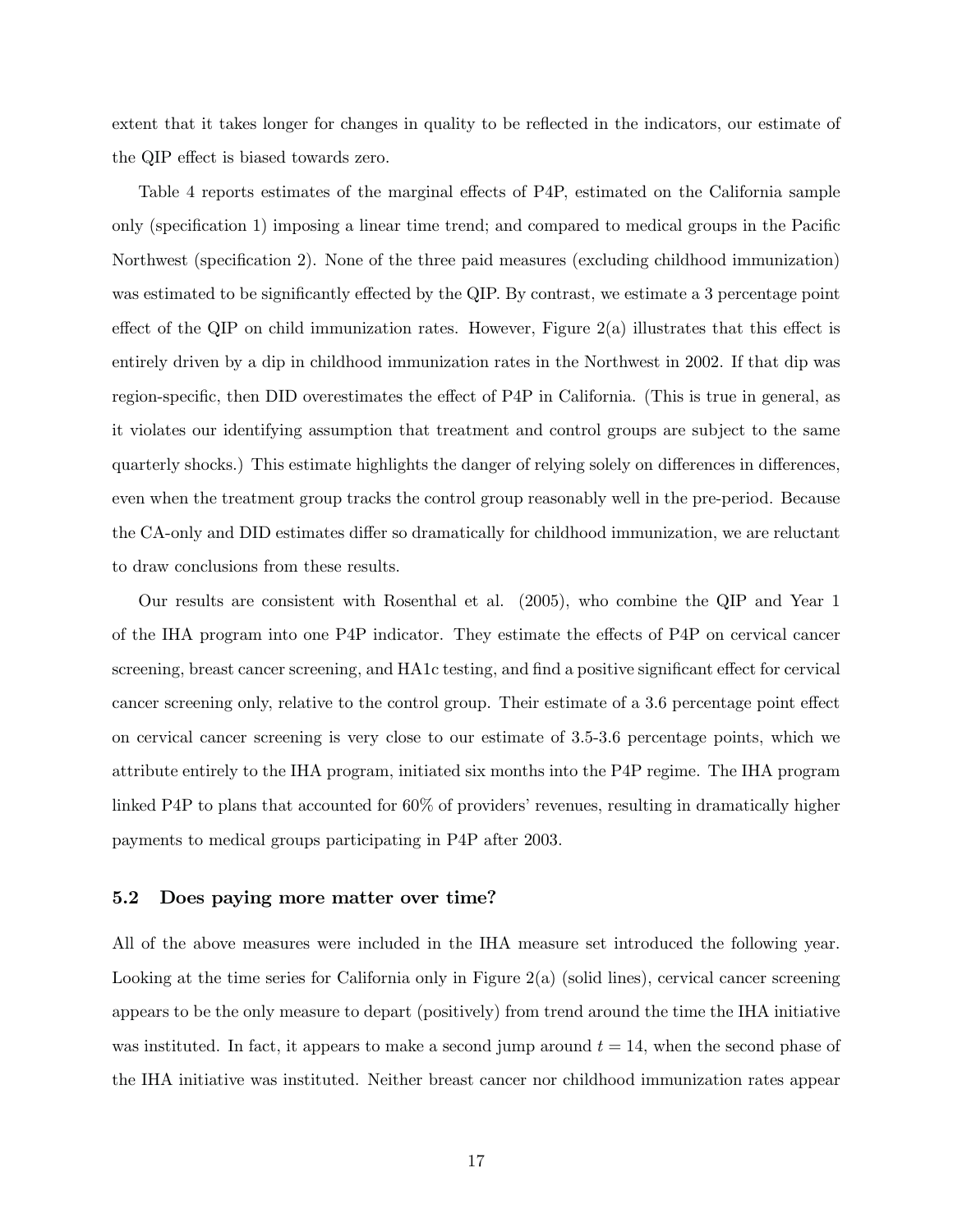to respond to P4P, from the time series, and if anything HA1c testing rates appear to dip down around  $t = 14$ .

This is confirmed in Table 4. The CA-only model estimates the effects of the IHA program on cervical cancer screening rates to be 3.6 and 8.8 percentage points in years 1 & 2 of the program, respectively. The CA-only model also estimates a small effect of 1.17 percentage points on breast cancer screening rates in year one, which is significant at the  $10\%$  level. Comparing the CA groups to those in the Northwest, we still see a positive effect of the IHA program on cervical cancer screening rates. The DID model reports estimates that are roughly the same size as the CAonly estimates at 3.5 and 6 percentage points, for the first and second years of the IHA program, respectively.

As before, the results for child immunization rates are inconclusive, since the CA-only and DID estimates differ so dramatically. The DID estimates for hemoglobin A1c testing are also inconclusive. We find a statistically significant *negative* impact in the first year of the IHA program, but the estimates for the other P4P regimes are positive and insignicant, suggesting caution in interpreting the result.

In addition to the above four measures, appropriate asthma medication was included in the IHA common measure set starting in 2003. Figure 2(b) plots average appropriate asthma medication rates, by region, over time. Surprisingly, it is immediately apparent that there is a sharp 8 percentage point drop in asthma medication rates going into the second year of the IHA initiative relative to pre-period performance, which seems to be stable, or trending slightly downward, leading into the post-period.11 The CA-only estimates are consistent with the graphical evidence, with large estimated impacts. The estimated difference is reduced to -2 percentage points relative to the control group in the DID model, which is not statistically signicant. Note that we only have 7 observations from the NW control group on asthma medication.

Even though asthma medication is included in the IHA performance measure set, it is one of six such measures, where the other five line up along the identification/scheduling  $(IS)$  dimension, according to our hypothesis of commonality in the production of clinical quality. From the medical groups' perspective, even if this one measure is rewarded, profit maximization may imply substi-

 $11$ In 2005, two health plans, Blue Cross and HealthNet, introduced financial incentives for generic prescribing in addition to the clinical measures. This may have hurt appropriate asthma medication since most of the controller medications for asthma are brand-name only.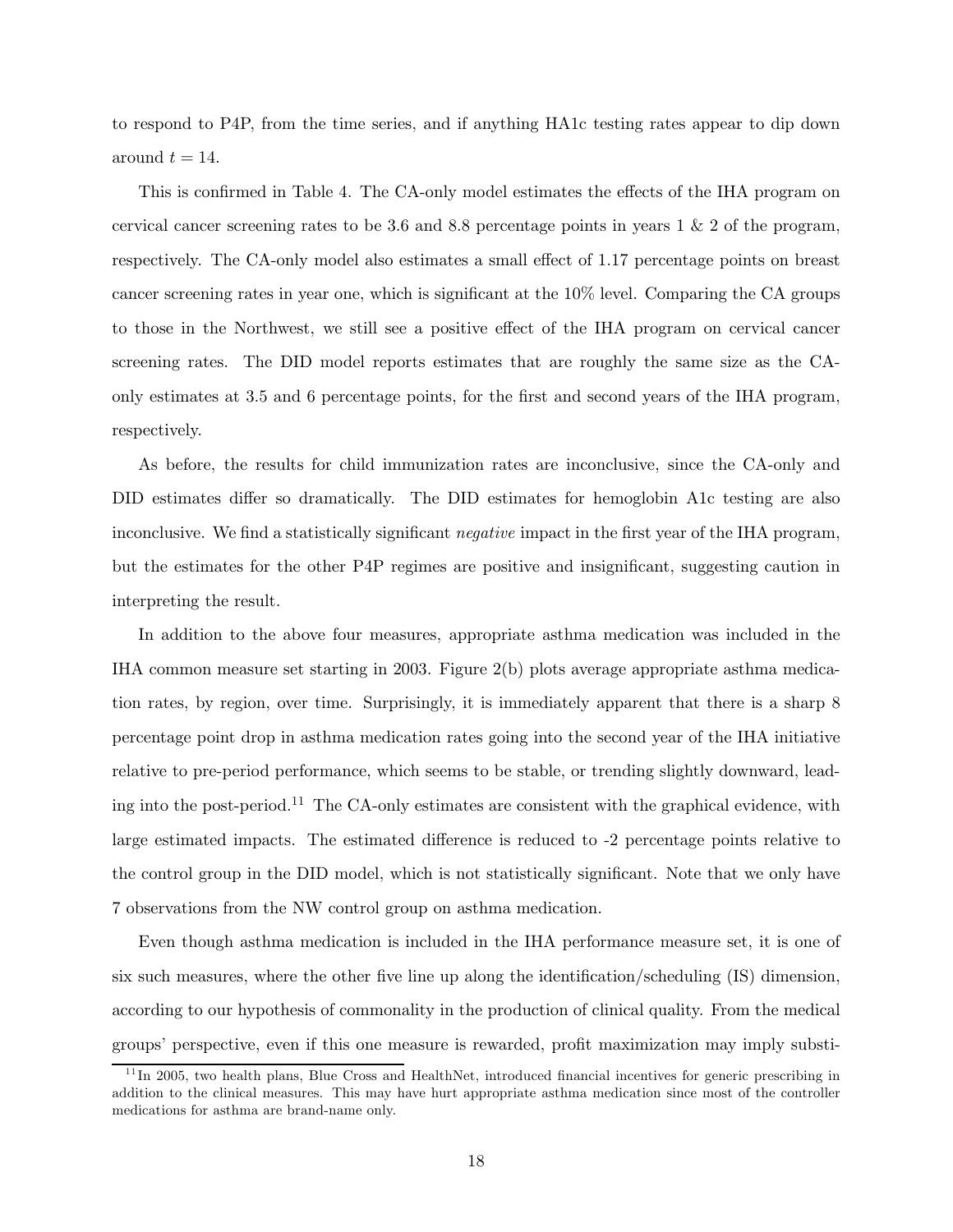tution away from the MD quality dimension towards IS-directed improvements, thereby increasing performance on the other five measures. If we see decreases in other MD measures which were unpaid, this may provide evidence that medical groups are responding to P4P by substituting away from (relatively) unrewarded toward rewarded dimensions of care. We explore evidence on multitasking in Section 5.3.

Finally, in the second year of the IHA program, chlamydia screening was added to the common rewarded measure set. Since chlamydia screening was not rewarded prior to 2004, we can attribute any changes during the QIP and IHA Year 1 periods to substitution or commonality spillovers from other rewarded measures. Figure 2(b) shows the time series of chlamydia screening for the CA and NW groups, while Table 4 reports the model estimates. Even though chlamydia screening declined during the first year and a half of P4P, relative to its trend and compared with rates in the Pacific Northwest, we find that this decline reversed itself when chlamydia screening was added to the measure set in 2004. The CA-only model estimates a positive response to the second year of the IHA; however, this result is not robust in the DID model.

To summarize, we find that the IHA initiative, in contrast to the QIP alone, did motivate changes in some quality measures. We find evidence for positive improvements in cervical cancer screening and chlamydia screening when these measures were rewarded by the IHA. The improvement in cervical cancer screening did not wane after the first year of the IHA program, and indeed almost doubled. A puzzling result is the estimated negative impact of P4P on appropriate asthma medication, even though it was rewarded by the IHA starting in 2003. A possible explanation is that appropriate asthma medication, an MD-level measure, suffered because the IHA measure set emphasized the IS dimension of quality over the MD dimension.

#### 5.3 Is there evidence of commonality in multitasking?

In the second year of the QIP, PacifiCare added four measures to the set of rewarded measures (antidepressant medication management was also added but we do not have pre-period data): appropriate asthma medication, preferred antibiotic usage, hospital readmission, and avoidable hospitalizations. Only one of these measures, appropriate asthma medication, overlapped with the IHA measure set, meaning that it was "worth" approximately ten times these other measures to California medical groups after 2003 ( $t = 10$ ). For the latter two measures the medical groups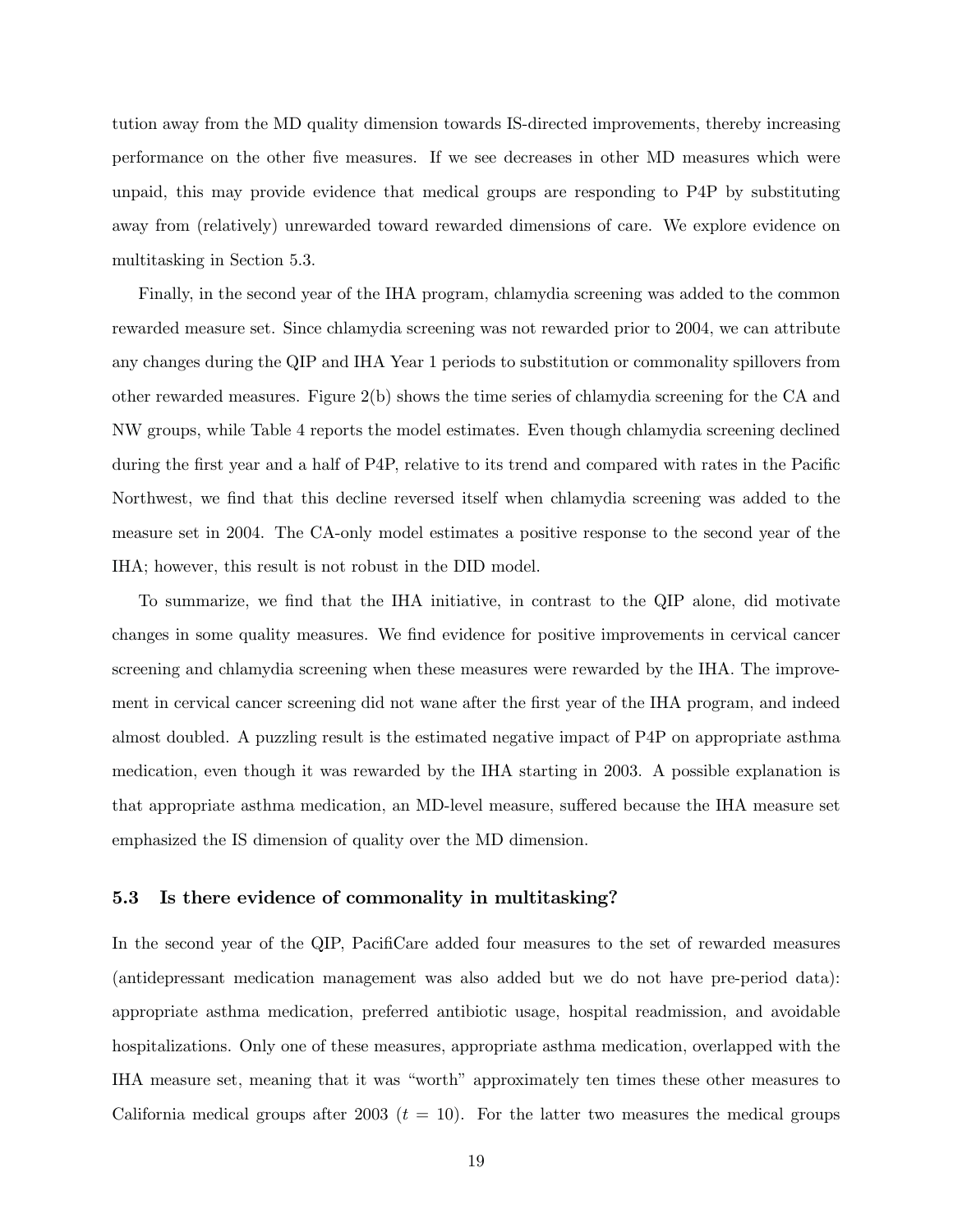may have little control over performance. However, if P4P really does improve important aspects of outpatient care, then we could see real declines in these measures (recall that these outcomes reflect adverse events, so lower is better), assuming these improvements outweigh any negative impacts on outpatient care. We defer discussion of the impact of P4P on overall health outcomes to Section 5.4.

Table 4 reports that, compared to the NW, preferred antibiotic usage did not change during the QIP, but decreased by 2.8 percentage points during the IHA initiative.<sup>12</sup> This provides some evidence that relative benefit-cost ratios matter in terms of provider response to P4P. Even if a measure is rewarded by P4P, if other measures are rewarded signicantly more, or if they cost less to improve, then providers may substitute toward the more lucrative measures, causing the measure with the smaller reward to fall.

Relative differences in quality awards may not operate only at the level of individual quality indicators, but also at the level of quality dimensions, if there is commonality in multitasking. (Unfortunately, we do not observe any IS measures which were rewarded by the QIP but not the IHA.) As discussed above, even though appropriate asthma medication was included in the well paid IHA measure set, we find that it may have actually declined in response to P4P. Even though the measure itself was rewarded highly, the MD dimension of quality that it reflected was only weakly rewarded by the IHA.

The availability of data on unpaid clinical quality measures allows us to examine spillover effects of P4P. These unpaid measures include: diabetic eye exams, ACE inhibitor usage for seniors with congestive heart failure (CHF), appropriate use of antibiotics, management of cholesterol-lowering drugs, and asthma-related ER visits. In addition, chlamydia screening was unpaid until 2004.

Since chlamydia is an IS measure, and shares its population focus (i.e., women's health) with two of the main rewarded measures (cervical cancer screening and breast cancer screening), we expect to see it increase after P4P was introduced. Instead, we find that chlamydia screening rates actually decreased by about 2-5 percentage points during the QIP and the first year of IHA, relative both to its time trend and to the NW control group. This is surprising since chlamydia screening is positively

 $12$  Recall that in 2005 some plans introduced incentives for generic prescribing in addition to clinical quality. Note that in the case of preferred antibiotic usage these additional incentives should have reinforced the existing P4P incentives, since most of these drugs are generic. Thus, the decline in preferred antibiotic usage may have been larger in the absence of generic substitution.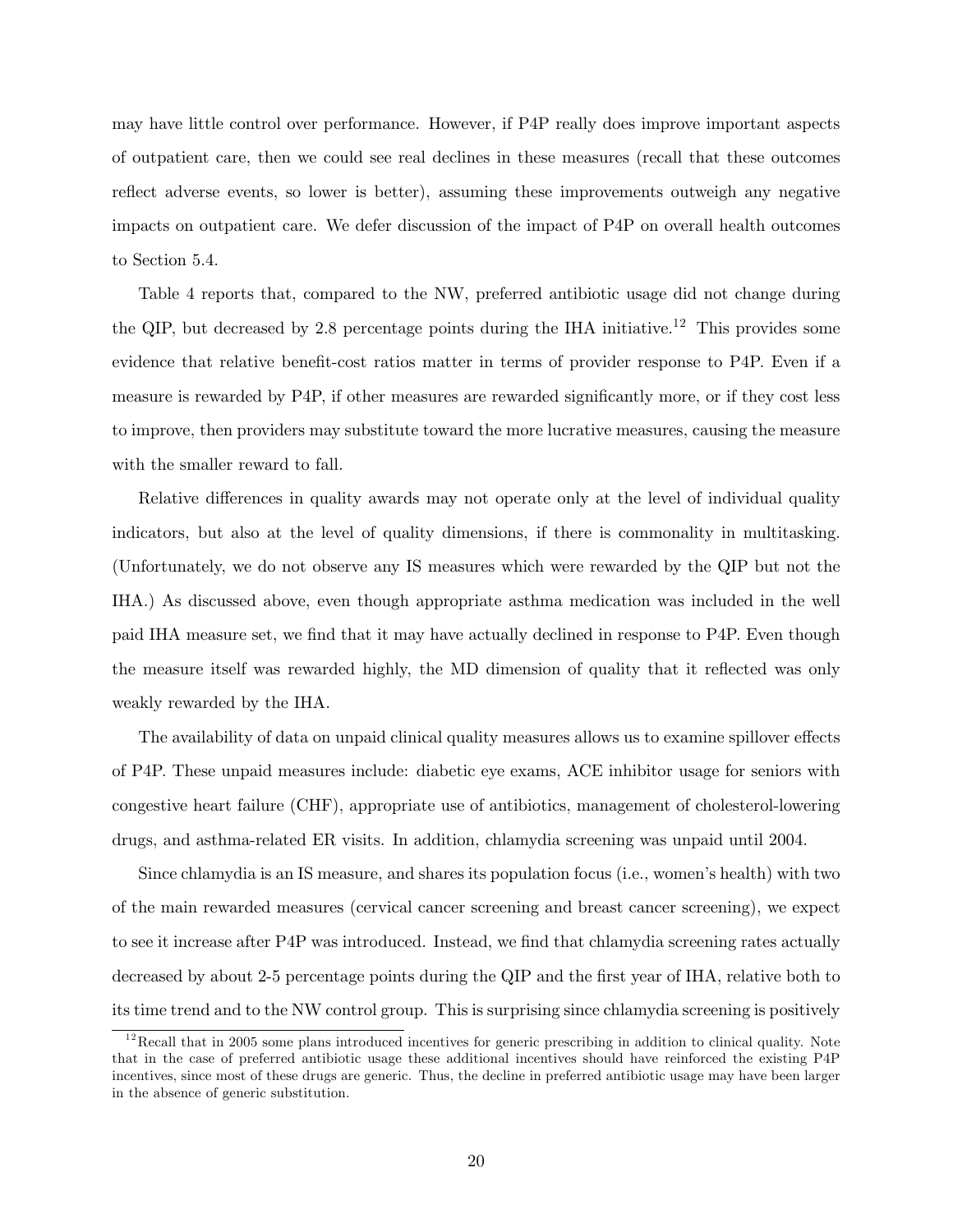correlated with other IS measures (e.g., breast cancer screening, HA1c testing). One explanation is that, even though chlamydia screening may be increased by making a general quality improvement, such as instituting an automated reminder program, that increases other, paid measures, the cost to including the criteria for chlamydia screening is still positive, even if it is small.

Similarly, we hypothesize that diabetic eye exam rate shares commonalities in production with other IS measures; in addition, diabetics were one of the patient groups emphasized by both the QIP and IHA efforts. (Diabetic eye exams could be classified as either an IS or MD measure, since the eye exams require some MD effort. Any expected gains from improvements on the IS side may be tempered if there is substitution from the MD side.) Although diabetic eye exam rates did increase slightly (less than 1 percentage point) following the initial introduction of P4P with the QIP, they leveled off and even declined slightly after the larger IHA initiative was introduced (Figure  $2(b)$ ). Despite the potential for positive spillovers, it does not appear that any real gains were made. This may be due to the fact that eye exams require a separate referral to an opthamologist.

With the exception of asthma-related ER visits, which we defer to Section 5.4, the rest of these measures deal with appropriate prescription and management of medications. These MD-level measures were de-emphasized by P4P efforts compared to the IS dimension, so we may expect to find reductions if provider groups responded by substituting away from the MD quality dimension. On the other hand, if spillovers across populations or disease groups are more important than spillovers in production technologies, then we may expect to see increases in performance on measures corresponding to patient populations targeted by P4P (i.e., women, diabetics, and heart patients).

Turning to the heart-related measures, we do not see any convincing changes relative to the control group. This could happen if the commonality in production with the MD dimension puts downward pressure on the measures, while at the same time the commonality in patient population puts upward pressure on the measures. The only heart-related measures we have are MD measures, so we cannot separate out a "heart-related" spillover effect. However, we do have an MD measure which is unrelated to any patient groups emphasized by P4P: appropriate use of antibiotics, that might be expected to fall in response to the QIP and IHA programs. Figure  $2(c)$  shows time series plots of these measures. Appropriate use of antibiotics begins a very slight decline after the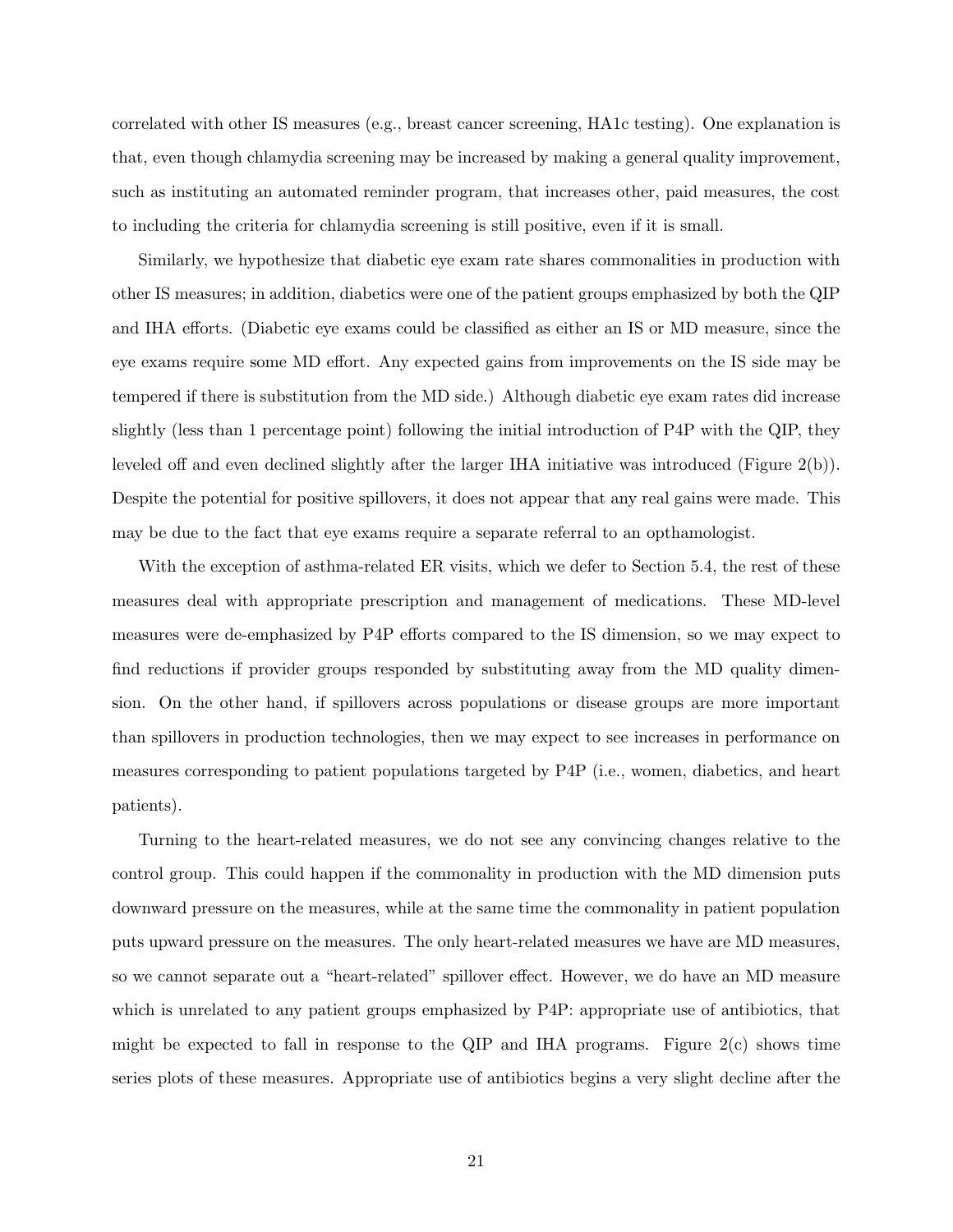introduction of P4P, and compared with the control group, drops 2-4 percentage points after the IHA initiative is introduced. (Note that we only observe 5 control observations for this measure.)

Unfortunately, these measures do not give a clear-cut picture of response patterns to P4P. One surprising result is the lack of positive spillovers to the other IS measures. We tentatively conclude that, even if some measures may be increased by general quality improvements to shared dimensions, we may not actually see such an increase since there is still a cost to expanding the improvement to encompass those unpaid measures when there is no return. If medical groups are focusing on the measures themselves more than on underlying dimensions of quality, it makes P4P an ineffective tool for motivating general quality improvements.

#### 5.4 Are there global effects on health?

Changes in outcome measures, such as avoidable hospitalizations, inpatient readmissions, and asthma-related ER visits, are difficult to interpret given the complexity of production in healthcare markets. An open question is whether these measures assess aspects of quality that doctors have enough control over to respond to P4P incentives. Even if medical groups do not respond to P4P by directly targeting outcomes measures, we may still see movement in these measures if the groups did respond for measures important for optimal outpatient care. Asthma-related ER visits, for example, are negatively correlated with appropriate asthma medication in our data, although it seems plausible that these are generally long run relationships.<sup>13</sup>

Table 4 reports that hospital readmission and asthma-related ER visits did fall significantly relative to their pre-period time trends. These differences are generally insignificant when compared to the NW groups; however, for these measures, it may be harder to maintain the assumption of identical quarterly shocks across regions. Outcomes such as these are complex functions of many factors, and depend a great deal on patient characteristics. For this reason, we view the DID estimates as less reliable.

One problem with interpreting our estimates of the effect of P4P on such outcome measures is that clearly a lag is necessary to allow these outcome measures to reflect underlaying changes in

<sup>&</sup>lt;sup>13</sup> Avoidable hospitalizations are hospitalizations among patients with certain conditions that medical experts agree can to a large extent be avoided with optimal outpatient care. These conditions are: angina, asthma, cellulitis, chronic obstructive pulmonary disease, congestive heart failure, diabetes, hypertension, kidney/urinary tract infections, pneumonia, and immunizable conditions.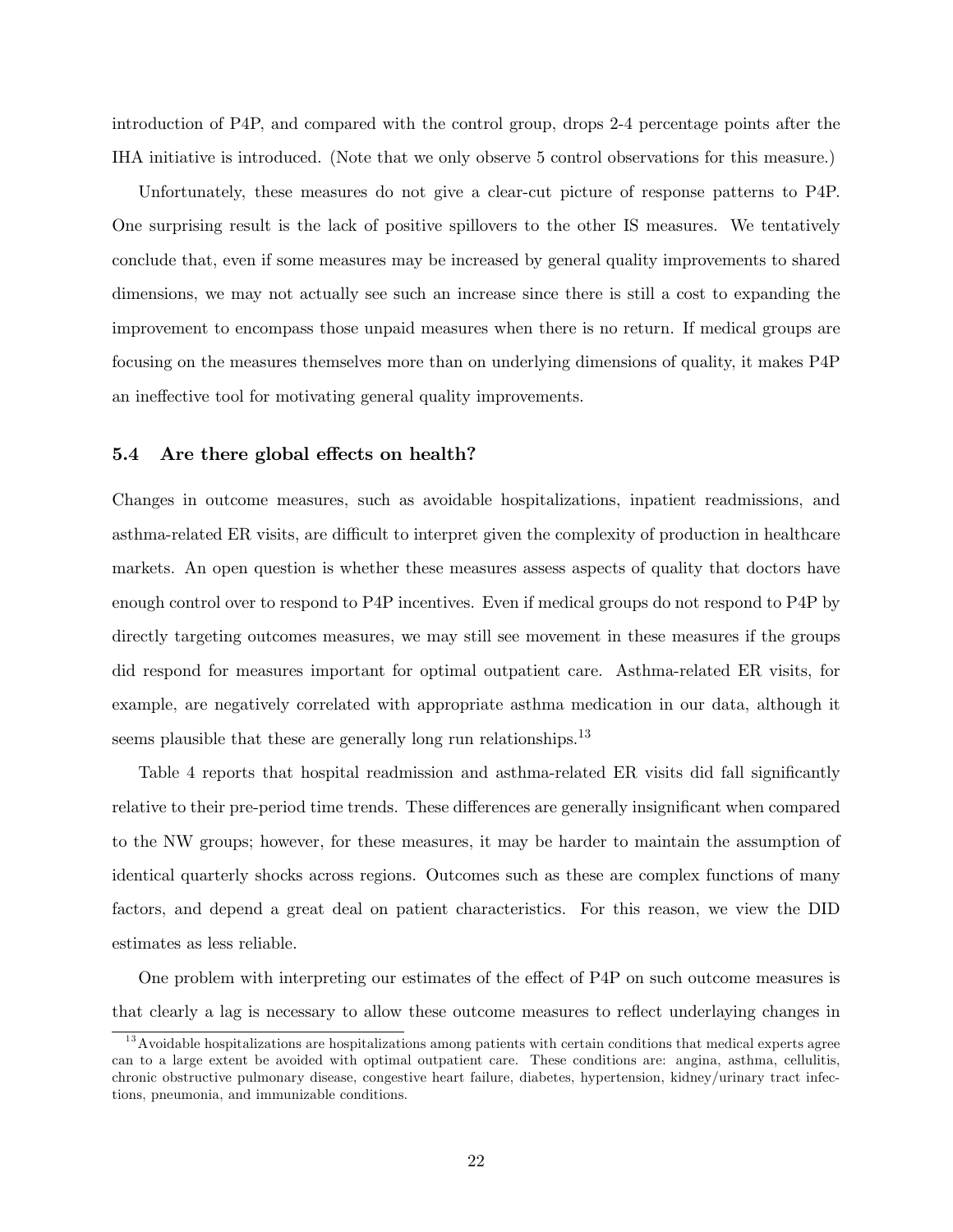the quality of outpatient care. However, it is not obvious how long such adjustments should take. If we assume that a large part of the adjustment takes place within a year, then we may consider our estimates of the coefficients on IHA2 to reflect changes in response to the IHA1 regime.

If we can attribute post-period increases in health status to P4P, then this may provide some evidence on whether the costs of P4P in potential losses to patients on unrewarded measures are more than offset by the gains from increasing rewarded measures. These differences represent sizeable effects. For example, if we assume an average cost of \$5,300 per admission, then an increase (decrease) of 1.5 hospitalizations in 100 amounts to an annual cost increase (savings) of \$80 per member, or more than \$134 million network-wide.<sup>14</sup> However, without more complete data measuring positive health events/status in addition to these few adverse events, we cannot draw more general conclusions about the global effects of P4P. Although it is difficult to conclude whether P4P had a significant impact on overall health, at least it does not look like the programs resulted in adverse net effects on these measures.

#### 5.5 Do providers' responses vary by financial incentive?

Even though the QIP had a negligible effect on providers' performance on average, it may have had an impact on those providers for whom the potential bonus represented a sizeable financial reward. Recall from Table 3 that, in the first year of the program, quarterly potential bonuses ranged from \$27 to more than \$10,000 per measure among eligible medical groups. Since we know the benefit formula, we can compute each providers' potential quarterly bonus for achieving the targeted performance level, and estimate the interaction between the potential bonus and the introduction of the QIP on two paid measures: cervical cancer and breast cancer screening. If we can adequately control for the marginal cost of quality improvement, then this should give us the marginal expected improvement in performance per dollar pledged to the QIP program.

Note that the potential bonus depended directly on the number of PacifiCare's Secure Horizons (SH), or Medicare, patients served, rather than total enrollment including commercial members. On average, SH members accounted for about  $20\%$  of medical groups' PacifiCare enrollment, ranging from  $4.5\%$  to 63.5%. If we assume that PacifiCare accounts for a constant fraction of all managed care enrollment, we can estimate the impact of the size of the bonus while controlling for the size of

 $14$ <sup>14</sup>The estimate of the cost of hospital admissions is taken from Kruzikas et al. (2000).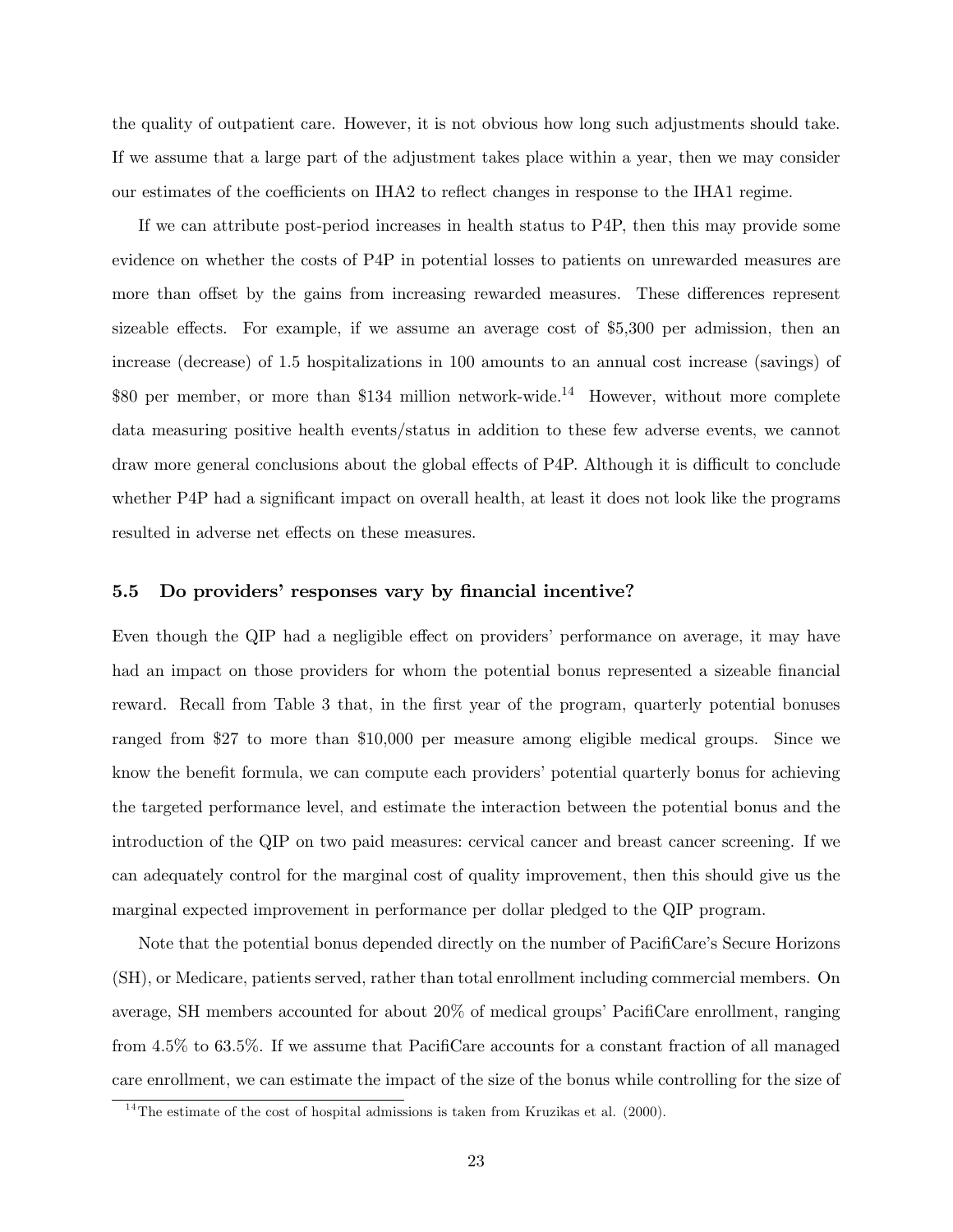the practice (as measured by total enrollment). We can also distinguish between scale effects from overall practice size (total enrollment) and number of patients in a given risk group (denominator), which may have different signs if there are returns to scale more generally but it is harder to manage, say, diabetic patients if there are too many of them.

In addition, recall from Section 2 that initial performance should be related to providers' responses to target-based P4P. In particular, the effect of the program should be greatest at some initial level of performance below the target threshold, and should decrease as the absolute distance between initial and target performance increases. Recall that the QIP thresholds were based on the 75th percentile of performance in the year before it was introduced. We divide initial performance (from calendar year 2000) into four quartiles and estimate their interaction with the QIP. Assigning the fourth  $({\rm top})$  quartile as the ommitted category, we hypothesize that the coefficents on these interaction terms will be positive and hump-shaped, with a maximum effect just below or below the 75th percentile (i.e., quartile 3 or 2).

Finally, the target structure of the QIP may induce cross-substitution among measures if one measure is just under the target while another measure is safely above its own target level. We pool the lower two quartiles of performance and interact the quartiles for cervical cancer and breast cancer screening. We estimate the effects on responsiveness to the QIP for four interactions: low/middle, middle/low, middle/high and high/middle, where middle refers to the 3rd quartile, or just below the target. We hypothesize that low or high performance on cervical cancer screening combined with middle performance on breast cancer screening will have a negative effect on cervical cancer and positive effect on breast cancer screenings, and vice versa.

Table 5, panel (1), reports estimates of the QIP interaction models for cervical cancer and breast cancer screening. Unfortunately, given the low power of the QIP incentives, it is difficult to detect statistically significant effects. The estimated interaction between the QIP and potential bonus is actually negative, although statistically insignicant. However, it is important to recall that potential bonus is exactly linearly related to the number of SH patients; as a result, the coefficent could equally plausibly be interpreted as the impact of increasing the SH population, which does not include women screened for cervical cancer and only overlaps slightly with the population of women screened for breast cancer.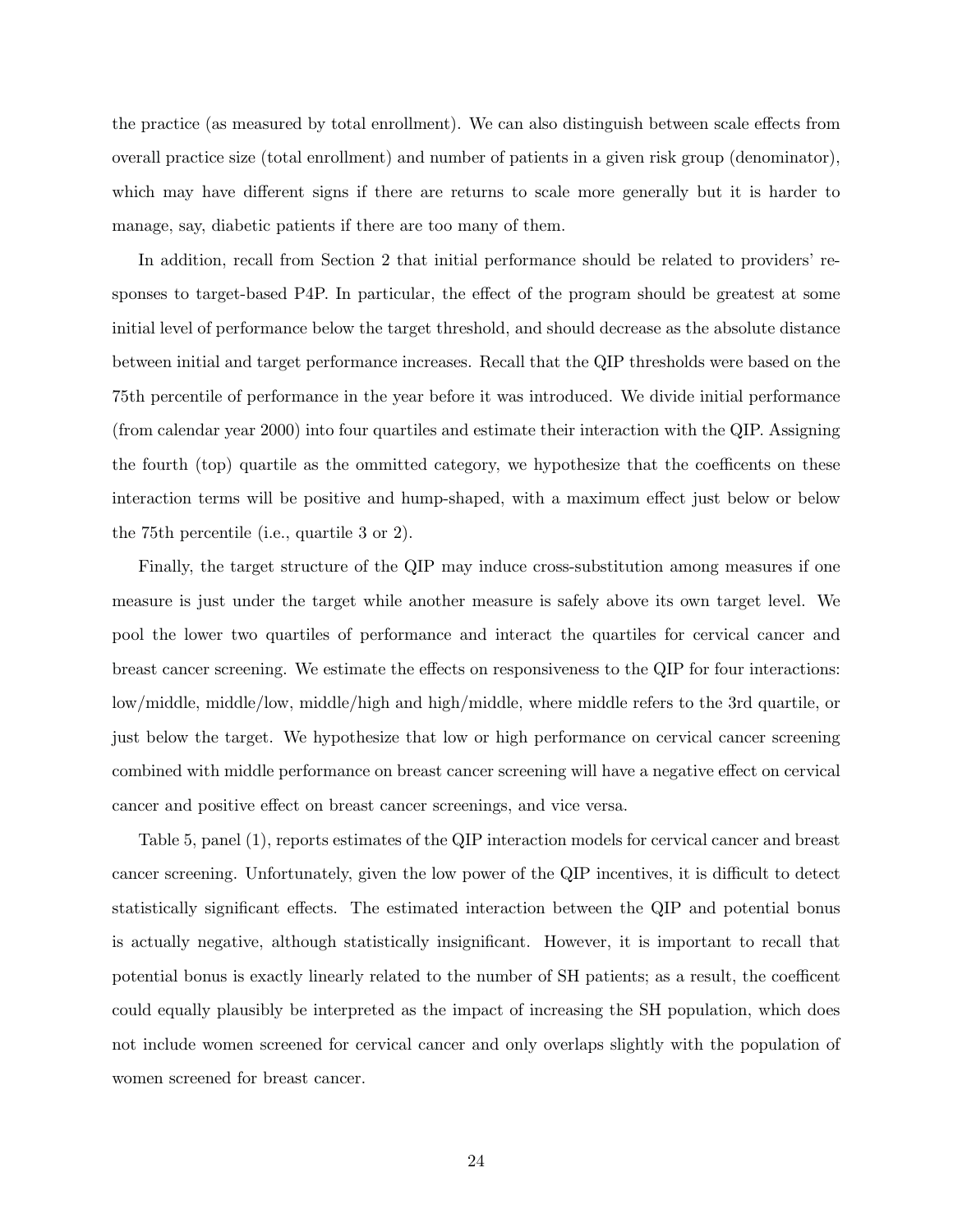Total enrollment has a small, marginally signicant impact on cervical cancer screening in the expected direction, but denominator is not statistically significant for either measure. None of the quantile measures are statistically signicant, although they are all positive (relative to top performers). Finally, we obtain mixed results for the estimated interaction between measures. Low performance on cervical cancer combined with breast cancer performance just below its target is associated with a strong negative impact of the QIP on cervical cancer screening and a positive impact on breast cancer screening. Only one of the other pairs is consistent with its prediction (middle-high) although it is not statistically signicant. The other two interactions are insignicant and have the same sign for both measures. However, note that since the PacifiCare target is so high and the sample size low, it is difficult to distinguish between the truly top performers and those who still need to maintain their performance to stay above the target.

Since the QIP is such a small program and only observed in isolation for six months in our sample period, we also estimate models in which we interact baseline performance with indicators for IHA regime. Recall, however, that unlike the Pacificare QIP, participating health plans in the IHA program tended to reward *relative* performance with stratified payments above the 20th or 30th percentile. Since meeting higher thresholds results in higher payments, and top performers must remain in the top quartile (rather than simply meeting a pre-set target based on prior performance as in the QIP), we expect the impact of the IHA to be increasing in initial performance. That is, the interaction terms (with top quartile as the omitted category) should be negative and increasing in quantile. Panel (2) of Table 5 presents estimates from the models with IHA interactions added. (In this specification, we drop the between-measure interactions and focus only on within-measure impacts.) Unforunately, we do not find conclusive evidence of any systematic differences in the effect of the IHA by baseline performance. While the quantile-IHA interactions are all negative for cervical cancer screening, with the expected slope for the 2nd year of the IHA, these results are generally not significant. At the same time, we find that being in the lowest quintile for breast cancer is associated with the greatest response to the IHA program. Unfortunately, since we cannot net out the cost of quality improvement, it is difficult to attribute these effects solely to the reward structure of either program. In particular, while the theory implies that initial low performers should face higher costs, if costs are not related to prior performance then it is possible that the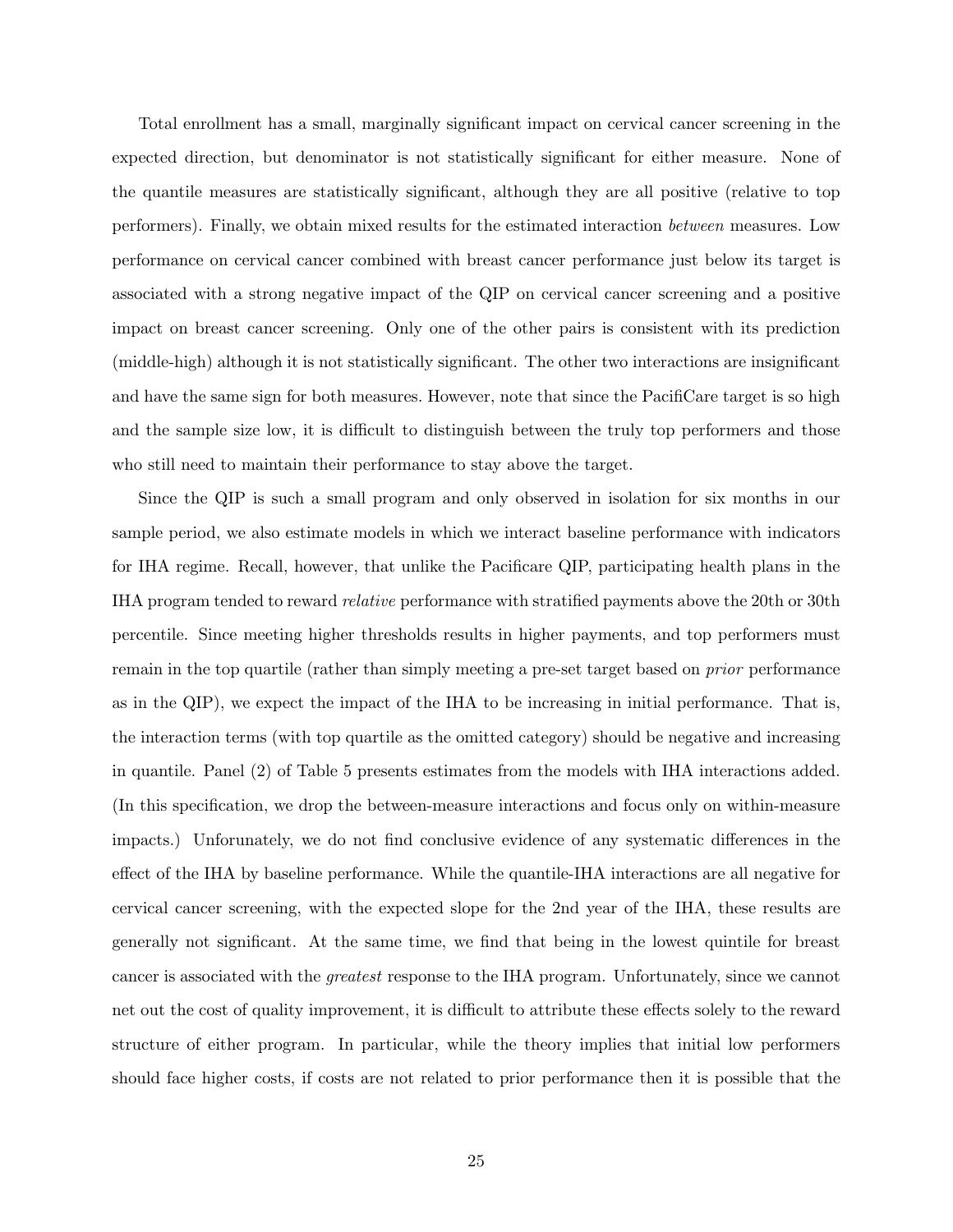lowest performers actually face the lowest cost and simply needed some small incentive to pick the low-hanging fruit.

### 6 Implications and Conclusion

Our results highlight the fact that pay-for-performance may not necessarily have the dramatic and or even predictable effects touted by its enthusiasts. In the intervention in our study, six health plans combined to pay out more than \$122.7 million in additional payments to aliated providers in 2004, and \$139.5 million in 2005, receiving a small and mixed return on their investment.<sup>15</sup> In fact, of the six measures initially rewarded by the IHA, only cervical cancer screening showed consistently positive returns, on the order of 3.5-6 percentage points (a 9-15% increase). When chlamydia screening was added to the IHA measure set in 2004, it began reversing its decline, relative to the gains found in the Northwest group, when P4P was introduced on other measures two years earlier.

On the other hand, appropriate asthma medication rates actually decreased by 2-8 percentage points (2.5-10%) when P4P was introduced in California, even though it was one of the measures in the common rewarded set and therefore linked to signicant potential monetary payouts. Preferred antibiotic usage, which was rewarded by the small-scale QIP but ignored by the larger IHA effort, also declined by roughly 3 percentage points (6%), as did appropriate antibiotic usage (4 percentage points, or 6%), which was ignored by both programs. These declines emphasize the importance of understanding relative rewards when constructing P4P programs. In general, if medical groups can improve some measures by substituting resources away from other measures, then the danger exists that, even if some measures are rewarded by P4P, it may not be enough to offset the gains from substitution towards more lucrative measures, or dimensions of quality.

One take-away lesson from our analysis is that the size of the awards matters. In general, we did not detect movement in the measures until the IHA program went into effect, dramatically increasing the rewards for high performance and broadening the salience of pay-for-performance to medical groups well below the 75th percentile, the point in the distribution targeted by PacifiCare.

 $15$ One caveat to our analysis is that we are only using data on medical groups contracting with one health plan, PacifiCare. To the extent that these medical groups are not representative of the average participant in the IHA effort, then our results are not generalizable to the IHA population as a whole.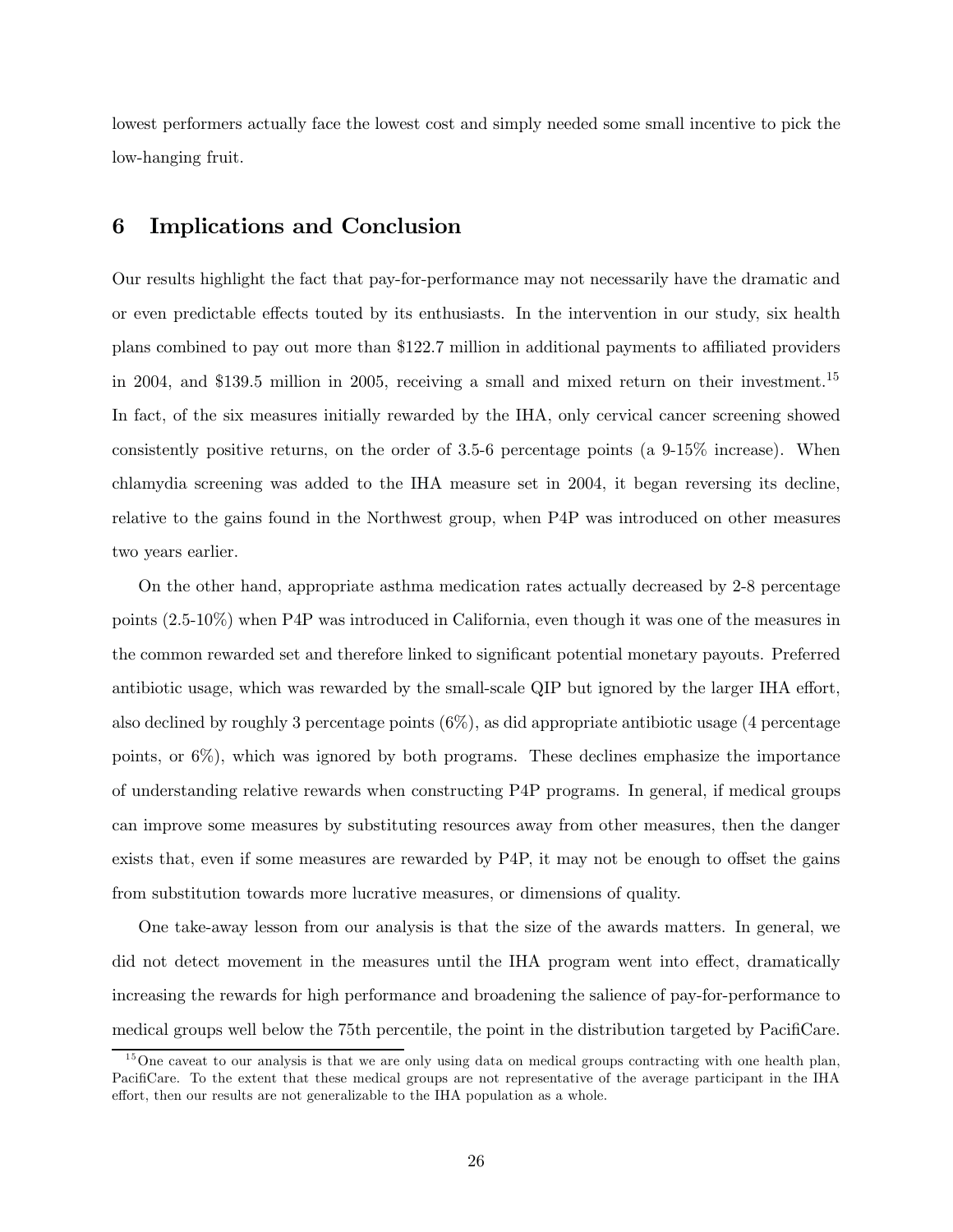Of eleven process measures, only two showed any response before the IHA came in - appropriate asthma medication and chlamydia screening - which, if anything, went down. This negligible response occurred despite the fact that the IHA initiative, known to be a large-scale program, was just on the horizon, going into effect only months after the QIP. Given that the literature on public reporting has found positive effects on measured quality without any direct financial incentives, these results may seem strange. Indeed there is little evidence that doctors or patients pay very much attention to report cards (Schneider and Epstein 1996, 1998). A common explanation is that public reporting operates through nonfinancial channels such as reputation and/or learning (Kolstad 2008). Along these lines, one criticism of P4P is that it "commodifies" medical care at the expense of doctor professionalism and intrinsic motivation (see, e.g., Gneezy and Rustichini (2000) for experimental evidence suggesting it may be better in some cases to pay nothing rather than a small performance incentive).

We looked for evidence that measures that shared common production technologies and/or patient population groups responded to P4P in the same way. While we found some evidence that identification/scheduling may be a driving force in the determination of which measures rise and fall in response to P4P, this evidence was complicated by the fact that we did not uncover the expected positive spillovers to unpaid measures such as chlamydia (before 2004) and diabetic eye exam rates. Part of the problem is that, even if providers do respond to P4P by making information technology improvements, such as automating reminder systems, to increase their performance on rewarded measures, they may not make the natural extension to use these IT improvements to increase performance on other measures, even when the cost is small, if there is no obvious return.

When it comes to disease groupings, this problem should not be as large. For example, if diabetics are more likely to come in for their blood sugar tests or cholesterol checks, then it actually may lower costs to combine the eye exam with these visits. We did not find any significant improvement on hemoglobin A1c testing rates in response to P4P, which may be why we do not see the expected spillover to diabetic eye exams (although these usually cannot be done in the same visit). As for other populations, we did not see any positive spillover from women's health measures to chlamydia screening. (Part of this may be because "women's health" is too broad a measure; chlamydia screening only applies to women ages 16-26, which barely overlaps with the recommended ages for cervical cancer screening and does not overlap at all for breast cancer screening.)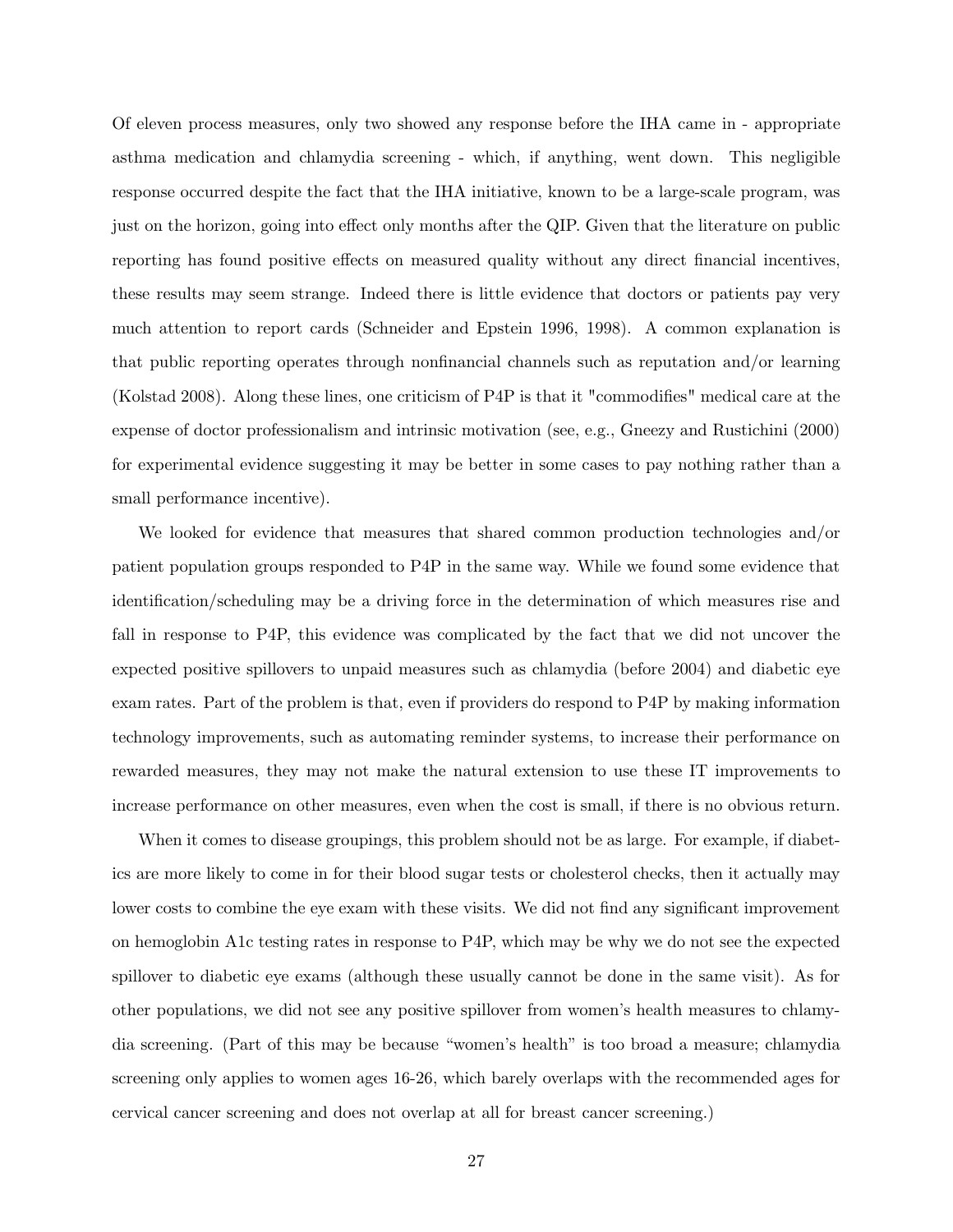Finally, the most important effect of P4P is its effect on health outcomes. Even if providers show that they are willing to substitute away from unrewarded dimensions of quality towards rewarded dimensions, patients may still be better off if the measures providers are substituting towards are ones which we care about and which are important for clinical outcomes. We examine three measures of bad outcomes in our data set, two where groups are rewarded for reductions by the QIP one year into P4P. We find mixed evidence on the effect of P4P on outcomes. Two of the three measures showed signicant improvements, including unrewarded asthma-related ER visits, while hospital readmissions increased one year after the IHA initiative was introduced in California, relative to trend. Yet both overall readmissions and avoidable hospitalizations are not likely closely related to the measured process indicators that only changed modestly. The mechanisms underlying these changes are not well understood and are hard to link to P4P.

In the end, we fail to find evidence that a large P4P initiative either resulted in major improvement in quality or notable disruption in care. In particular, while some paid measures may have improved in response to the program, we do not find any evidence of positive spillovers to other aspects of care. This result casts doubt on the promise of P4P as a transformative mechanism for improving the general quality of the healthcare system. At the same time, even though we fail to find conclusive evidence of negative spillovers in this analysis, the concern that  $P4P$  encourages "teaching to the test" should not be dismissed. Given the complex and largely unobservable nature of healthcare quality, we can only study some potential unintended consequences but we cannot confirm or reject the existence of all such effects. Our results suggest caution in moving ahead with P4P and in interpreting the results of future studies. The negative incentives of P4P programs still exist and should be taken seriously given evidence that providers do indeed respond to incentives.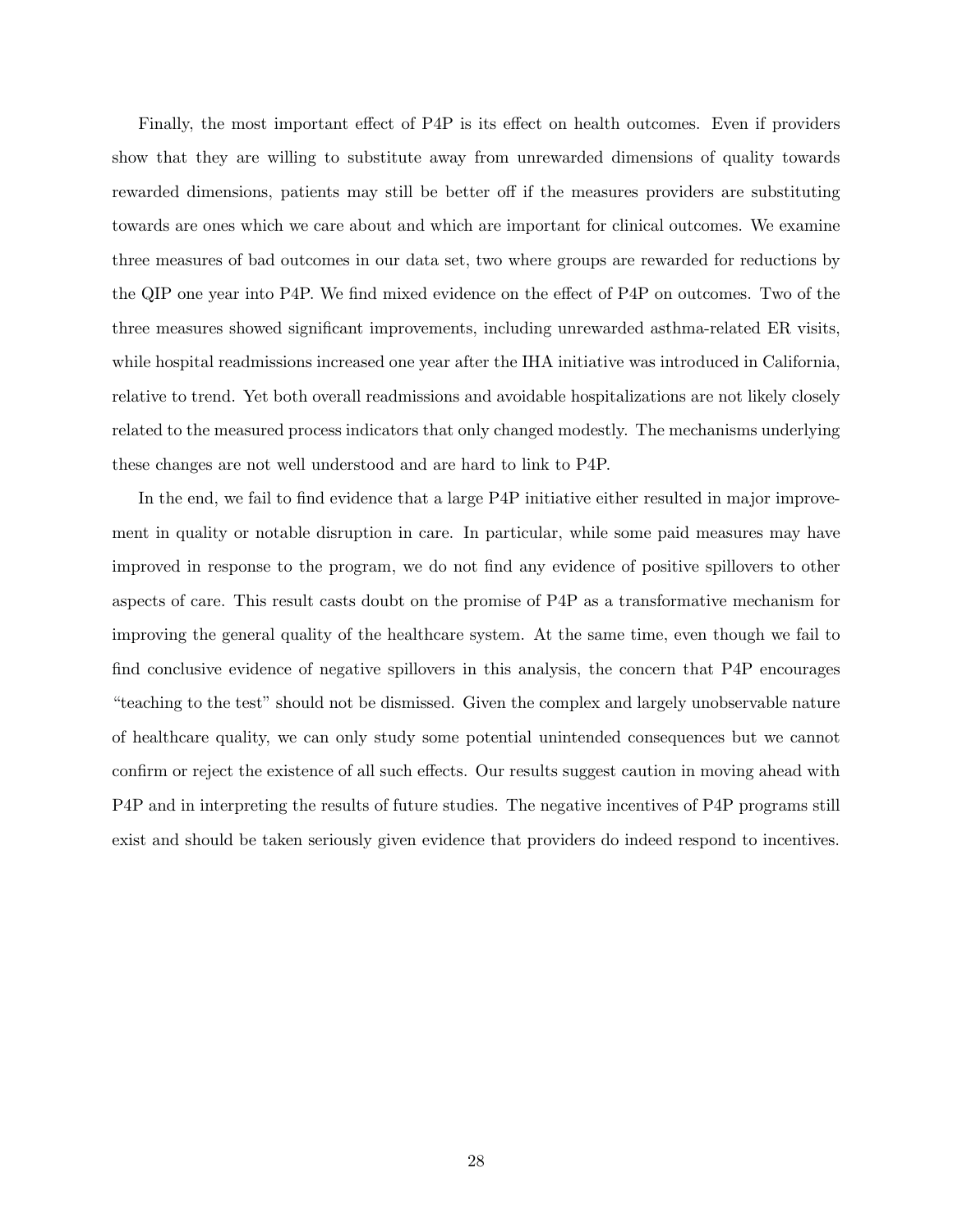## References

- Campbell, S., D. Reeves, E. Kontopantelis, E. Middleton, B. Sibbald, and M. Roland (2007). Quality of primary care in england with the introduction of pay for performance. N Engl J  $Med 357(2), 181-190.$
- Damberg, C. L., K. Raube, T. Williams, and S. M. Shortell (2005). Paying for Performance: Implementing a Statewide Project in California. Quality Management in Health Care  $14(2)$ , 66—79.
- Doran, T., C. Fullwood, H. Gravelle, D. Reeves, E. Kontopantelis, U. Hiroeh, and M. Roland (2006). Pay-for-performance programs in family practices in the United Kingdom. N Engl J  $Med 355(4), 375-84.$
- Dranove, D., D. Kessler, M. McClellan, and M. Satterthwaite (2003). Is More Information Better? The Effects of Report Cards on Health Care Providers. Journal of Political Economy 111(3), 555—588.
- Glied, S. and J. G. Zivin (2002). How do doctors behave when some (but not all) of their patients are in managed care? Journal of Health Economics 21 (2), 337—353.
- Gneezy, U. and A. Rustichini (2000). Pay Enough or Don't Pay at All. The Quarterly Journal of Economics 115 (3), 791—810.
- Holmstrom, B. and P. Milgrom (1991). Multi-Task Principal-Agent Problems: Incentive Contracts, Asset Ownership and Job Design. Journal of Law, Economics and Organization 7, 24—52.
- IOM (1999). To Err is Human: Building a Safer Health System. National Academy Press.
- IOM (2006). Rewarding Provider Performance: Aligning Incentives in Medicare (Pathways to Quality Health Care Series). National Academy Press.
- Jacob, B. (2005). Accountability, Incentives and Behavior: Evidence from School Reform in Chicago. Journal of Public Economics 89 (5), 761—96.
- Kolstad, J. (2008). Information and Quality when Motivation is Intrinsic: Evidence from Surgeon Report Cards. Manuscript, Harvard University.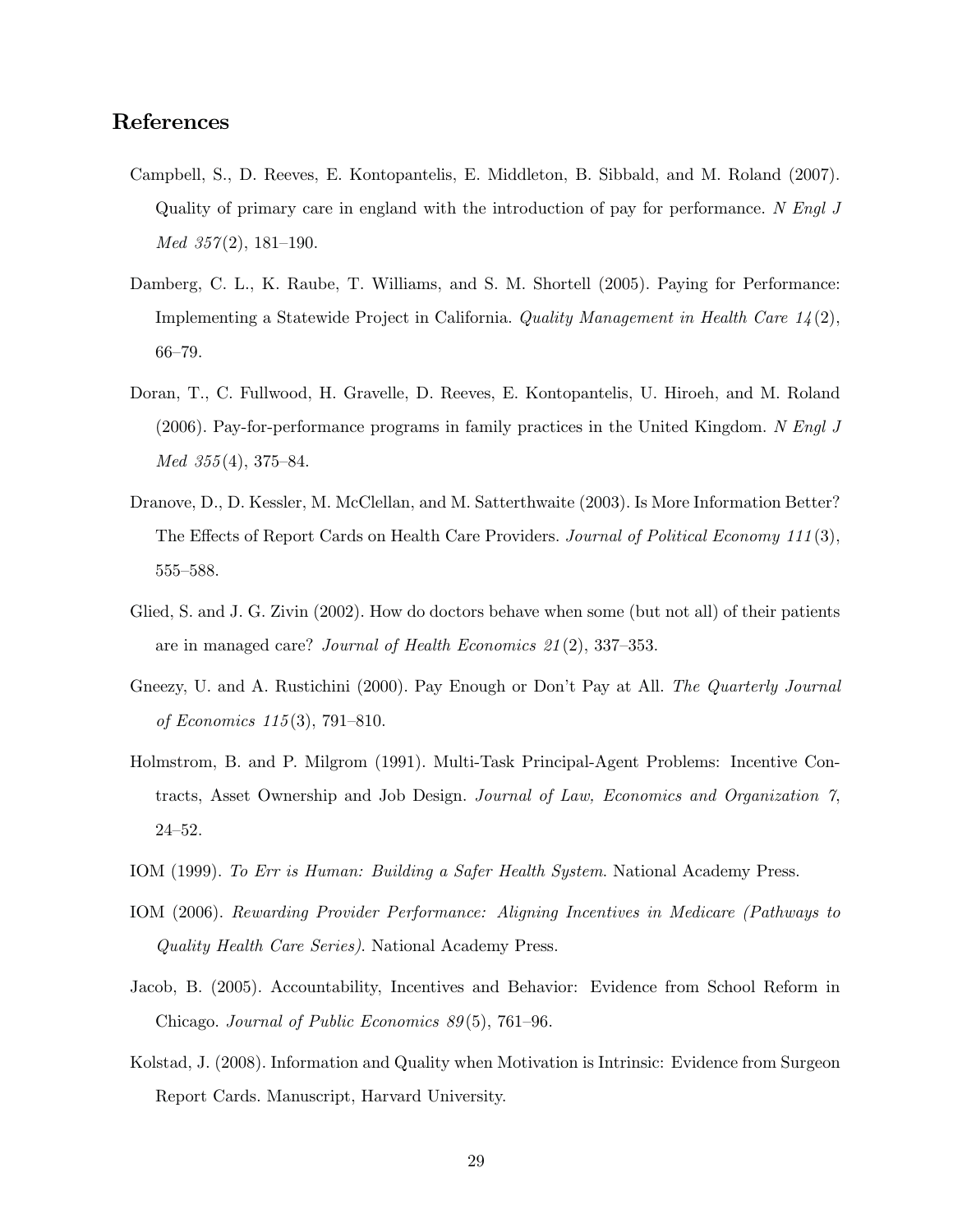- Kruzikas, D., H. Jiang, R. D., M. Barrett, R. Coffey, and R. Andrews (2000). Preventable Hospitalizations. Windows into Primary and Preventative Care, 2000. HCUP Fact Book No. 5. AHRQ Publication No. 04-0056. Agency for Healthcare Research and Quality, Rockville, MD. [http://www.ahrq.gov/data/hcup/factbk5/.](http://www.ahrq.gov/data/hcup/factbk5/)
- Leonhardt, D. (2006). Why Doctors So Often Get It Wrong. The New York Times. February 22, 2006.
- Liang, K. and S. Zeger (1986). Longitudinal data analysis using generalized linear models. Biometrika 73(1), 13—22.
- Lu, S. F. (2009). Multitasking, Information Disclosure and Product Quality: Evidence from Nursing Homes. Manuscript, University of Rochester.
- McGlynn, E., S. Asch, J. Adams, J. Keesey, J. Hicks, A. DeCristofaro, and E. Kerr (2003). The Quality of Health Care Delivered to Adults in the United States. New England Journal of Medicine 348(26), 2635–2645.
- Meyer, B. (1995). Natural and Quasi-Experiments in Economics. Journal of Business and Economic Statistics  $13(2)$ , 151–161.
- Rosenthal, M. and R. Frank (2006). What Is the Empirical Basis for Paying for Quality in Health Care? Medical Care Research and Review 63 (2), 135—57.
- Rosenthal, M., R. Frank, Z. Li, and A. Epstein (2005). Early Experience with Pay-for-Performance: From Concept to Practice. JAMA 294(14), 1788–93.
- Schneider, E. and A. Epstein (1996). Influence of Cardiac-Surgery Performance Reports on Referral Practices and Access to Care: A Survey of Cardiovascular Specialists. New England *Journal of Medicine 335* $(4)$ , 251–256.
- Schneider, E. and A. Epstein (1998). Use of Public Performance Reports: A Survey of Patients Undergoing Cardiac Surgery. JAMA 279(20), 1638–1642.
- Shen, Y. (2003). Selection incentives in a performance-based contracting system. Health Services Research  $38(2)$ , 535–552.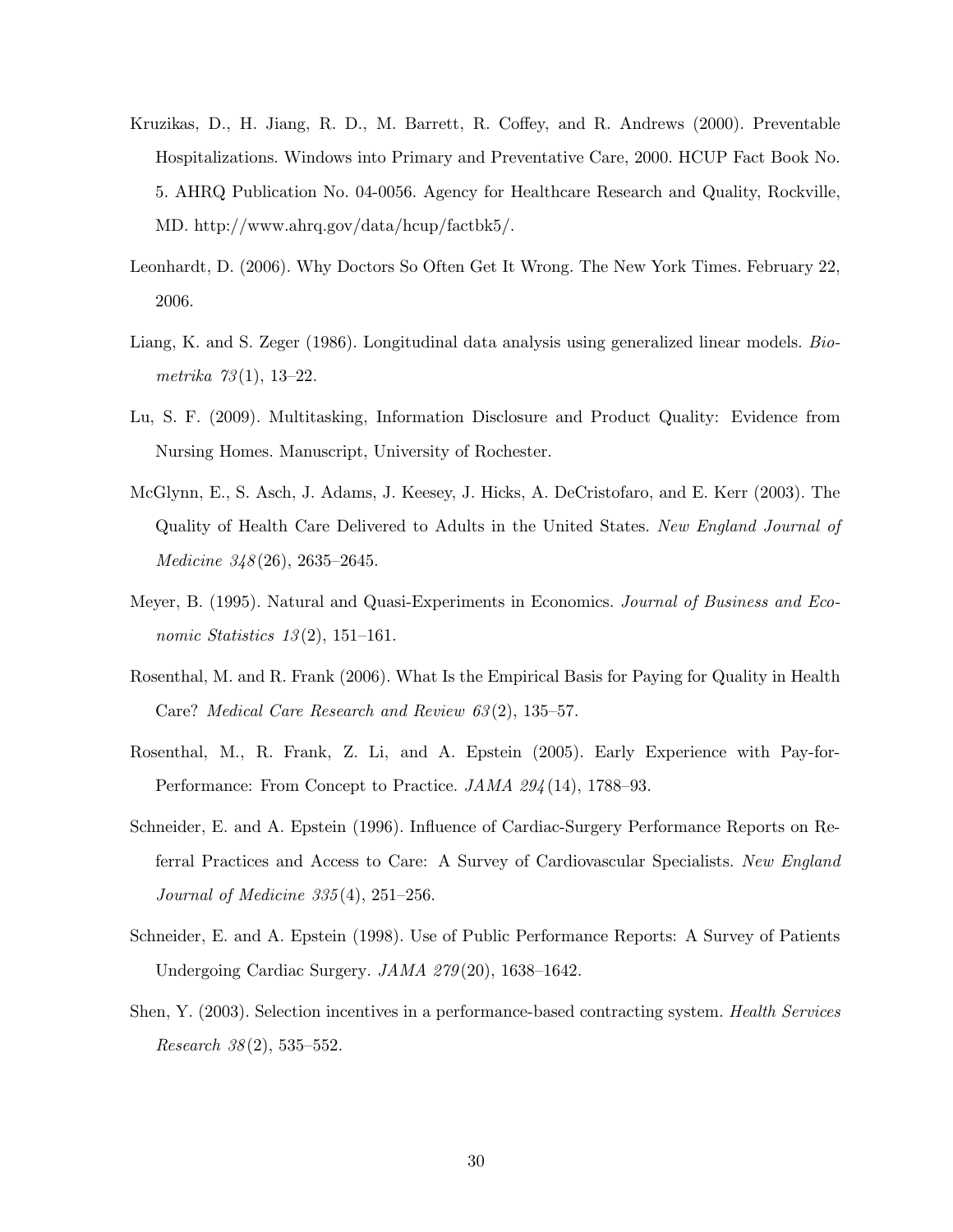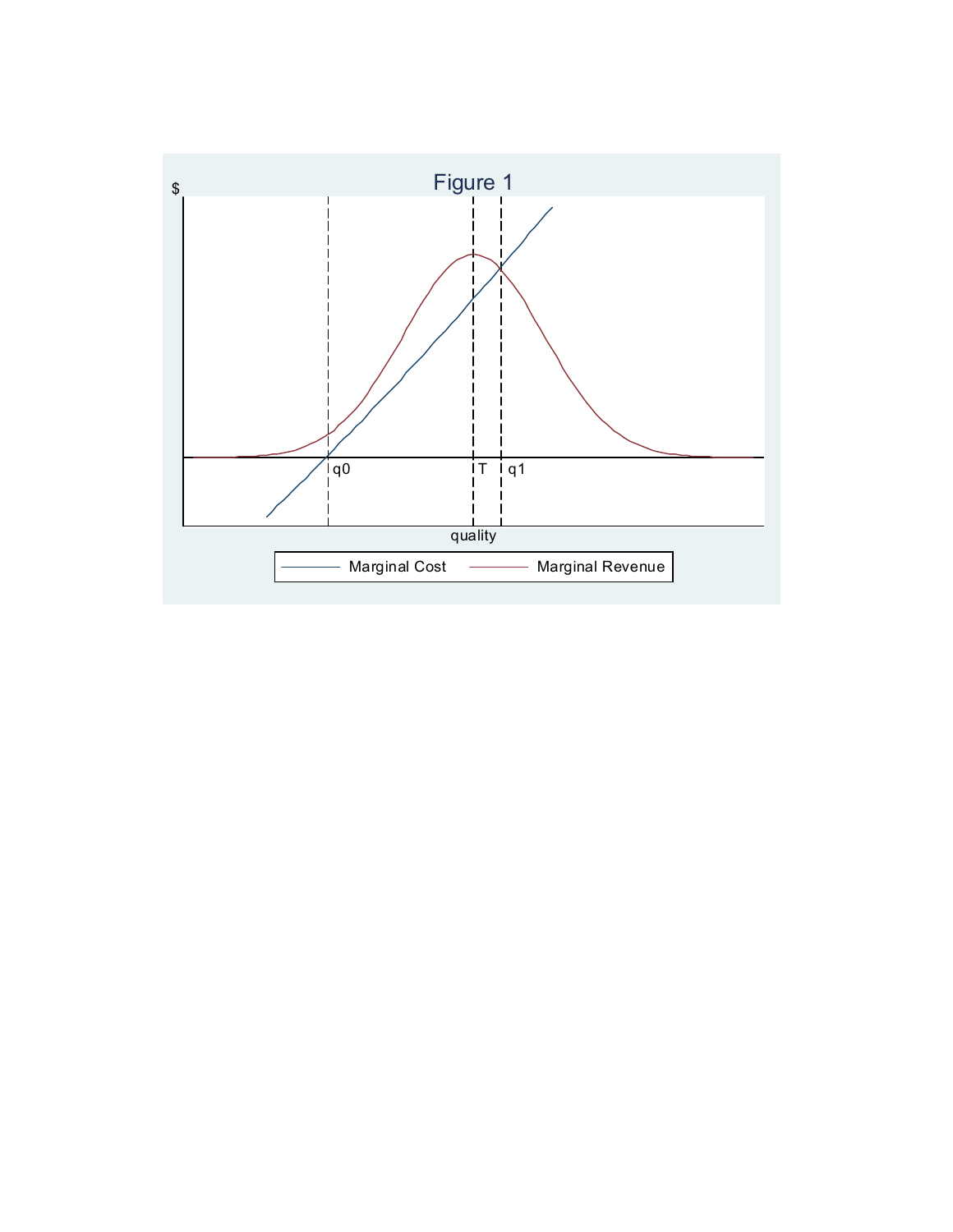

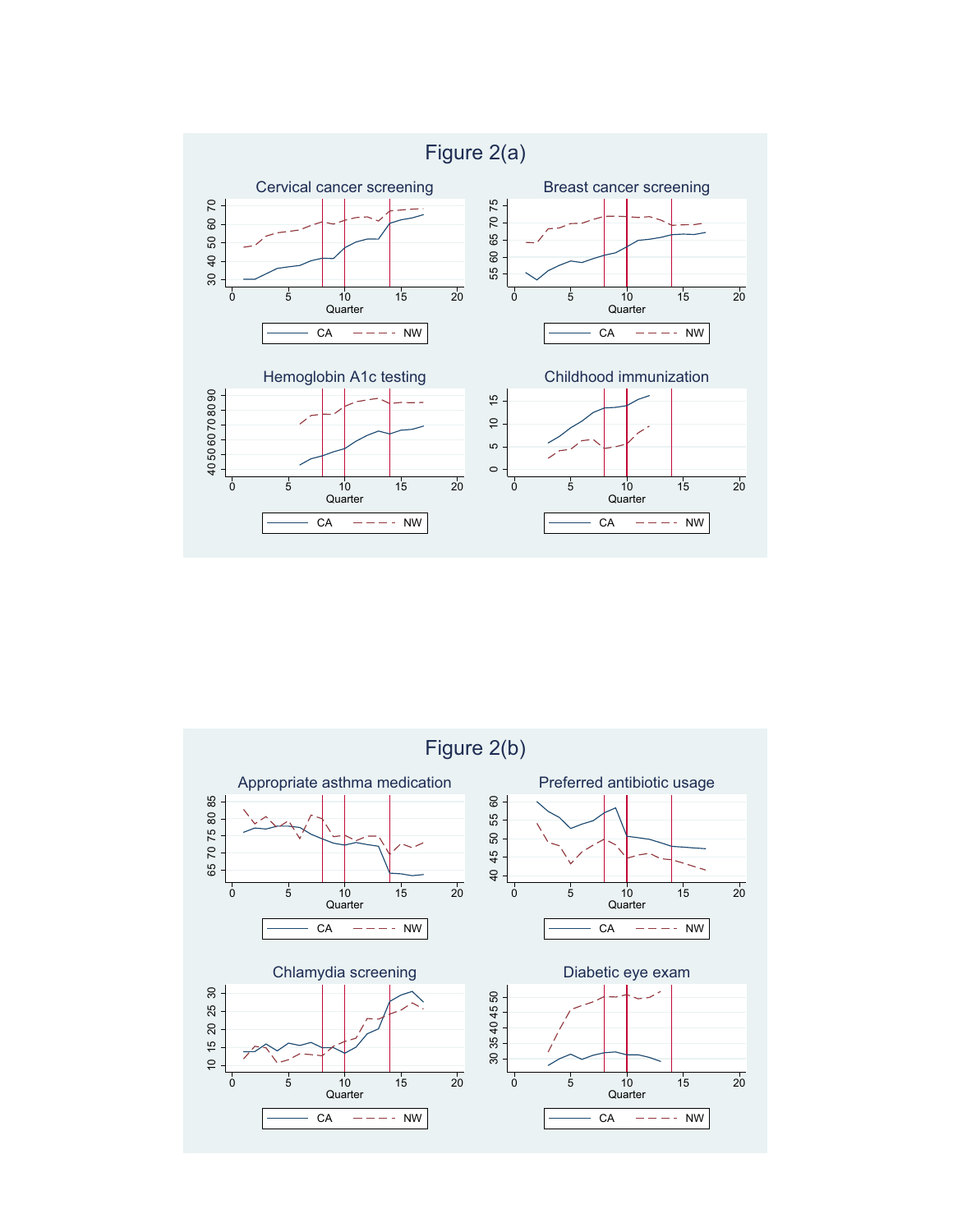

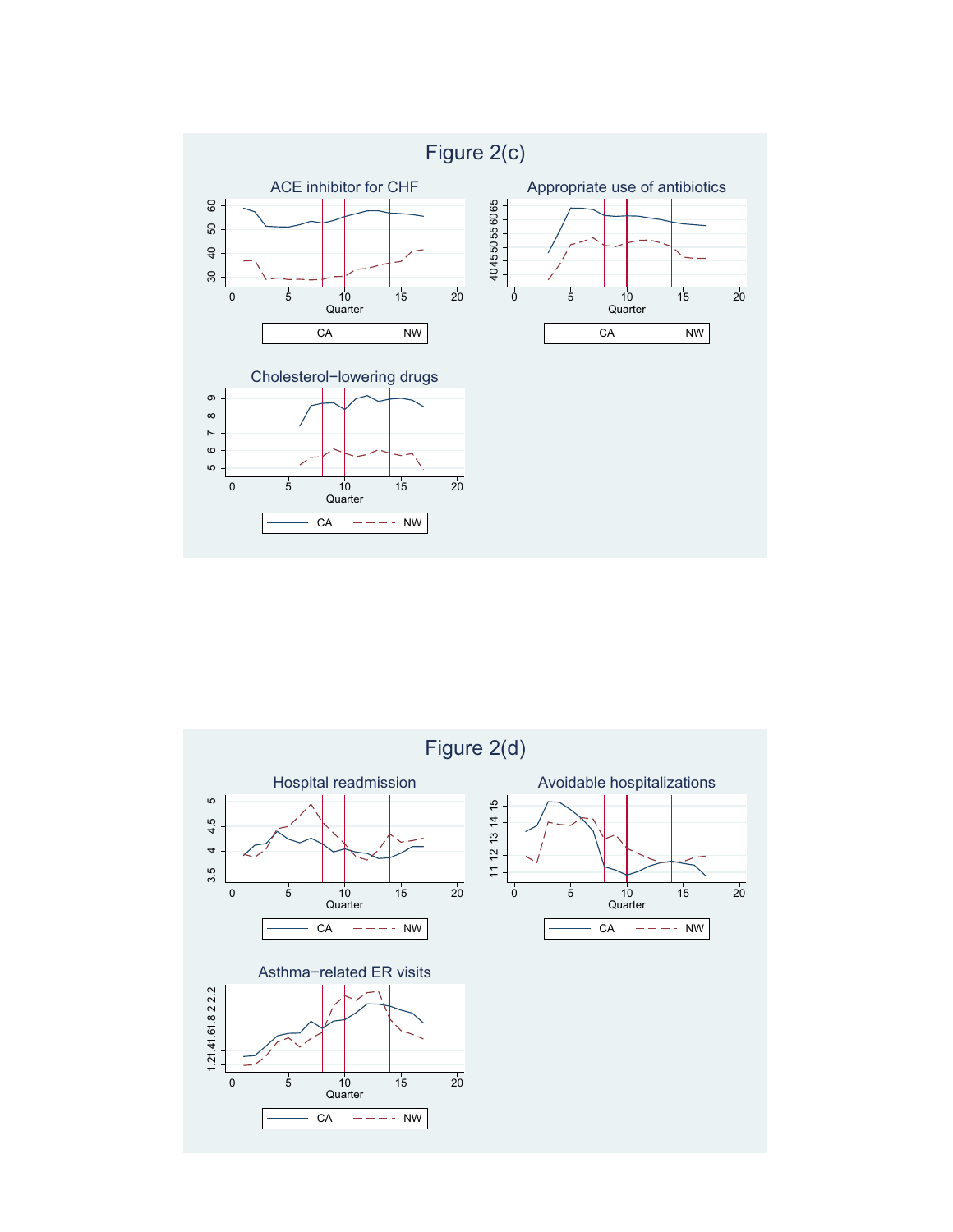|    |               |      |             | Table 1. Time structure of the data |             |              |              |             |      |          |    |   |                        |             |              |              |               |              |             |              |                 |              |
|----|---------------|------|-------------|-------------------------------------|-------------|--------------|--------------|-------------|------|----------|----|---|------------------------|-------------|--------------|--------------|---------------|--------------|-------------|--------------|-----------------|--------------|
|    |               |      |             |                                     |             |              |              |             |      |          |    |   | Period of care covered |             |              |              |               |              |             |              |                 |              |
|    |               |      |             |                                     | 2000        |              |              |             | 2001 |          |    |   | 2002                   |             |              |              | 2003          |              |             |              | 2004            |              |
| t  | <b>Report</b> |      | Ja          | A                                   | Ju          | $\mathbf{O}$ | Ja           | A           | Ju   | $\Omega$ | Ja | A | Ju                     | $\Omega$    | Ja           | A            | Ju            | $\Omega$     | Ja          | A            | Ju              | $\mathbf{O}$ |
| 1  | Jul           | 2001 | $\mathbf X$ | $\mathbf X$                         | X           | $\mathbf X$  |              |             |      |          |    |   |                        |             |              |              |               |              |             |              |                 |              |
| 2  | Oct           | 2001 |             | $\mathbf X$                         | $\mathbf X$ | $\mathbf{X}$ | X            |             |      |          |    |   | QIP1                   |             |              |              | IHA $1/QIP$ 2 |              |             |              | IHA $2/QIP$ $2$ |              |
| 3  | Jan           | 2002 |             |                                     | X           | $\mathbf{X}$ | X            | X           |      |          |    |   |                        |             |              |              |               |              |             |              |                 |              |
| 4  | Apr           | 2002 |             |                                     |             | X            | X            | X           | X    |          |    |   |                        |             |              |              |               |              |             |              |                 |              |
| 5  | Jul           | 2002 |             |                                     |             |              | $\mathbf{X}$ | X           | X    | X        |    |   |                        |             |              |              |               |              |             |              |                 |              |
| 6  | Oct           | 2002 |             |                                     |             |              |              | $\mathbf X$ | X    | X        | X  |   |                        |             |              |              |               |              |             |              |                 |              |
| 7  | Jan           | 2003 |             |                                     |             |              |              |             | X    | X        | X  | X |                        |             |              |              |               |              |             |              |                 |              |
| 8  | Apr           | 2003 |             |                                     |             |              |              |             |      | X        | X  | X | X                      |             |              |              |               |              |             |              |                 |              |
| 9  | Jul           | 2003 |             |                                     |             |              |              |             |      |          | X  | X | X                      | X           |              |              |               |              |             |              |                 |              |
| 10 | Oct           | 2003 |             |                                     |             |              |              |             |      |          |    | X | X                      | X           | $\mathbf{X}$ |              |               |              |             |              |                 |              |
| 11 | Jan           | 2004 |             |                                     |             |              |              |             |      |          |    |   | X                      | X           | X            | $\mathbf{X}$ |               |              |             |              |                 |              |
| 12 | Apr           | 2004 |             |                                     |             |              |              |             |      |          |    |   |                        | $\mathbf X$ | X            | $\mathbf X$  | $\mathbf X$   |              |             |              |                 |              |
| 13 | Jul           | 2004 |             |                                     |             |              |              |             |      |          |    |   |                        |             | $\mathbf{X}$ | X            | $\mathbf{X}$  | $\mathbf{X}$ |             |              |                 |              |
| 14 | Oct           | 2004 |             |                                     |             |              |              |             |      |          |    |   |                        |             |              | $\mathbf{x}$ | X             | $\mathbf{X}$ | X           |              |                 |              |
| 15 | Jan           | 2005 |             |                                     |             |              |              |             |      |          |    |   |                        |             |              |              | X             | X            | $\mathbf X$ | $\mathbf{X}$ |                 |              |
| 16 | Apr           | 2005 |             |                                     |             |              |              |             |      |          |    |   |                        |             |              |              |               | $\mathbf X$  | $\mathbf X$ | $\mathbf X$  | $\mathbf X$     |              |
| 17 | Jul           | 2005 |             |                                     |             |              |              |             |      |          |    |   |                        |             |              |              |               |              | $\mathbf X$ | X            | $\mathbf X$     | X            |

Notes: In January 2002, the IHA announced it would begin making annual performance-based payments to participating CA groups in mid-2004 for care delivered in 2003. In March 2002, PacifiCare announced its own program, the QIP, which would begin making quarterly payments in mid-2003 corresponding to care delivered from January 2002. Practically, the first year of the QIP corresponded to care delivered between January 2002 and September 2003, and the second year of the QIP corresponded to care delivered between January 2003 and September 2004. See the text for details.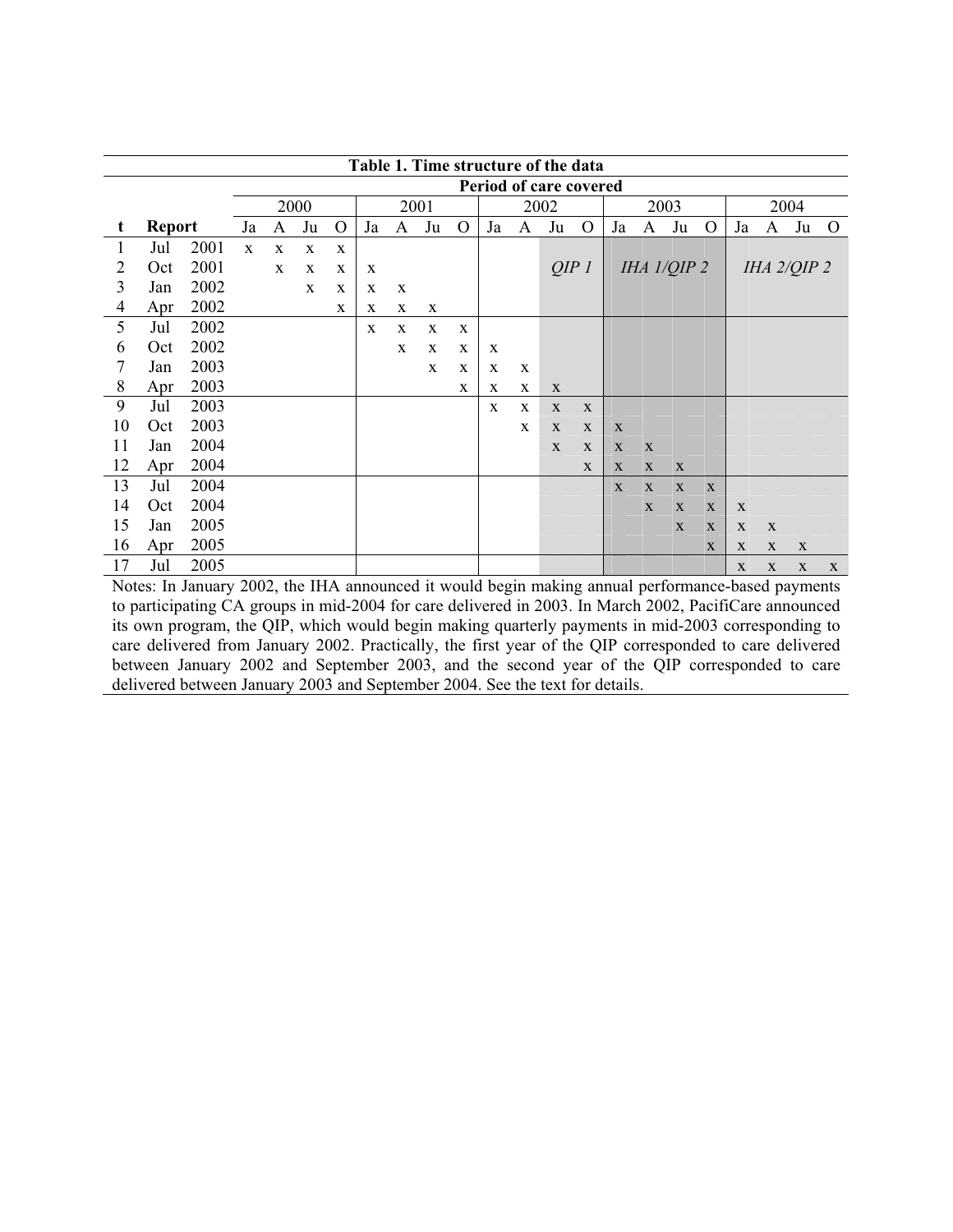| <b>Table 2. Clinical measures</b>                                                                               |                      |              |        |                       |                  |             |            |
|-----------------------------------------------------------------------------------------------------------------|----------------------|--------------|--------|-----------------------|------------------|-------------|------------|
|                                                                                                                 | <b>Commonalities</b> |              |        | <b>QIP</b> thresholds |                  | <b>IHA</b>  |            |
|                                                                                                                 | in                   |              | Year 1 |                       | Year 2 (2003-04) | measure set |            |
| <b>Measure</b>                                                                                                  | Prod.                | Pop          | (2002) | Tier 1                | Tier 2           | 2003        | 2004       |
| Cervical cancer screening rate among women ages 21-64                                                           | <b>IS</b>            | W            | 51.0%  | 60.3%                 | 63.8%            | Yes         | <b>Yes</b> |
| Breast cancer screening rate among women ages 52-69                                                             | <b>IS</b>            | W            | 70.6%  | 71.3%                 | 73.7%            | Yes         | <b>Yes</b> |
| Hemoglobin A1c testing rate among diabetics ages 31+                                                            | IS                   | D            | 72.0%  | 76.8%                 | 80.9%            | Yes         | Yes        |
| <b>Childhood immunization</b> rate among children age $2^*$                                                     | IS                   |              | 45.0%  | 72.2%                 | 76.2%            | Yes         | <b>Yes</b> |
| <b>LDL</b> cholesterol testing rate, coronary disease patients and/or diabetics <sup><math>\dagger</math></sup> | <b>IS</b>            | H/DH         | 71.4%  | 68.1%                 | 72.4%            | Yes         | Yes        |
| Appropriate asthma medication rate, ages 5-56                                                                   | <b>MD</b>            | $\mathsf{A}$ |        | 75.0%                 | 77.5%            | Yes         | Yes        |
| Preferred antibiotic usage rate in cases of bronchitis or pharyngitis                                           | MD                   | G            |        | 55.6%                 | 61.5%            |             |            |
| Antidepressant medication management rate, ages 18+                                                             | MD                   |              |        | 45.6%                 | 50.0%            |             |            |
| <b>Hospital readmission</b> rate (% of inpatients readmitted within 30 days) ( $\downarrow$ )                   |                      | G            |        | $2.8\%$               | $2.0\%$          |             |            |
| Avoidable hospitalization rate (preventable with optimal outpatient care) $(\downarrow)$                        |                      | G            |        | $7.2\%$               | $5.6\%$          |             |            |
| Chlamydia screening rate among women ages 16-26                                                                 | <b>IS</b>            | W            |        |                       |                  |             | Yes        |
| Eye exam rate among diabetics ages $31+$                                                                        | <b>IS</b>            | D            |        |                       |                  |             |            |
| ACE inhibitor usage rate for congestive heart failure (SH only)                                                 | MD                   | Н            |        |                       |                  |             |            |
| <b>Appropriate use of antibiotics</b> $(\%$ of antibiotics prescribed in approp. cases)                         | <b>MD</b>            | G            |        |                       |                  |             |            |
| Cholesterol-lowering drugs (% of patients on statin managed properly)                                           | MD.                  | H            |        |                       |                  |             |            |
| Asthma-related emergency room visits, ages 2-44 $(\downarrow)$                                                  |                      | A            |        |                       |                  |             |            |

Notes: Categories for commonalities in production are: identification/scheduling (IS), doctor effort/time (MD). Categories for commonalities in patient population are: asthma (A), diabetes (D), heart (H), women's health (W), and general population (G).

\* This measure is not comparable before/after Year 2 due to changes in method of calculation. In Year 1, the threshold for childhood immunization was set higher than the  $75<sup>th</sup>$  percentile of the preceding year, which was 11.9%.

† This measure is not comparable before/after Year 2 due to changes in population.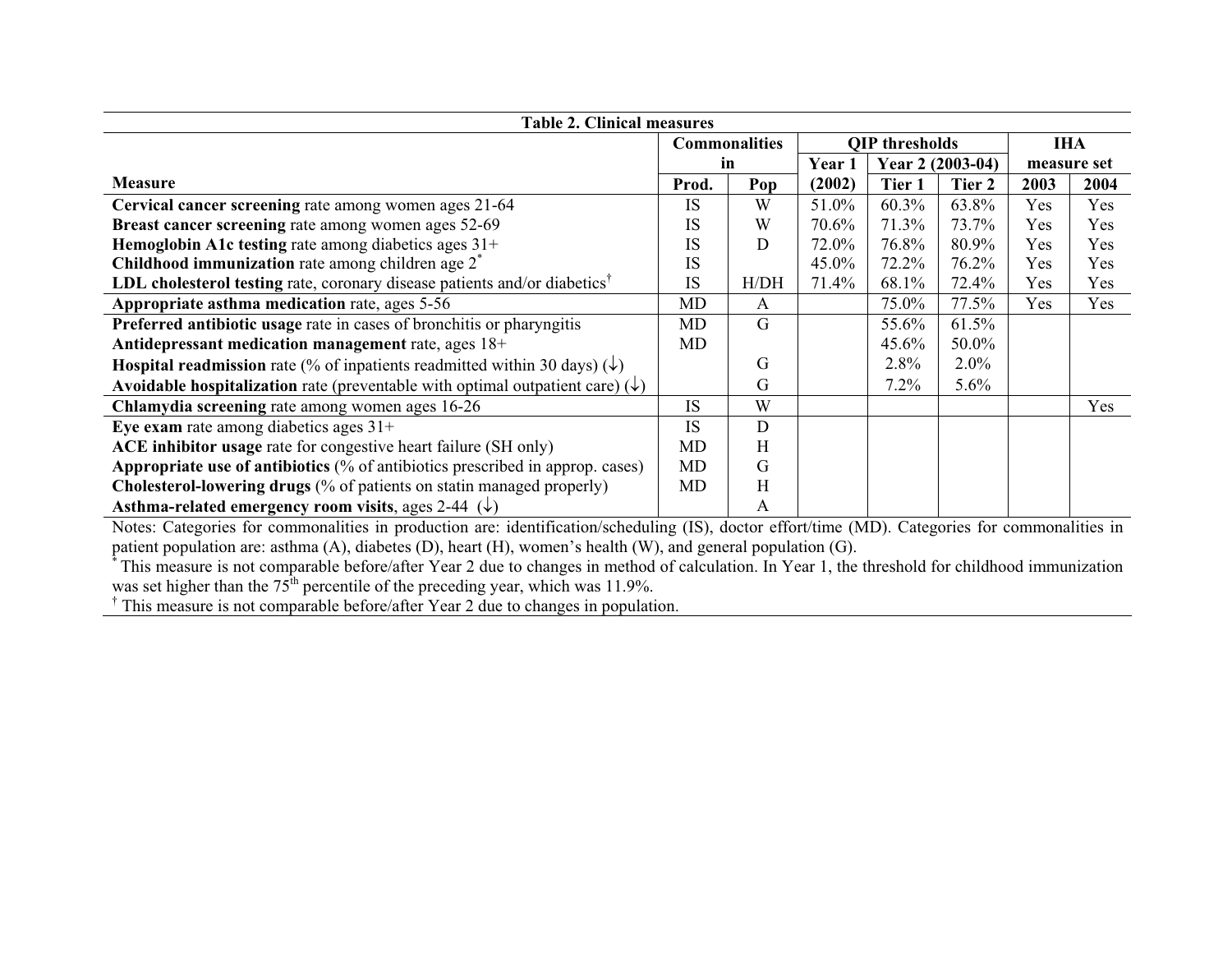|                                       | Table 3. Distribution of QIP quarterly potential bonus for clinical measures |             |             |              |             |              |
|---------------------------------------|------------------------------------------------------------------------------|-------------|-------------|--------------|-------------|--------------|
|                                       | Year 1                                                                       |             |             |              | Year 2      |              |
|                                       |                                                                              |             | Tier 1      |              | Tier 2      |              |
|                                       | Per measure                                                                  | x 5 targets | Per measure | x 10 targets | Per measure | x 10 targets |
| Medical groups with at least 100 SH   |                                                                              |             |             |              |             |              |
| members and at least 1,000 CO members |                                                                              |             |             |              |             |              |
| Example: group with 2,000 SH members  | \$1,359.00                                                                   | \$6,795.00  | \$450.00    | \$4,500.00   | \$900.00    | \$9,000.00   |
| Minimum                               | \$27.18                                                                      | \$135.90    | \$22.50     | \$225.00     | \$45.00     | \$450.00     |
| Median                                | \$914.61                                                                     | \$4,573.05  | \$285.53    | \$2,855.25   | \$571.05    | \$5,710.50   |
| Mean                                  | \$1,414.90                                                                   | \$7,074.50  | \$452.02    | \$4,520.15   | \$904.03    | \$9,040.30   |
| Standard deviation                    | \$1,590.99                                                                   | \$7,954.95  | \$520.11    | \$5,201.10   | \$1,040.22  | \$10,402.20  |
| Maximum                               | \$10,088.54                                                                  | \$50,442.70 | \$3,212.78  | \$32,127.75  | \$6,425.55  | \$64,255.50  |
| Medical groups with less than 100 SH  |                                                                              |             |             |              |             |              |
| members and at least 1,000 CO members |                                                                              |             |             |              |             |              |
| Minimum                               | \$0                                                                          | \$0         | \$156.75    | \$1,567.50   | \$313.50    | \$3,135.00   |
| Median                                | \$0                                                                          | \$0         | \$533.70    | \$5,337.00   | \$1,067.40  | \$10,674.00  |
| Mean                                  | \$0                                                                          | \$0         | \$717.00    | \$7,169.95   | \$1,433.99  | \$14,339.90  |
| Standard deviation                    | --                                                                           | $- -$       | \$712.81    | \$7,128.10   | \$1,425.62  | \$14,256.20  |
| Maximum                               | \$0                                                                          | \$0         | \$4,037.70  | \$40,377.00  | \$8,075.40  | \$80,754.00  |

Notes: For groups with at least 100 SH members and 1,000 CO members, quarterly potential bonus per measure is calculated by multiplying SH membership by  $3^*$ .2265 in Year 1 of the program, by  $3^*$ .15\*.5 for Tier 1 ( $75^{\text{th}}$ -85<sup>th</sup> percentile) in Year 2, and by  $3^*$ .15 for Tier 2 (greater than 85<sup>th</sup> percentile) in Year 2. Groups with less than 100 SH members were not eligible for the QIP in Year 1, however those with at least 1,000 CO members were eligible in Year 2 for a potential per-measure bonus of (CO membership) multiplied by  $3^*$ .1\*.5 for Tier 1 or by  $3^*$ .1 for Tier 2.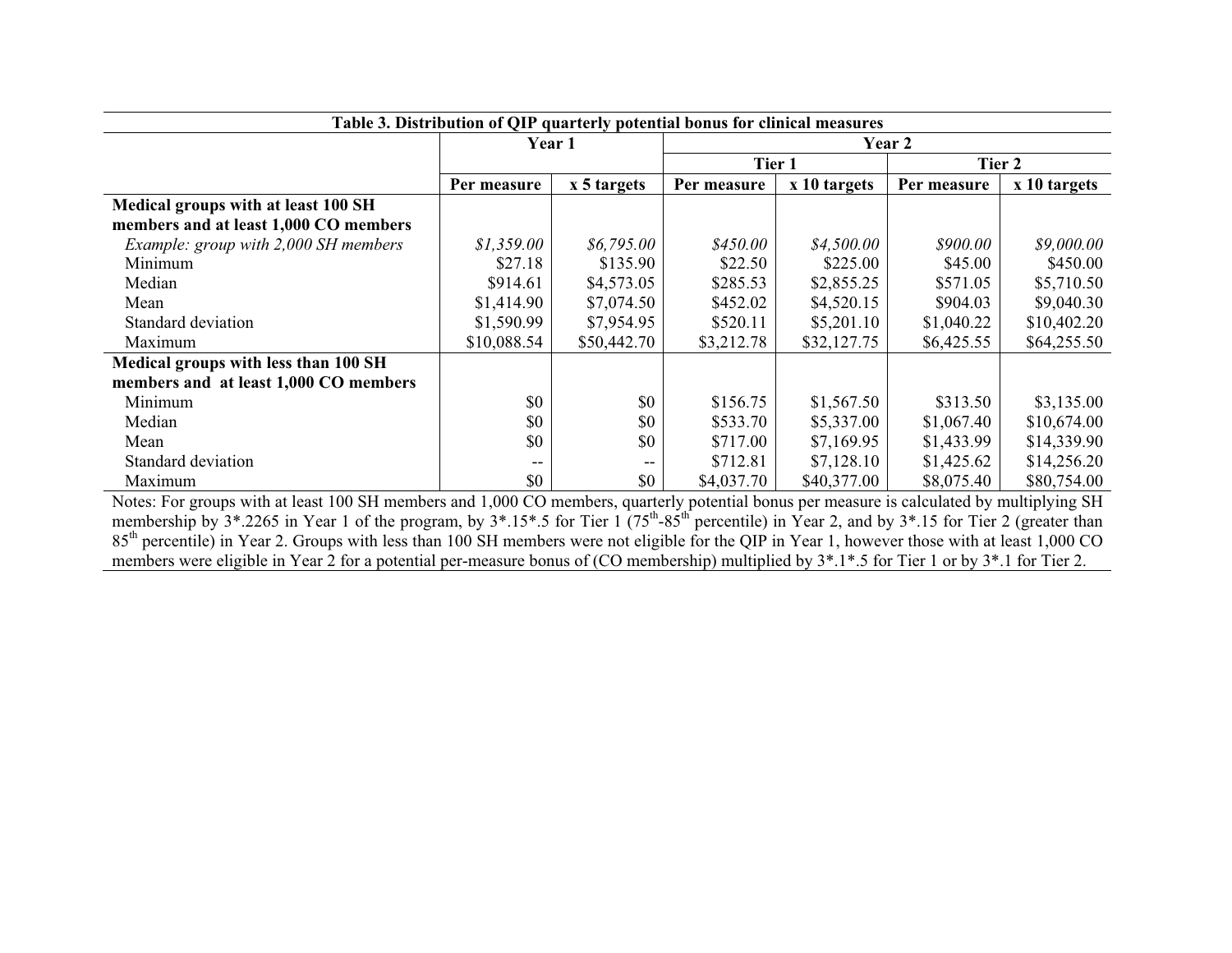| Table 4. Estimates of effect of pay-for-performance on clinical quality measures<br><b>IHA 1/ QIP 2</b><br>IHA 2/ QIP 2 |                |                  |            |                |             |             |                |             |            |  |  |  |  |
|-------------------------------------------------------------------------------------------------------------------------|----------------|------------------|------------|----------------|-------------|-------------|----------------|-------------|------------|--|--|--|--|
|                                                                                                                         |                | QIP <sub>1</sub> |            |                |             |             |                |             |            |  |  |  |  |
|                                                                                                                         |                | (1)              | (2)        |                | (1)         | (2)         |                | (1)         | (2)        |  |  |  |  |
| <b>Measure</b>                                                                                                          | Paid           | CA               | <b>DID</b> | Paid           | CA          | <b>DID</b>  | Paid           | CA          | <b>DID</b> |  |  |  |  |
| <b>Paid IS measures</b>                                                                                                 |                |                  |            |                |             |             |                |             |            |  |  |  |  |
| Cervical cancer                                                                                                         | \$             | $-0.285$         | $-0.043$   | \$\$           | $3.625***$  | 3.499***    | \$\$           | 8.812***    | $6.009**$  |  |  |  |  |
| screening                                                                                                               |                | (0.357)          | (0.907)    |                | (1.202)     | (1.373)     |                | (1.737)     | (2.367)    |  |  |  |  |
| Breast cancer screening                                                                                                 | \$             | 0.237            | $-1.067$   | \$\$           | 1.169*      | 0.118       | \$\$           | 1.193       | 1.283      |  |  |  |  |
|                                                                                                                         |                | (0.380)          | (0.737)    |                | (0.675)     | (1.068)     |                | (0.767)     | (1.184)    |  |  |  |  |
| Hemoglobin A1c testing                                                                                                  | \$             |                  | 1.357      | \$\$           |             | $-3.756*$   | \$\$           |             | 1.916      |  |  |  |  |
|                                                                                                                         |                |                  | (2.388)    |                |             | (2.083)     |                |             | (2.351)    |  |  |  |  |
| Childhood immunization                                                                                                  | $\mathbb{S}$   | $-0.471$         | $3.155***$ | \$\$           | $-1.092**$  | 2.078*      | \$\$           |             |            |  |  |  |  |
|                                                                                                                         |                | (0.385)          | (1.365)    |                | (0.485)     | (1.196)     |                |             |            |  |  |  |  |
| <b>Paid MD measures</b>                                                                                                 |                |                  |            |                |             |             |                |             |            |  |  |  |  |
| Appropriate asthma                                                                                                      | No             | $-1.591**$       | $-0.635$   | \$\$           | $-1.884$    | 1.548       | \$\$           | $-7.970***$ | $-2.270$   |  |  |  |  |
| medication                                                                                                              |                | (0.696)          | (3.097)    |                | (1.157)     | (3.434)     |                | (1.407)     | (3.580)    |  |  |  |  |
| Preferred antibiotic                                                                                                    | N <sub>o</sub> |                  | 1.402      | $\mathbb{S}$   |             | $-2.830*$   | $\mathbb{S}$   |             | $-3.443**$ |  |  |  |  |
| usage                                                                                                                   |                |                  | (1.181)    |                |             | (1.670)     |                |             | (1.670)    |  |  |  |  |
| <b>Positive Spillovers?</b>                                                                                             |                |                  |            |                |             |             |                |             |            |  |  |  |  |
| Chlamydia screening                                                                                                     | No             | $-1.922**$       | $-2.506**$ | N <sub>o</sub> | $-2.706***$ | $-5.264***$ | \$\$           | 2.090*      | $-1.625$   |  |  |  |  |
|                                                                                                                         |                | (0.520)          | (1.103)    |                | (0.957)     | (0.1613)    |                | (1.221)     | (2.314)    |  |  |  |  |
| Diabetic eye exam                                                                                                       | N <sub>o</sub> | $0.758*$         |            | N <sub>o</sub> | $-0.661$    |             | N <sub>o</sub> |             |            |  |  |  |  |
|                                                                                                                         |                | (0.410)          |            |                | (0.505)     |             |                |             |            |  |  |  |  |
| <b>Negative Spillovers?</b>                                                                                             |                |                  |            |                |             |             |                |             |            |  |  |  |  |
| ACE inhibitor for CHF                                                                                                   | N <sub>o</sub> |                  | 0.598      | N <sub>o</sub> |             | 0.924       | N <sub>o</sub> |             | $-0.448$   |  |  |  |  |
|                                                                                                                         |                |                  | (0.562)    |                |             | (0.706)     |                |             | (0.884)    |  |  |  |  |
| Appropriate use of                                                                                                      | N <sub>o</sub> |                  | $-0.583$   | N <sub>o</sub> |             | $-2.123$    | N <sub>o</sub> |             | $-4.048*$  |  |  |  |  |
| antibiotics                                                                                                             |                |                  | (1.490)    |                |             | (1.484)     |                |             | (2.249)    |  |  |  |  |
| Cholesterol-lowering                                                                                                    | No             |                  | 0.195      | N <sub>o</sub> |             | 0.112       | N <sub>o</sub> |             | 0.353      |  |  |  |  |
| drugs                                                                                                                   |                |                  | (0.220)    |                |             | (0.341)     |                |             | (0.366)    |  |  |  |  |
| Intermediate                                                                                                            |                |                  |            |                |             |             |                |             |            |  |  |  |  |
| <b>Outcomes</b>                                                                                                         |                |                  |            |                |             |             |                |             |            |  |  |  |  |
| Hospital readmission                                                                                                    | N <sub>o</sub> | $-0.129***$      | $-0.175$   | $\mathbb S$    | $-0.187**$  | $-0.196$    | \$             | $0.174*$    | $-0.338*$  |  |  |  |  |
|                                                                                                                         |                | (0.050)          | (0.134)    |                | (0.094)     | (0.181)     |                | (0.098)     | (0.186)    |  |  |  |  |
| Avoidable                                                                                                               | N <sub>o</sub> |                  | $-0.151$   | $\mathbb{S}$   |             | 0.088       | \$             |             | $-0.265$   |  |  |  |  |
| hospitalization                                                                                                         |                |                  | (0.548)    |                |             | (0.678)     |                |             | (0.700)    |  |  |  |  |
| Asthma-related ER visits                                                                                                | N <sub>o</sub> | $-0.160***$      | $-0.165$   | N <sub>o</sub> | $-0.205**$  | $-0.274$    | N <sub>o</sub> | $-0.269***$ | 0.082      |  |  |  |  |
|                                                                                                                         |                | (0.053)          | (0.013)    |                | (0.082)     | (0.185)     |                | (0.084)     | (0.177)    |  |  |  |  |

Notes: \$ denotes in QIP measure set, \$\$ denotes in both QIP & IHA measure sets. CA models (specification 1) estimated with linear time trend. DID models (specification 2) estimated with quarter and region fixed effects. All models assume binomial distribution with logit transformation except asthma-related ER visits, which assumes Gaussian distribution with identity link function. Robust standard errors in parentheses, clustered on medical group. \*,\*\*, and \*\*\* denote statistical significance at the 10%, 5% and 1% levels, respectively.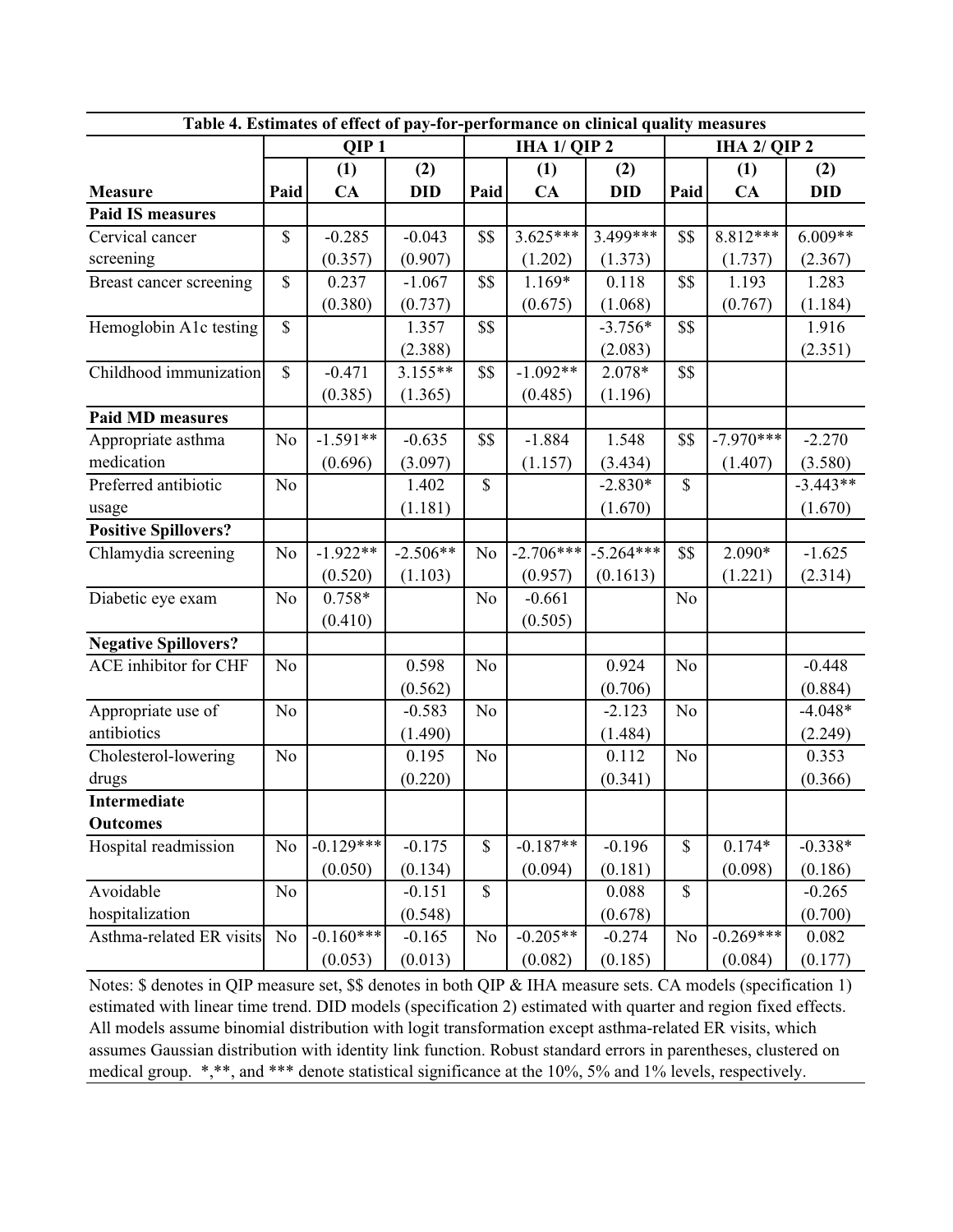| Table 5. Estimates from interaction models<br>$(2)$ QIP + IHA Interactions<br>$(1)$ QIP Interactions |               |                 |                      |                       |                     |  |  |  |  |  |  |  |  |
|------------------------------------------------------------------------------------------------------|---------------|-----------------|----------------------|-----------------------|---------------------|--|--|--|--|--|--|--|--|
|                                                                                                      |               |                 |                      |                       |                     |  |  |  |  |  |  |  |  |
|                                                                                                      | Hypothesis    | Cervical cancer | <b>Breast cancer</b> | Cervical cancer       | Breast cancer       |  |  |  |  |  |  |  |  |
| QIP1                                                                                                 |               | $-1.549$        | $-1.105$             | $-0.443$              | $-2.318**$          |  |  |  |  |  |  |  |  |
|                                                                                                      |               | (0.988)         | (0.691)              | (0.894)               | (1.046)             |  |  |  |  |  |  |  |  |
| X Potential bonus                                                                                    | Positive      | $-0.311$        | $-0.396$             | $-0.455**$            | $-0.170$            |  |  |  |  |  |  |  |  |
| (in thousands)                                                                                       |               | (0.247)         | (0.393)              | (0.211)               | (0.210)             |  |  |  |  |  |  |  |  |
| X Total enrollment                                                                                   | Positive      | $0.203*$        | 0.225                | 0.205                 | $0.161*$            |  |  |  |  |  |  |  |  |
| (in thousands)                                                                                       |               | (0.109)         | (0.143)              | (0.127)               | (0.088)             |  |  |  |  |  |  |  |  |
| X Denominator                                                                                        | Negative      | $-0.068$        | $-0.166$             | $-0.089$              | $-0.126$            |  |  |  |  |  |  |  |  |
| (in hundreds)                                                                                        |               | (0.042)         | (0.110)              | (0.059)               | (0.100)             |  |  |  |  |  |  |  |  |
| X Quantile 1                                                                                         |               | 2.072           | 2.034                | 1.383*                | 5.831***            |  |  |  |  |  |  |  |  |
|                                                                                                      | Positive,     | (1.504)         | (1.287)              | (0.804)               | (2.106)             |  |  |  |  |  |  |  |  |
| X Quantile 2                                                                                         | hump-shaped   | 1.802           | 0.036                | 0.356                 | 1.126               |  |  |  |  |  |  |  |  |
|                                                                                                      | with max at   | (1.521)         | (0.810)              | (1.414)               | (0.952)             |  |  |  |  |  |  |  |  |
| X Quantile 3                                                                                         | quantile 3/2  | 0.075           | $-0.402$             | 0.818                 | 0.358               |  |  |  |  |  |  |  |  |
|                                                                                                      |               | (1.721)         | (0.888)              | (0.694)               | (0.890)             |  |  |  |  |  |  |  |  |
| X Low-Middle                                                                                         | Neg / Pos     | $-3.325***$     | 2.118*               |                       |                     |  |  |  |  |  |  |  |  |
|                                                                                                      |               | (1.172)         | (1.215)              |                       |                     |  |  |  |  |  |  |  |  |
| X Middle-Low                                                                                         | Pos / Neg     | 0.912           | 0.658                |                       |                     |  |  |  |  |  |  |  |  |
|                                                                                                      |               | (1.104)         | (0.713)              |                       |                     |  |  |  |  |  |  |  |  |
| X Middle-High                                                                                        | Pos / Neg     | 2.371           | $-5.919$             |                       |                     |  |  |  |  |  |  |  |  |
|                                                                                                      |               | (1.783)         | (6.358)              |                       |                     |  |  |  |  |  |  |  |  |
| X High-Middle                                                                                        | Neg / Pos     | $-2.077$        | $-1.661$             |                       |                     |  |  |  |  |  |  |  |  |
|                                                                                                      |               | (1.769)         | (1.581)              |                       |                     |  |  |  |  |  |  |  |  |
| IHA1                                                                                                 |               | 1.923           | 1.027                | 5.500**               | 0.859               |  |  |  |  |  |  |  |  |
|                                                                                                      |               | (1.333)         | (0.773)              | (2.305)               | (2.342)             |  |  |  |  |  |  |  |  |
| X Total enrollment                                                                                   | Positive      |                 |                      | $-0.108$              | 0.035               |  |  |  |  |  |  |  |  |
| (in thousands)                                                                                       |               |                 |                      | (0.184)               | (0.079)             |  |  |  |  |  |  |  |  |
| X Denominator                                                                                        | Negative      |                 |                      | $-0.014$              | $-0.086$            |  |  |  |  |  |  |  |  |
| (in hundreds)                                                                                        |               |                 |                      | (0.113)               | (0.116)             |  |  |  |  |  |  |  |  |
| X Quantile 1                                                                                         |               |                 |                      | $-1.106$              | 5.312**             |  |  |  |  |  |  |  |  |
|                                                                                                      |               |                 |                      | (3.133)               | (2.422)             |  |  |  |  |  |  |  |  |
| X Quantile 2                                                                                         | Negative,     |                 |                      | $-2.846$              | $-0.509$            |  |  |  |  |  |  |  |  |
|                                                                                                      | increasing in |                 |                      | (2.894)               | (1.803)             |  |  |  |  |  |  |  |  |
| X Quantile 3                                                                                         | quantile      |                 |                      | $-1.167$              | $-1.245$            |  |  |  |  |  |  |  |  |
|                                                                                                      |               |                 |                      | (2.680)               | (1.485)             |  |  |  |  |  |  |  |  |
| IHA <sub>2</sub>                                                                                     |               | $6.929***$      | 0.884                | 13.684***             | 0.160               |  |  |  |  |  |  |  |  |
|                                                                                                      |               | (2.326)         | (0.910)              | (3.312)               | (2.436)             |  |  |  |  |  |  |  |  |
| X Total enrollment                                                                                   | Positive      |                 |                      | $-0.187$              | 0.057               |  |  |  |  |  |  |  |  |
| (in thousands)                                                                                       |               |                 |                      | (0.150)               | (0.084)             |  |  |  |  |  |  |  |  |
| X Denominator                                                                                        |               |                 |                      | 0.013                 | $-0.132$            |  |  |  |  |  |  |  |  |
|                                                                                                      | Negative      |                 |                      |                       |                     |  |  |  |  |  |  |  |  |
| (in hundreds)<br>X Quantile 1                                                                        |               |                 |                      | (0.144)<br>$-9.028**$ | (0.131)<br>7.887*** |  |  |  |  |  |  |  |  |
|                                                                                                      |               |                 |                      | (4.370)               | (2.273)             |  |  |  |  |  |  |  |  |
| X Quantile 2                                                                                         | Negative,     |                 |                      | $-3.146$              | 0.331               |  |  |  |  |  |  |  |  |
|                                                                                                      | increasing in |                 |                      | (4.968)               | (1.848)             |  |  |  |  |  |  |  |  |
|                                                                                                      | quantile      |                 |                      | $-1.963$              | $-1.691$            |  |  |  |  |  |  |  |  |
| X Quantile 3                                                                                         |               |                 |                      |                       |                     |  |  |  |  |  |  |  |  |
| ${\bf N}$                                                                                            |               | 170             | 151                  | (3.870)<br>170        | (1.510)<br>151      |  |  |  |  |  |  |  |  |
| $\mathbf T$                                                                                          |               | 16              | 16                   | 16                    | 16                  |  |  |  |  |  |  |  |  |
|                                                                                                      |               |                 |                      |                       |                     |  |  |  |  |  |  |  |  |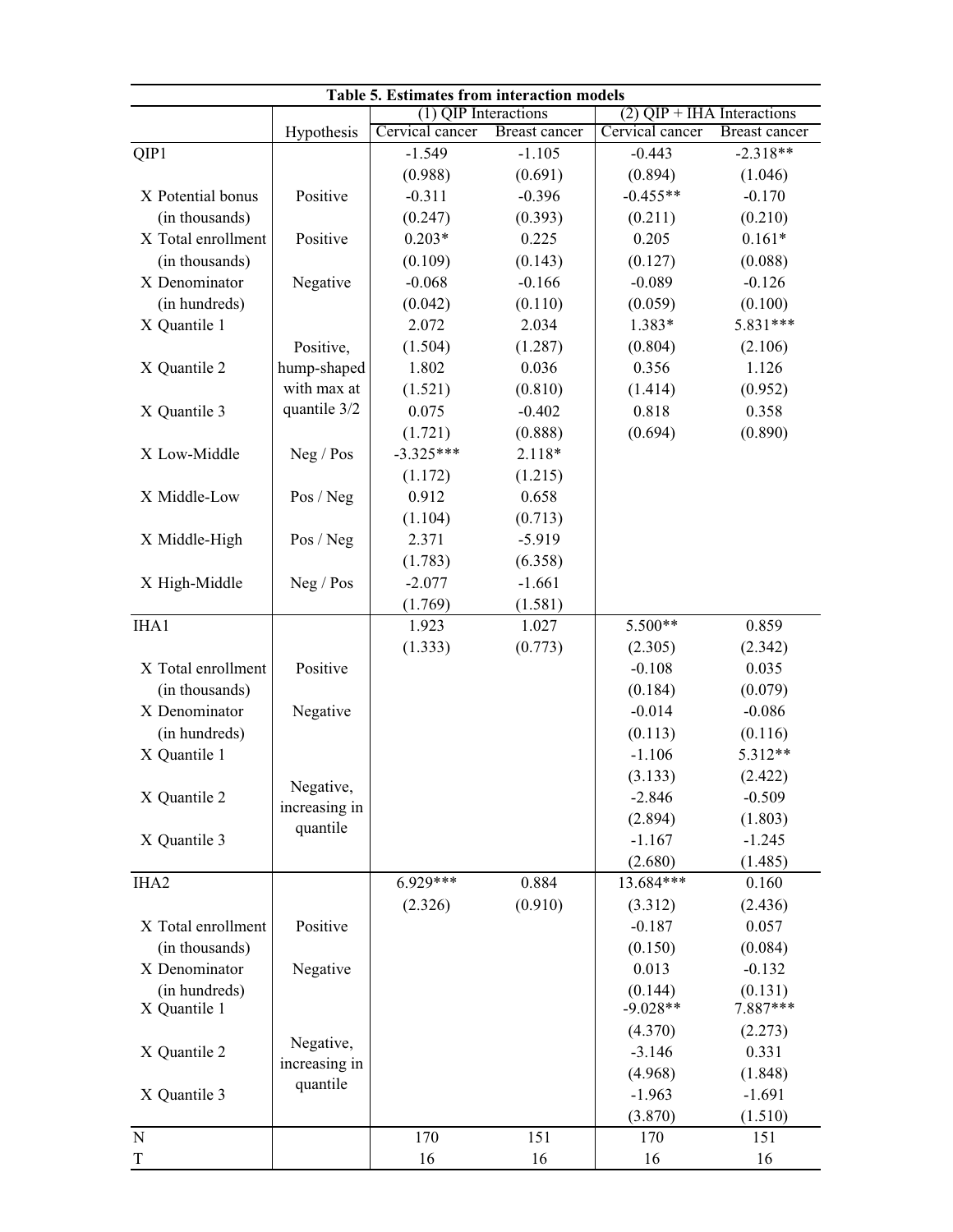|                                                                         |                  |       |       | Appendix. Summary statistics for clinical measures, by region and year |       |           |              |       |               |           |               |       |                           |       |
|-------------------------------------------------------------------------|------------------|-------|-------|------------------------------------------------------------------------|-------|-----------|--------------|-------|---------------|-----------|---------------|-------|---------------------------|-------|
|                                                                         | Med. denom.      |       |       | Mean                                                                   |       | Std. Dev. | $25th$ perc. |       | <b>Median</b> |           | $75^{\rm th}$ | perc. | <b>Max</b>                |       |
| <b>Measure</b>                                                          | $\underline{CA}$ | $N$ W | $CA$  | <b>NW</b>                                                              | $CA$  | <b>NW</b> | CA           | $N$ W | $CA$          | <b>NW</b> | CA            | N W   | $\underline{\mathbf{CA}}$ | N     |
| Cervical cancer screening                                               |                  |       |       |                                                                        |       |           |              |       |               |           |               |       |                           |       |
| No. medical groups                                                      | 170              | 25    |       |                                                                        |       |           |              |       |               |           |               |       |                           |       |
| 2000                                                                    | 1194             | 1135  | 30.39 | 47.66                                                                  | 19.71 | 17.19     | 11.90        | 39.72 | 27.50         | 52.86     | 45.52         | 63.21 | 74.52                     | 75.63 |
| 2001                                                                    | 1285             | 1194  | 37.06 | 56.19                                                                  | 19.37 | 11.52     | 21.35        | 54.77 | 38.53         | 58.74     | 51.86         | 63.41 | 78.17                     | 73.36 |
| 2002                                                                    | 1327             | 889   | 41.53 | 60.15                                                                  | 19.60 | 12.29     | 27.72        | 57.14 | 46.82         | 63.89     | 56.62         | 66.46 | 77.01                     | 73.96 |
| 2003                                                                    | 1166             | 800   | 52.06 | 61.82                                                                  | 15.90 | 12.84     | 44.44        | 58.97 | 54.32         | 66.39     | 64.04         | 69.57 | 79.25                     | 74.95 |
| 2004                                                                    | 553              | 304   | 65.26 | 68.52                                                                  | 10.65 | 13.52     | 58.23        | 64.14 | 65.90         | 73.27     | 73.66         | 76.58 | 84.95                     | 82.61 |
| Breast cancer screening                                                 |                  |       |       |                                                                        |       |           |              |       |               |           |               |       |                           |       |
| No. medical groups                                                      | 151              | 24    |       |                                                                        |       |           |              |       |               |           |               |       |                           |       |
| 2000                                                                    | 272              | 309   | 55.47 | 64.31                                                                  | 19.98 | 15.15     | 49.22        | 56.72 | 60.82         | 69.06     | 70.48         | 75.31 | 80.80                     | 83.12 |
| 2001                                                                    | 302              | 322   | 58.87 | 69.82                                                                  | 17.39 | 9.94      | 51.29        | 65.50 | 64.58         | 72.61     | 71.67         | 75.90 | 80.19                     | 78.88 |
| 2002                                                                    | 319              | 325   | 61.27 | 72.00                                                                  | 17.33 | 6.04      | 57.40        | 68.87 | 65.27         | 72.44     | 71.88         | 75.57 | 82.31                     | 82.10 |
| 2003                                                                    | 319              | 278   | 65.77 | 70.86                                                                  | 11.05 | 11.88     | 60.00        | 69.33 | 68.33         | 73.07     | 73.38         | 77.01 | 82.55                     | 82.69 |
| 2004                                                                    | 277              | 241   | 67.22 | 70.02                                                                  | 9.52  | 14.30     | 62.30        | 69.06 | 68.54         | 73.70     | 74.08         | 76.28 | 92.86                     | 82.64 |
| Hemoglobin A1c testing                                                  |                  |       |       |                                                                        |       |           |              |       |               |           |               |       |                           |       |
| No. medical groups                                                      | 186              | 32    |       |                                                                        |       |           |              |       |               |           |               |       |                           |       |
| 2000                                                                    |                  |       |       |                                                                        |       |           |              |       |               |           |               |       |                           |       |
| 2001                                                                    |                  |       |       |                                                                        |       |           |              |       |               |           |               |       |                           |       |
| 2002                                                                    | 264              | 342   | 52.07 | 77.39                                                                  | 30.53 | 29.19     | 19.05        | 84.82 | 64.17         | 87.72     | 77.32         | 89.87 | 92.11                     | 93.62 |
| 2003                                                                    | 202              | 319   | 66.08 | 88.23                                                                  | 24.50 | 5.18      | 63.04        | 84.57 | 74.89         | 88.82     | 82.22         | 92.46 | 92.16                     | 94.53 |
| 2004                                                                    | 178              | 183   | 69.42 | 85.39                                                                  | 17.52 | 6.94      | 64.37        | 80.98 | 73.58         | 87.31     | 81.25         | 90.87 | 94.83                     | 97.26 |
| Childhood immunization                                                  |                  |       |       |                                                                        |       |           |              |       |               |           |               |       |                           |       |
| No. medical groups                                                      | 133              | 18    |       |                                                                        |       |           |              |       |               |           |               |       |                           |       |
| 2000                                                                    |                  |       |       |                                                                        |       |           |              |       |               |           |               |       |                           |       |
| 2001                                                                    | 64               | 37    | 9.15  | 4.46                                                                   | 8.88  | 4.58      | 1.06         | 0.00  | 7.69          | 4.03      | 14.85         | 8.14  | 47.42                     | 15.38 |
| 2002                                                                    | 73               | 33    | 13.63 | 5.02                                                                   | 10.49 | 5.87      | 4.49         | 0.00  | 12.87         | 2.91      | 20.00         | 8.33  | 41.96                     | 19.64 |
| 2003                                                                    |                  |       |       |                                                                        |       |           |              |       |               |           |               |       |                           |       |
| 2004                                                                    |                  |       |       |                                                                        |       |           |              |       |               |           |               |       |                           |       |
| Notes: Descriptive statistics calculated from July performance reports. |                  |       |       |                                                                        |       |           |              |       |               |           |               |       |                           |       |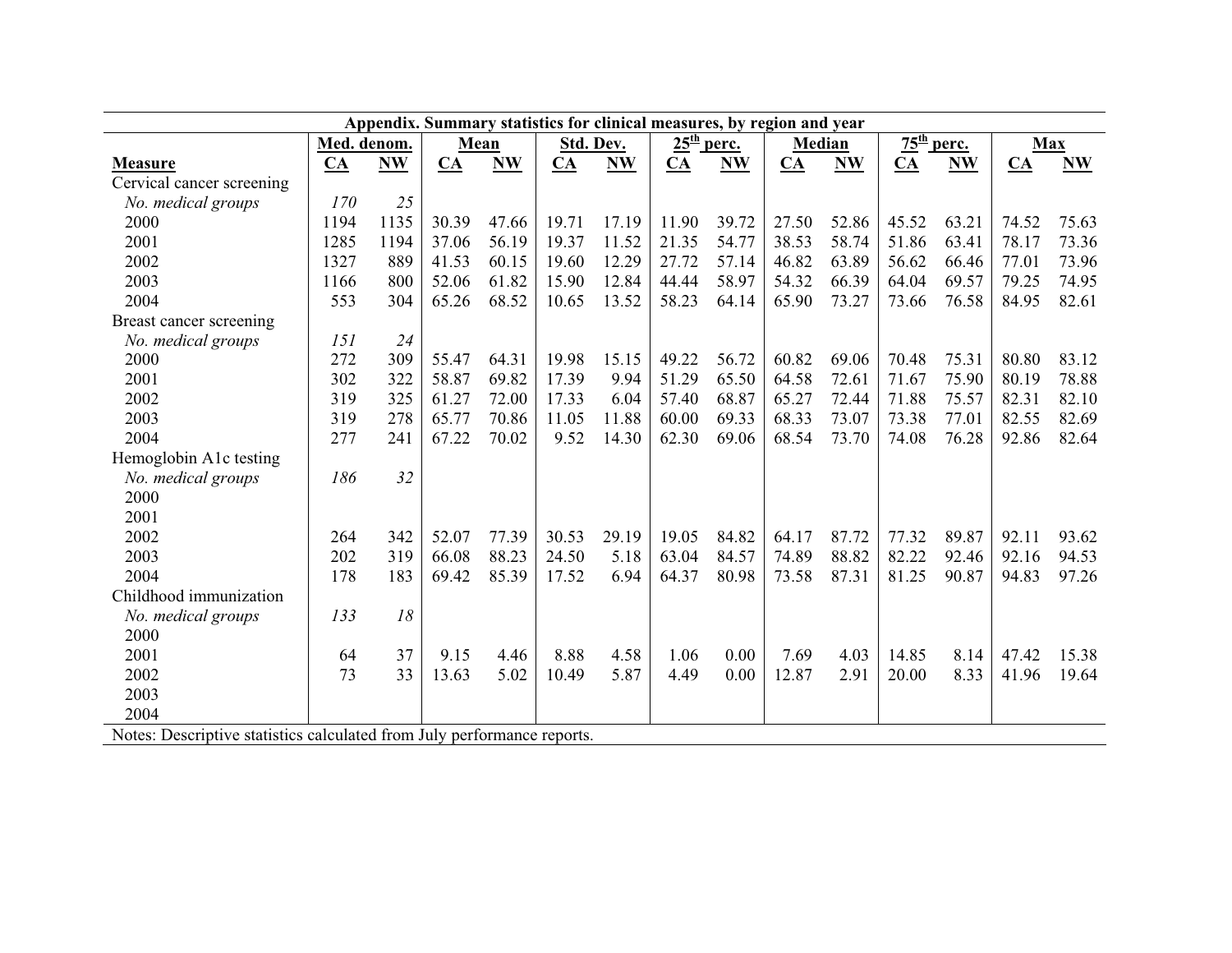|                                                                         | Appendix, continued. Summary statistics for clinical measures, by region and year |                  |                  |           |                  |           |                  |           |                  |           |              |           |                  |       |
|-------------------------------------------------------------------------|-----------------------------------------------------------------------------------|------------------|------------------|-----------|------------------|-----------|------------------|-----------|------------------|-----------|--------------|-----------|------------------|-------|
|                                                                         | Med. denom.                                                                       |                  | Mean             |           | Std. Dev.        |           | $25th$ perc.     |           | Median           |           | $75th$ perc. |           | <b>Max</b>       |       |
| <b>Measure</b>                                                          | $CA$                                                                              | <b>NW</b>        | $\underline{CA}$ | <b>NW</b> | $\underline{CA}$ | <b>NW</b> | $\underline{CA}$ | <b>NW</b> | $\underline{CA}$ | <b>NW</b> | CA           | <b>NW</b> | $\underline{CA}$ | $N$ W |
| Appropriate asthma med.                                                 |                                                                                   |                  |                  |           |                  |           |                  |           |                  |           |              |           |                  |       |
| No. medical groups                                                      | 77                                                                                | $\boldsymbol{7}$ |                  |           |                  |           |                  |           |                  |           |              |           |                  |       |
| 2000                                                                    | 34                                                                                | 32               | 76.07            | 82.76     | 10.95            | 5.34      | 68.42            | 78.38     | 77.14            | 83.33     | 85.42        | 84.04     | 94.12            | 93.33 |
| 2001                                                                    | 37                                                                                | 29               | 77.86            | 79.47     | 9.94             | 9.22      | 71.79            | 67.86     | 80.00            | 84.75     | 84.62        | 86.21     | 97.22            | 87.01 |
| 2002                                                                    | 46                                                                                | 32               | 72.90            | 74.78     | 7.56             | 7.45      | 68.97            | 67.69     | 72.82            | 76.47     | 78.87        | 79.63     | 87.50            | 85.00 |
| 2003                                                                    | 35                                                                                | 42               | 72.01            | 74.97     | 10.27            | 6.69      | 66.67            | 68.00     | 73.17            | 76.92     | 78.57        | 77.36     | 95.00            | 84.62 |
| 2004                                                                    | 79                                                                                | 41               | 63.76            | 73.04     | 6.77             | 10.03     | 60.66            | 65.85     | 64.86            | 68.42     | 68.00        | 83.84     | 77.46            | 88.68 |
| Preferred antibiotics usage                                             |                                                                                   |                  |                  |           |                  |           |                  |           |                  |           |              |           |                  |       |
| No. medical groups                                                      | 145                                                                               | 11               |                  |           |                  |           |                  |           |                  |           |              |           |                  |       |
| 2000                                                                    |                                                                                   |                  |                  |           |                  |           |                  |           |                  |           |              |           |                  |       |
| 2001                                                                    | 277                                                                               | 219              | 52.78            | 43.23     | 12.43            | 10.46     | 45.45            | 36.59     | 52.41            | 45.21     | 60.91        | 48.28     | 95.00            | 60.00 |
| 2002                                                                    | 448                                                                               | 283              | 58.37            | 48.35     | 9.72             | 10.26     | 51.46            | 39.54     | 57.94            | 46.43     | 64.66        | 54.63     | 86.87            | 69.41 |
| 2003                                                                    | 346                                                                               | 271              | 48.94            | 44.61     | 11.40            | 9.27      | 42.16            | 39.17     | 48.06            | 43.69     | 55.58        | 50.54     | 83.83            | 58.28 |
| 2004                                                                    | 323                                                                               | 157              | 47.31            | 41.54     | 10.18            | 10.48     | 40.24            | 32.86     | 46.09            | 40.22     | 53.85        | 52.59     | 82.39            | 55.42 |
| Chlamydia screening                                                     |                                                                                   |                  |                  |           |                  |           |                  |           |                  |           |              |           |                  |       |
| No. medical groups                                                      | 127                                                                               | 20               |                  |           |                  |           |                  |           |                  |           |              |           |                  |       |
| 2000                                                                    | 64                                                                                | 60               | 13.81            | 11.80     | 13.69            | 9.54      | 2.53             | 2.94      | 9.09             | 9.41      | 23.81        | 21.42     | 55.56            | 30.00 |
| 2001                                                                    | 92                                                                                | 99               | 16.20            | 11.59     | 13.02            | 8.65      | 2.70             | 3.73      | 15.91            | 11.41     | 25.00        | 18.24     | 59.23            | 27.03 |
| 2002                                                                    | 93                                                                                | 68               | 14.94            | 15.33     | 11.34            | 11.14     | 5.96             | 4.88      | 13.04            | 16.76     | 21.15        | 24.86     | 50.67            | 33.33 |
| 2003                                                                    | 116                                                                               | 69               | 20.16            | 22.84     | 12.75            | 12.22     | 10.34            | 10.66     | 17.56            | 24.87     | 32.06        | 33.77     | 53.85            | 38.20 |
| 2004                                                                    | 112                                                                               | 39               | 27.59            | 25.69     | 12.80            | 11.91     | 18.39            | 17.50     | 28.00            | 27.12     | 36.71        | 35.25     | 64.10            | 42.86 |
| Diabetic eye exam                                                       |                                                                                   |                  |                  |           |                  |           |                  |           |                  |           |              |           |                  |       |
| No. medical groups                                                      | 185                                                                               | 29               |                  |           |                  |           |                  |           |                  |           |              |           |                  |       |
| 2000                                                                    |                                                                                   |                  |                  |           |                  |           |                  |           |                  |           |              |           |                  |       |
| 2001                                                                    | 274                                                                               | 318              | 31.48            | 45.98     | 15.49            | 13.09     | 21.09            | 40.25     | 32.88            | 47.32     | 43.05        | 55.63     | 62.71            | 69.16 |
| 2002                                                                    | 278                                                                               | 360              | 32.21            | 50.07     | 14.74            | 14.09     | 22.98            | 40.92     | 32.84            | 51.72     | 42.82        | 59.65     | 68.05            | 79.35 |
| 2003                                                                    | 213                                                                               | 328              | 29.13            | 51.91     | 14.74            | 14.07     | 18.75            | 45.21     | 29.90            | 54.85     | 39.35        | 61.54     | 67.86            | 70.86 |
| 2004                                                                    |                                                                                   |                  |                  |           |                  |           |                  |           |                  |           |              |           |                  |       |
| Notes: Descriptive statistics calculated from July performance reports. |                                                                                   |                  |                  |           |                  |           |                  |           |                  |           |              |           |                  |       |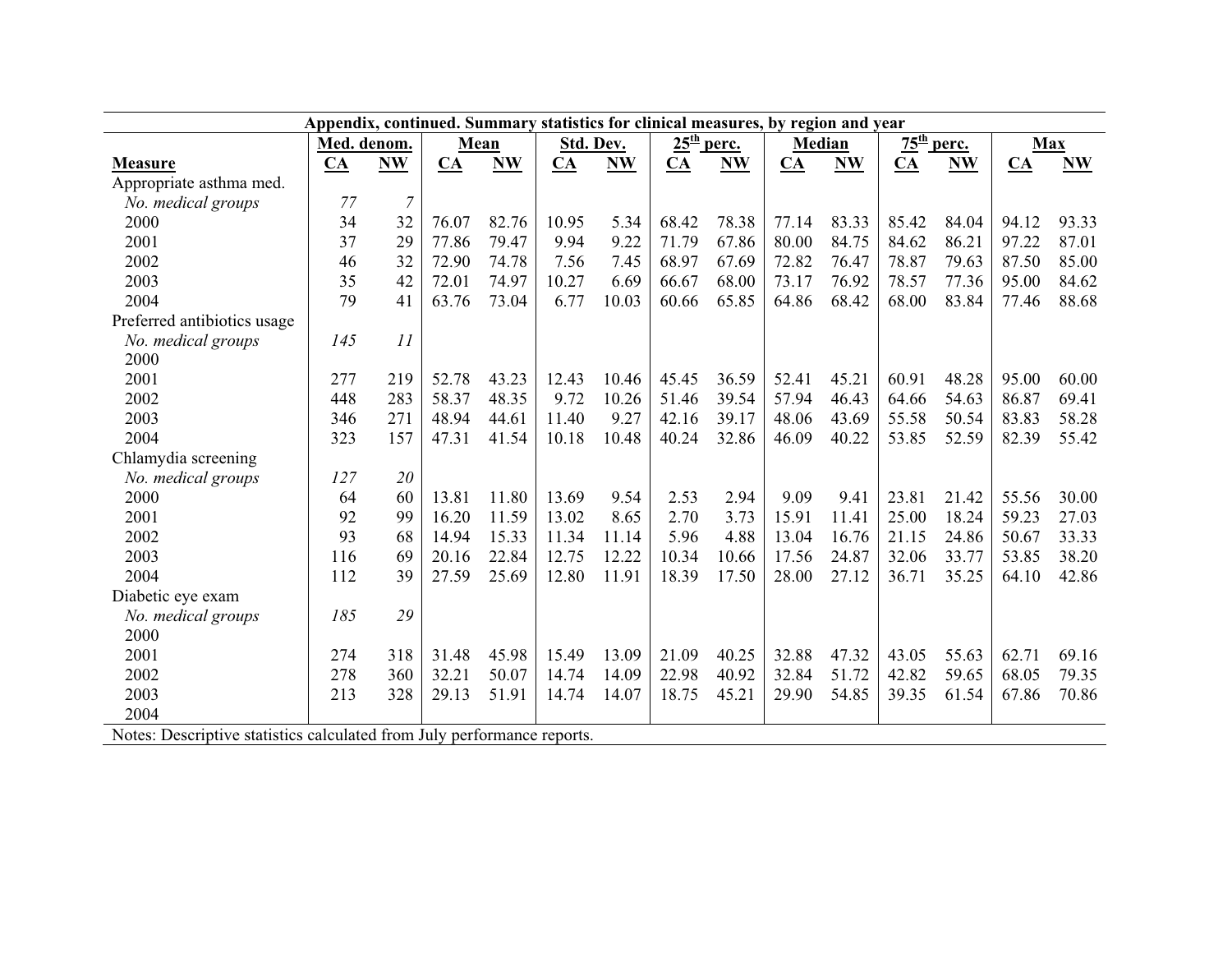|                                                                         | Appendix, continued. Summary statistics for clinical measures, by region and year |       |                  |       |           |           |                  |           |                  |       |                            |           |                  |       |
|-------------------------------------------------------------------------|-----------------------------------------------------------------------------------|-------|------------------|-------|-----------|-----------|------------------|-----------|------------------|-------|----------------------------|-----------|------------------|-------|
|                                                                         | Med. denom.                                                                       |       | Mean             |       | Std. Dev. |           | $25th$ perc.     |           | <b>Median</b>    |       | $\frac{75^{\text{th}}}{4}$ | perc.     | <b>Max</b>       |       |
| <b>Measure</b>                                                          | $\underline{CA}$                                                                  | $N$ W | $\underline{CA}$ | $N$ W | $CA$      | <b>NW</b> | $\underline{CA}$ | <b>NW</b> | $\underline{CA}$ | $N$ W | CA                         | <b>NW</b> | $\underline{CA}$ | $N$ W |
| <b>ACE</b> inhibitor for CHF                                            |                                                                                   |       |                  |       |           |           |                  |           |                  |       |                            |           |                  |       |
| No. medical groups                                                      | 109                                                                               | 23    |                  |       |           |           |                  |           |                  |       |                            |           |                  |       |
| 2000                                                                    | 83                                                                                | 116   | 59.06            | 36.75 | 8.18      | 7.99      | 53.75            | 30.30     | 60.87            | 35.71 | 64.41                      | 41.33     | 74.29            | 57.14 |
| 2001                                                                    | 188                                                                               | 332   | 51.08            | 28.90 | 8.16      | 7.32      | 44.58            | 25.22     | 51.99            | 27.44 | 57.14                      | 30.04     | 65.82            | 46.15 |
| 2002                                                                    | 162                                                                               | 410   | 53.82            | 30.15 | 7.82      | 6.96      | 50.40            | 22.26     | 55.29            | 32.09 | 58.97                      | 36.71     | 70.00            | 39.77 |
| 2003                                                                    | 132                                                                               | 275   | 57.94            | 34.88 | 6.57      | 10.17     | 53.52            | 23.85     | 57.89            | 35.81 | 61.36                      | 42.95     | 74.07            | 58.33 |
| 2004                                                                    | 147                                                                               | 157   | 55.62            | 41.51 | 7.59      | 6.09      | 51.47            | 37.80     | 54.91            | 40.88 | 59.46                      | 46.05     | 84.85            | 54.21 |
| Approp. use of antibiotics                                              |                                                                                   |       |                  |       |           |           |                  |           |                  |       |                            |           |                  |       |
| No. medical groups                                                      | 95                                                                                | 5     |                  |       |           |           |                  |           |                  |       |                            |           |                  |       |
| 2000                                                                    |                                                                                   |       |                  |       |           |           |                  |           |                  |       |                            |           |                  |       |
| 2001                                                                    | 80                                                                                | 73    | 64.21            | 50.91 | 10.49     | 12.53     | 58.06            | 45.21     | 66.18            | 46.30 | 70.64                      | 58.75     | 88.31            | 68.12 |
| 2002                                                                    | 235                                                                               | 204   | 61.20            | 50.24 | 8.41      | 6.44      | 55.69            | 47.11     | 61.92            | 50.00 | 66.67                      | 55.90     | 79.87            | 56.87 |
| 2003                                                                    | 202                                                                               | 176   | 60.05            | 51.61 | 9.45      | 7.86      | 53.95            | 44.62     | 59.72            | 50.62 | 66.15                      | 59.09     | 86.27            | 60.25 |
| 2004                                                                    | 191                                                                               | 134   | 57.83            | 45.96 | 10.78     | 8.39      | 50.00            | 43.45     | 59.18            | 46.03 | 65.05                      | 50.00     | 83.94            | 56.50 |
| Manag. of cholesterol drug                                              |                                                                                   |       |                  |       |           |           |                  |           |                  |       |                            |           |                  |       |
| No. medical groups                                                      | 179                                                                               | 31    |                  |       |           |           |                  |           |                  |       |                            |           |                  |       |
| 2000                                                                    |                                                                                   |       |                  |       |           |           |                  |           |                  |       |                            |           |                  |       |
| 2001                                                                    |                                                                                   |       |                  |       |           |           |                  |           |                  |       |                            |           |                  |       |
| 2002                                                                    | 200                                                                               | 191   | 8.75             | 6.11  | 3.58      | 2.59      | 6.62             | 4.86      | 8.42             | 5.68  | 10.48                      | 6.28      | 19.75            | 13.41 |
| 2003                                                                    | 175                                                                               | 209   | 8.83             | 6.06  | 4.19      | 2.14      | 6.25             | 4.39      | 8.33             | 5.63  | 10.87                      | 7.16      | 24.19            | 11.63 |
| 2004                                                                    | 91                                                                                | 145   | 8.54             | 4.92  | 4.83      | 2.66      | 5.48             | 3.09      | 7.98             | 4.65  | 10.64                      | 6.67      | 33.33            | 10.29 |
| Notes: Descriptive statistics calculated from July performance reports. |                                                                                   |       |                  |       |           |           |                  |           |                  |       |                            |           |                  |       |